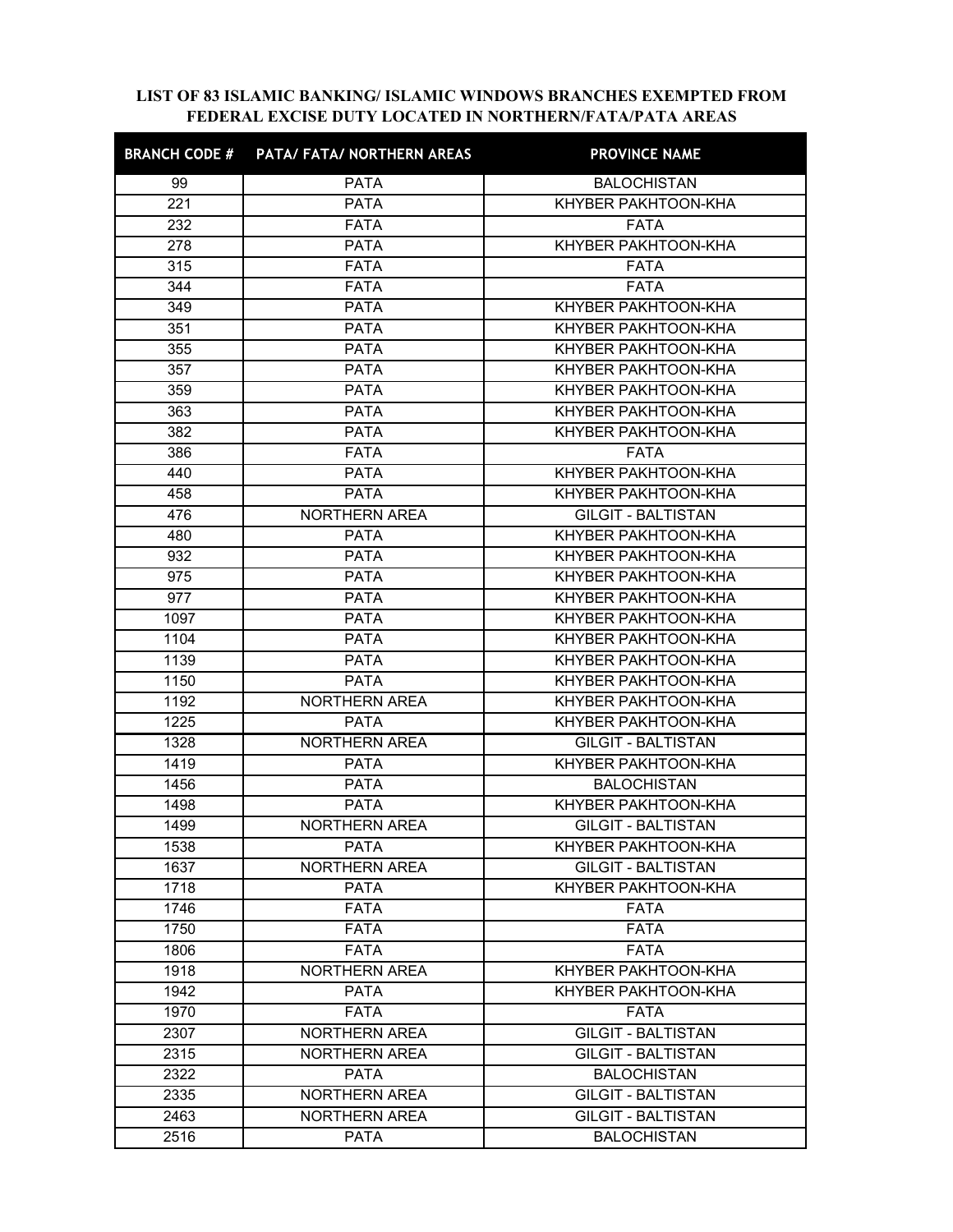| 2527         | <b>NORTHERN AREA</b>       | KHYBER PAKHTOON-KHA                        |
|--------------|----------------------------|--------------------------------------------|
| 107          | <b>NORTHERN AREA</b>       | <b>GILGIT - BALTISTAN</b>                  |
| 358          | <b>PATA</b>                | <b>KHYBER PAKHTOON-KHA</b>                 |
| 361          | <b>FATA</b>                | <b>FATA</b>                                |
| 383          | <b>PATA</b>                | <b>KHYBER PAKHTOON-KHA</b>                 |
| 1009         | <b>PATA</b>                | KHYBER PAKHTOON-KHA                        |
| 1080         | <b>PATA</b>                | KHYBER PAKHTOON-KHA                        |
| 1096         | <b>FATA</b>                | <b>FATA</b>                                |
| 1130         | <b>PATA</b>                | KHYBER PAKHTOON-KHA                        |
| 1137         | <b>PATA</b><br><b>PATA</b> | KHYBER PAKHTOON-KHA                        |
| 1141<br>1162 | <b>PATA</b>                | KHYBER PAKHTOON-KHA<br>KHYBER PAKHTOON-KHA |
| 1313         | <b>PATA</b>                | KHYBER PAKHTOON-KHA                        |
| 1334         | <b>PATA</b>                | KHYBER PAKHTOON-KHA                        |
| 1488         | <b>PATA</b>                | KHYBER PAKHTOON-KHA                        |
| 1513         | <b>FATA</b>                | <b>FATA</b>                                |
| 1663         | <b>FATA</b>                | <b>FATA</b>                                |
| 1691         | NORTHERN AREA              | <b>GILGIT - BALTISTAN</b>                  |
| 1695         | <b>FATA</b>                | <b>FATA</b>                                |
| 1743         | <b>PATA</b>                | KHYBER PAKHTOON-KHA                        |
| 1744         | PATA                       | KHYBER PAKHTOON-KHA                        |
| 1808<br>1821 | <b>FATA</b><br>PATA        | <b>FATA</b><br>KHYBER PAKHTOON-KHA         |
| 1878         | PATA                       | KHYBER PAKHTOON-KHA                        |
| 1959         | <b>PATA</b>                | KHYBER PAKHTOON-KHA                        |
| 1974         | <b>NORTHERN AREA</b>       | <b>GILGIT - BALTISTAN</b>                  |
| 2276         | <b>PATA</b>                | KHYBER PAKHTOON-KHA                        |
| 2327         | PATA                       | KHYBER PAKHTOON-KHA                        |
| 2331         | <b>PATA</b>                | KHYBER PAKHTOON-KHA                        |
| 2366         | NORTHERN AREA              | <b>GILGIT - BALTISTAN</b>                  |
| 2373         | <b>PATA</b>                | KHYBER PAKHTOON-KHA                        |
| 5030         | <b>PATA</b>                | KHYBER PAKHTOON-KHA                        |
| 5031         | <b>FATA</b>                | <b>FATA</b>                                |
| 5054<br>5312 | <b>PATA</b><br><b>PATA</b> | KHYBER PAKHTOON-KHA<br>KHYBER PAKHTOON-KHA |
| 5313         | <b>PATA</b>                | KHYBER PAKHTOON-KHA                        |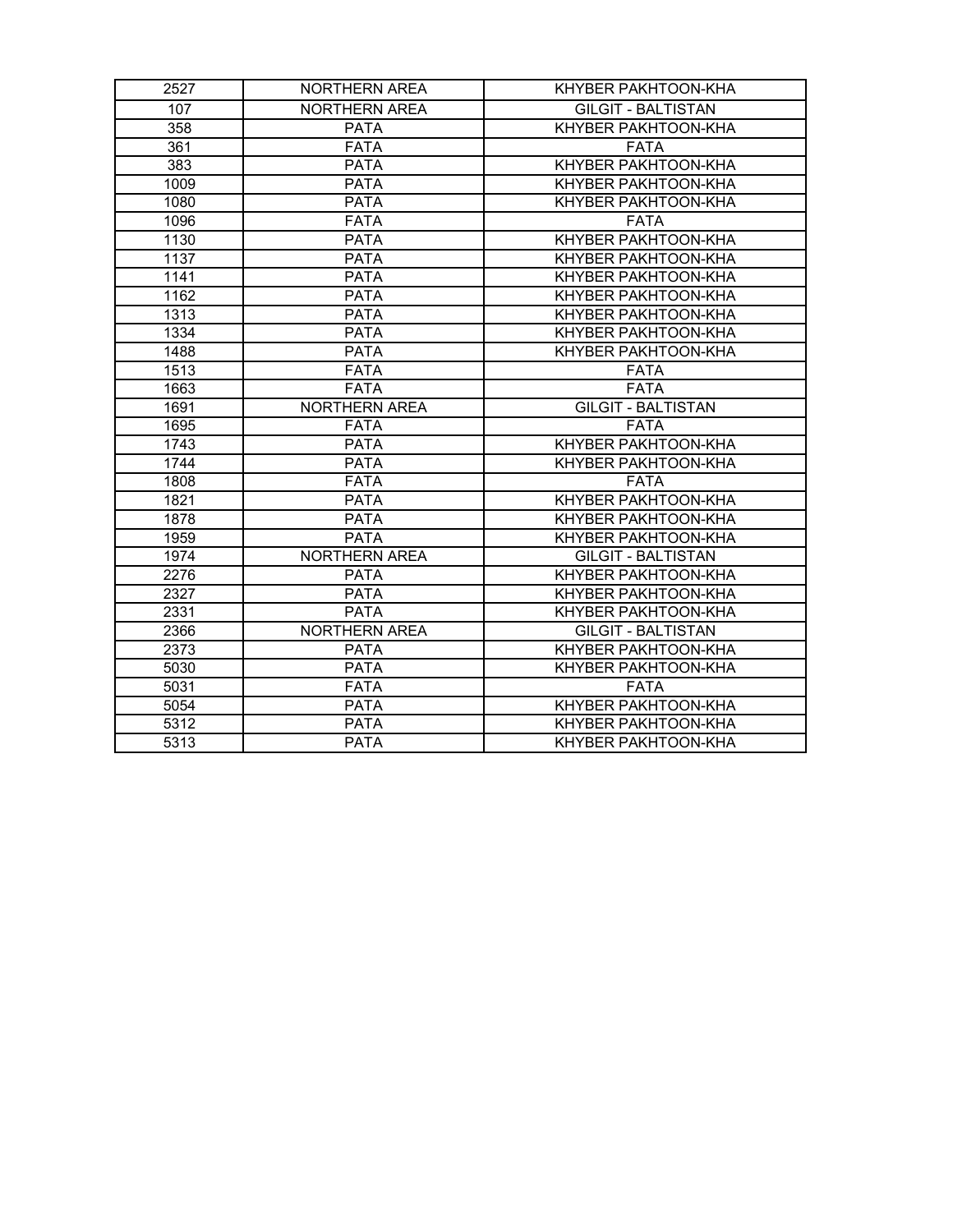

## **TABLE OF CONTENTS** ISLAMIC SCHEDULE OF BANK CHARGES (EXCLUSIVE OF FED)<br>EFFECTIVE FROM JAN 01, 2022 TO JUN 30, 2022

|                         | <b>International Banking</b>                                                                                                                                                                        |           |
|-------------------------|-----------------------------------------------------------------------------------------------------------------------------------------------------------------------------------------------------|-----------|
| Part                    |                                                                                                                                                                                                     | Page No   |
| A                       | Imports                                                                                                                                                                                             | $1 - 3$   |
| B                       | <b>Exports</b>                                                                                                                                                                                      | $3-5$     |
| $\overline{\text{c}}$   | <b>Charges for Foreign Currency Remittances</b>                                                                                                                                                     | 5         |
| $\overline{D}$          | Other Charges on Foreign Exchange Transactions                                                                                                                                                      | 6         |
|                         | <b>Domestic Banking</b>                                                                                                                                                                             |           |
| E                       | <b>Charges for Remittances</b>                                                                                                                                                                      | $7 - 8$   |
| F                       | <b>Bills</b>                                                                                                                                                                                        | $8 - 9$   |
| G                       | Finances                                                                                                                                                                                            | $9 - 11$  |
| H                       | <b>HBL Islamic Home Finance</b>                                                                                                                                                                     | 11        |
|                         | <b>HBL Islamic Car Finance</b>                                                                                                                                                                      | 12        |
| J                       | HBL Car Ijarah                                                                                                                                                                                      | 12        |
| K                       | <b>Standing Instruction Charges</b>                                                                                                                                                                 | 12        |
| L                       | Sale & Purchase of Securities, Safe Custody of Articles in Safe Deposits                                                                                                                            | 12        |
| M                       | Guarantees                                                                                                                                                                                          | 13        |
| N                       | <b>Miscellaneous Charges</b>                                                                                                                                                                        | 15        |
| O                       | <b>HBL Debit Card</b>                                                                                                                                                                               | 16        |
| P                       | HBL Alternate Delivery Channels (ADC)<br>1- ATM Charges<br>2- HBL Phone Banking<br>3- HBL Internet Banking/ HBL Mobile<br>4- HBL Branchless Banking / Konnect by HBL (Charges are inclusive of FED) | $16 - 18$ |
| Q                       | Dispatch / Communication Charges                                                                                                                                                                    | 19        |
| $\mathsf{R}$            | Investment Portfolio Securities (IPS)                                                                                                                                                               | 19        |
| $\overline{s}$          | <b>Investment Banking</b>                                                                                                                                                                           | 19        |
| $\overline{\mathsf{T}}$ | Bank Charges for Govt. Business                                                                                                                                                                     | 19        |
| U                       | Exemptions                                                                                                                                                                                          | 19        |
| V                       | <b>HBL Roshan Digital Account</b>                                                                                                                                                                   | 21        |
| W                       | Roshan Apni Car                                                                                                                                                                                     | 21        |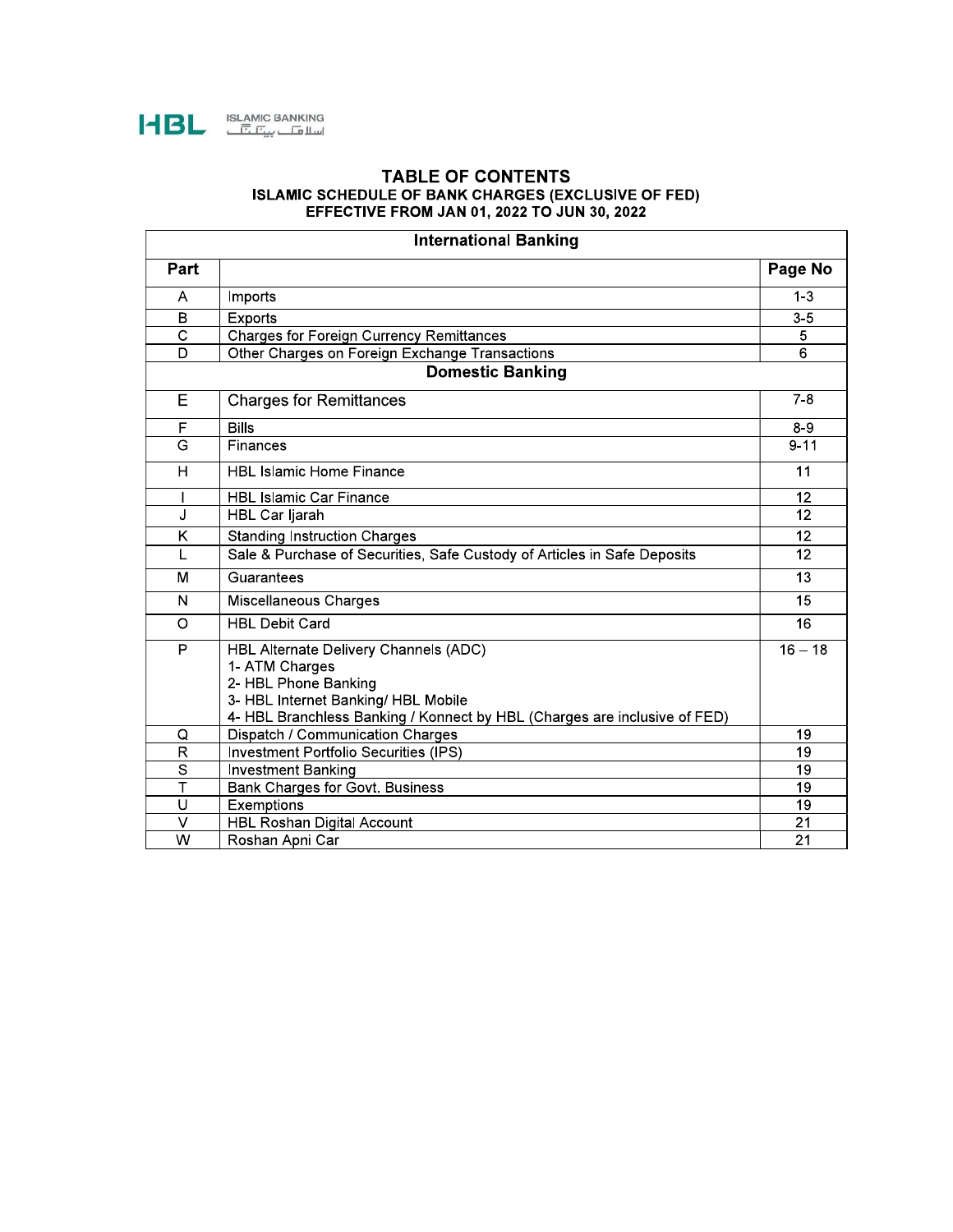|                | ISLAMIC BANKING<br>اسلا <del>ما</del> سی <del>کا</del><br><b>HBL</b>                                                                                                                                                                        |                                                                                                                                                                                                                                                                                                                                                                                                                                                               |                                        |                                        |                       |                          |                                   | Misys               |
|----------------|---------------------------------------------------------------------------------------------------------------------------------------------------------------------------------------------------------------------------------------------|---------------------------------------------------------------------------------------------------------------------------------------------------------------------------------------------------------------------------------------------------------------------------------------------------------------------------------------------------------------------------------------------------------------------------------------------------------------|----------------------------------------|----------------------------------------|-----------------------|--------------------------|-----------------------------------|---------------------|
|                | <b>ISLAMIC SCHEDULE OF BANK CHARGES (EXCLUSIVE OF FED) EFFECTIVE FROM</b>                                                                                                                                                                   |                                                                                                                                                                                                                                                                                                                                                                                                                                                               |                                        |                                        |                       | <b>FED</b> Applicable    | <b>Charge Code</b>                | Internal<br>Account |
|                | <b>Description</b>                                                                                                                                                                                                                          | <b>JANUARY 01, 2022 TO JUNE 30, 2022</b>                                                                                                                                                                                                                                                                                                                                                                                                                      | <b>Charges</b>                         |                                        |                       |                          |                                   |                     |
| Part A         | <b>IMPORTS</b>                                                                                                                                                                                                                              | <b>INTERNATIONAL BANKING</b>                                                                                                                                                                                                                                                                                                                                                                                                                                  |                                        |                                        |                       |                          |                                   |                     |
| -1             |                                                                                                                                                                                                                                             | Annual volume during a<br>calendar year                                                                                                                                                                                                                                                                                                                                                                                                                       | 1st Qtr or part<br>thereof             | Each sub Otr or part<br>thereof.       | Minimum<br>Amount per |                          |                                   |                     |
|                |                                                                                                                                                                                                                                             |                                                                                                                                                                                                                                                                                                                                                                                                                                                               |                                        |                                        | LC                    |                          |                                   |                     |
| a<br>b         | Sight/DA Letter of Credit Opening                                                                                                                                                                                                           | Upto Rs.25 M<br>Exceeding Rs. 25 M to Rs.50                                                                                                                                                                                                                                                                                                                                                                                                                   | 0.40% Per Quarter<br>0.35% Per Quarter | 0.25% Per Quarter<br>0.20% Per Quarter |                       |                          |                                   |                     |
| $\mathbf{c}$   | charges.                                                                                                                                                                                                                                    | Exceeding Rs. 50 M to<br>Rs.100 M                                                                                                                                                                                                                                                                                                                                                                                                                             | 0.30% Per Quarter                      | 0.20% Per Quarter                      | Rs.2,000/- per<br>LC  | <b>YES</b>               | C <sub>5</sub>                    | 912006              |
| d              |                                                                                                                                                                                                                                             | Above Rs.100 M                                                                                                                                                                                                                                                                                                                                                                                                                                                | Negotiable Per<br>Quarter              | Negotiable Per<br>Quarter              |                       |                          |                                   |                     |
| e(i)           | Plus: Swift Charges Rs. 2,000/- Flat                                                                                                                                                                                                        |                                                                                                                                                                                                                                                                                                                                                                                                                                                               |                                        |                                        |                       |                          |                                   |                     |
|                | Courier Charges:<br>Local - Within City, Rs. 150/- Flat - Per Item<br>Inland - Inter City, Rs. 250/- Flat - Per Item<br>Foreign, Rs.2,500/-                                                                                                 |                                                                                                                                                                                                                                                                                                                                                                                                                                                               |                                        |                                        |                       | NO.                      | 03                                | 912352              |
| e(ii)          | Courier Charges Rs.2,000 Flat per item                                                                                                                                                                                                      |                                                                                                                                                                                                                                                                                                                                                                                                                                                               |                                        |                                        |                       | NO.                      | 27                                |                     |
|                | Courier Charges:<br>Local - Within City, Rs. 150/- Flat - Per Item<br>Inland - Inter City, Rs. 250/- Flat - Per Item<br>Foreign, Rs.2,500/-                                                                                                 |                                                                                                                                                                                                                                                                                                                                                                                                                                                               |                                        |                                        |                       |                          |                                   | 912304              |
| f              | Note:- a) (i) If projected annual volumes are in line with HBL Islamic Banking requirements, then concessional rates (agreed<br>and fixed before opening of LC) will be applied, if not then normal rates will be applied                   |                                                                                                                                                                                                                                                                                                                                                                                                                                                               |                                        |                                        |                       |                          |                                   |                     |
|                | Note:-b) If party makes payment of                                                                                                                                                                                                          | (i) Charges in lieu of exchange $@$ 0.12 % will be recovered plus Handling Charges                                                                                                                                                                                                                                                                                                                                                                            |                                        |                                        |                       | <b>YES</b>               | N <sub>5</sub>                    | 930249              |
|                | Import Bill to settle Foreign Currency Rs.800/- Flat<br>in which LC was opened.                                                                                                                                                             | (ii) Charges $(a)$ 0.12% will be recovered if Foreign Exchange Cover provided by the client                                                                                                                                                                                                                                                                                                                                                                   |                                        |                                        |                       | <b>YES</b><br><b>YES</b> | $\overline{QD}$<br>N <sub>5</sub> | 912010<br>930249    |
|                |                                                                                                                                                                                                                                             | is through another Bank plus Handling Charges Rs.1000/- Flat                                                                                                                                                                                                                                                                                                                                                                                                  |                                        |                                        |                       | <b>YES</b>               | QD                                | 912010              |
|                | Note:-c) Additional Charges Rs.800/- Flat will be recovered for the issuance of certificate to the remitting bank. This charge will<br>be applicable when Customer arranges remittance through another Bank.                                |                                                                                                                                                                                                                                                                                                                                                                                                                                                               |                                        |                                        |                       | <b>YES</b>               | QD                                | 912010              |
| g              | L/C opened under " Supplier Credit"<br>"Pay As You Earn Scheme" L/cs for At the time of opening of L/C, to be charged on full amount of L/C liability. Thereafter,<br>period over one year                                                  | Charges @ 0.40% per quarter or part thereof up to final payment - Minimum Rs.2,200/-<br>charges to be recovered on six monthly basis on outstanding/reducing liability, as per<br>Schedule of Charges applicable as at that date.                                                                                                                                                                                                                             |                                        |                                        |                       | <b>YES</b>               | A6                                | 930106              |
| h              | L/C opened under "Deferred<br>Payment" L/cs for period over one<br>year                                                                                                                                                                     | Charges @ 0.40% per quarter or part thereof up to final payment - Minimum Rs.3,000/-<br>At the time of opening of L/C, to be charged on full amount of L/c liability for the period<br>from the date of opening of L/C until its expiry. Thereafter, is to be recovered on six<br>monthly basis on outstanding/reducing liability, as per Schedule of Charges applicable as<br>at that date.                                                                  |                                        |                                        |                       | <b>YES</b>               | A6                                | 930106              |
| j.             | In case of L/G undertaking to be<br>issued favoring SBP for providing<br>Wa'ad based forward cover for<br>exchange risk under Suppliers<br>/Buyers Credit "Pay As You Earn<br>Scheme" and "Deferred Payment"<br>L/C on behalf of applicant. | L/G issuance cost to be recovered as per slabs given under Part M.<br>Minimum Rs.2,000/-. Please refer slab wise fee at mentioined at part L Guaratees section.                                                                                                                                                                                                                                                                                               |                                        |                                        |                       | NO                       | A2                                | 930102              |
|                | Non-Reimbursable Letters of Credit<br>under Barter / Aid & Authorization<br>to Pay.                                                                                                                                                         | Charges $@1.0\%$ for first quarter and 0.30% for each subsequent quarter or part thereof.<br>Minimum Rs.1,500/-                                                                                                                                                                                                                                                                                                                                               |                                        |                                        |                       | <b>YES</b>               | B <sub>0</sub>                    | 930110              |
| $\overline{2}$ | <b>REVALIDATION CHARGES</b><br>Revalidation Commission for expired applicable in case of opening of fresh $LC$ as in (1) above.<br>L/Cs revalidated                                                                                         | (i) to be applied/charged from the date of last expiry of $L/C$ until new expiry date, at rates<br>(Charges will be calculated on the amount of liability as per Exchange Rate prevailing on<br>the date of revalidation).<br>(ii) Revalidation charges will be charged for one quarter, minimum as in (1) above on bill<br>amount on acceptance by the applicant upon submission of documents against expired L/C<br>at negotiating/opening bank's counters. |                                        |                                        |                       | <b>YES</b>               | A8                                | 930108              |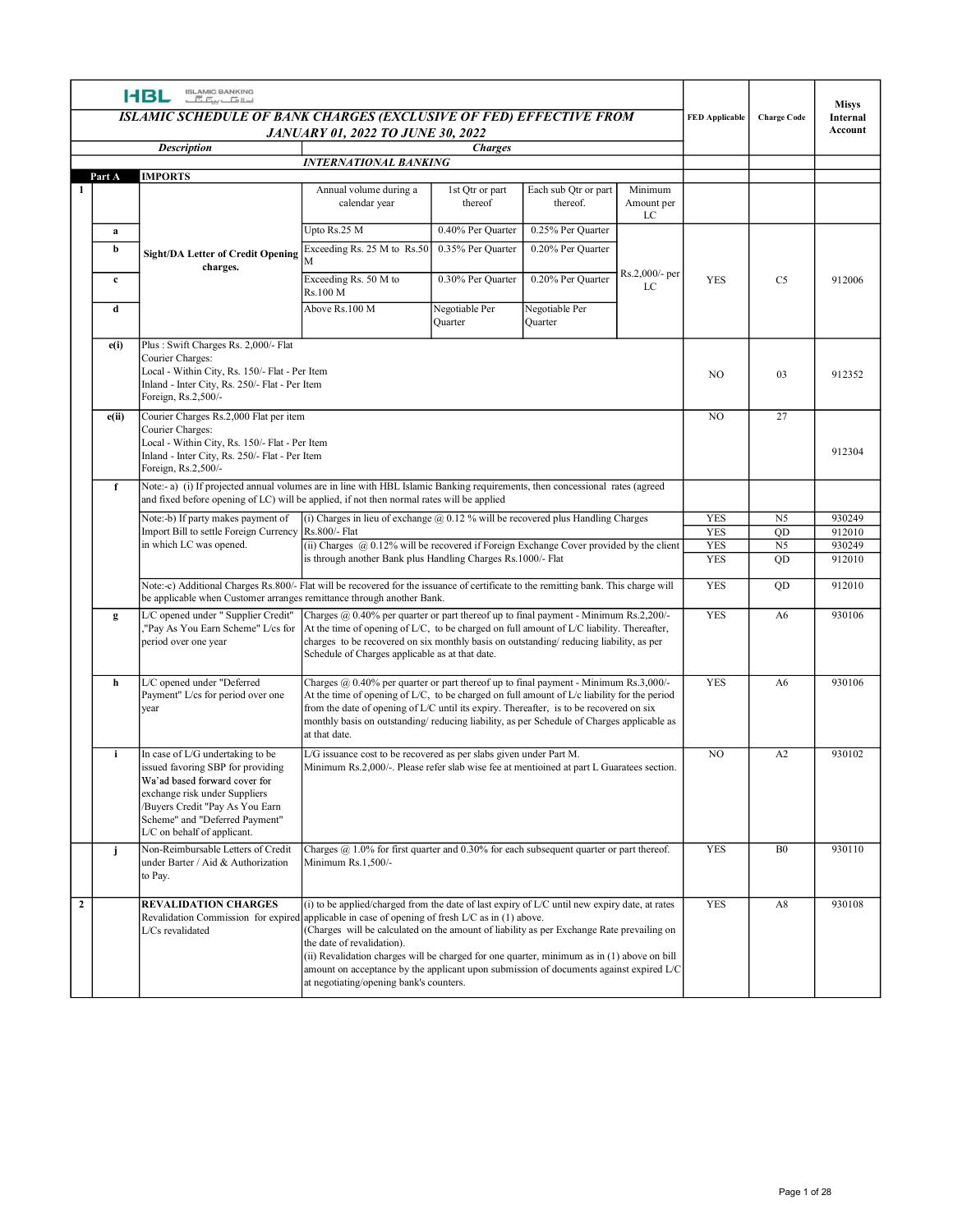|                |              | ISLAMIC BANKING<br>اسلا <del>ما</del> سی <del>کا</del><br><b>HBL</b>                                                                                                       | ISLAMIC SCHEDULE OF BANK CHARGES (EXCLUSIVE OF FED) EFFECTIVE FROM                                                                                                                                                                                                                                                                                                                                                                                                                                                                          | <b>FED Applicable</b> | <b>Charge Code</b>       | <b>Misys</b><br>Internal<br>Account |
|----------------|--------------|----------------------------------------------------------------------------------------------------------------------------------------------------------------------------|---------------------------------------------------------------------------------------------------------------------------------------------------------------------------------------------------------------------------------------------------------------------------------------------------------------------------------------------------------------------------------------------------------------------------------------------------------------------------------------------------------------------------------------------|-----------------------|--------------------------|-------------------------------------|
|                |              | <b>Description</b>                                                                                                                                                         | <b>JANUARY 01, 2022 TO JUNE 30, 2022</b><br><b>Charges</b>                                                                                                                                                                                                                                                                                                                                                                                                                                                                                  |                       |                          |                                     |
| $\mathbf{3}$   |              | <b>TRANSFER OF L/C</b><br>Transfer of L/C to New Beneficiary                                                                                                               | Transfer charges at rates applicable in case of opening of fresh L/C as in (1) above.<br>Minimum Rs- 2,000/-                                                                                                                                                                                                                                                                                                                                                                                                                                | <b>YES</b>            | A <sup>9</sup>           | 930109                              |
| $\overline{4}$ |              |                                                                                                                                                                            | Note:- In case where expired L/C is to be revalidated alongwith its transfer to new<br>beneficiary, then only one charge of (2) above with Minimum<br>Rs.1,500/-. will be applicable.                                                                                                                                                                                                                                                                                                                                                       |                       |                          |                                     |
|                | a            | <b>Registration of Import Contract</b><br>Registration of Import Contract                                                                                                  | With SBP in respect of Private Foreign Currency<br>Handling charges Rs.6,000/- Flat<br>Financing obtained by customer in Pakistan from                                                                                                                                                                                                                                                                                                                                                                                                      | <b>YES</b>            | B <sub>3</sub>           | 912818                              |
|                | b            | Issuance of certificate regarding<br>opening of LC for registration of<br>contract with another Bank for<br>booking of Wa'ad based forward<br>cover at importer's request. | Foreign financiers.<br>Rs.1,000/- per application flat for LC upto Rs.1 M<br>Rs.1,500/- per application flat for LC over Rs.1 M                                                                                                                                                                                                                                                                                                                                                                                                             | <b>YES</b>            | O <sub>2</sub>           | 912815                              |
|                | $\mathbf{c}$ | Contract Registration charges other                                                                                                                                        |                                                                                                                                                                                                                                                                                                                                                                                                                                                                                                                                             |                       |                          |                                     |
|                | j.           | than 'a' above.<br>upto Rs.75 Million                                                                                                                                      | 0.20% Minimum Rs.2,000/- irrespective of import volumes.                                                                                                                                                                                                                                                                                                                                                                                                                                                                                    | <b>YES</b>            | B <sub>3</sub>           | 912818                              |
|                | d            | over Rs.75 Million<br>Registered Contract Amendment                                                                                                                        | Negotiable - (To be approved by Functional Head) minimum Rs.1,500/-<br>Flat Charges Rs.1,200/- If amendment involves increase in amount then charges will be                                                                                                                                                                                                                                                                                                                                                                                | <b>YES</b>            | B <sub>3</sub>           | 912818                              |
|                |              | Charges                                                                                                                                                                    | $@.0.18\%$ as mentioned above.<br>Note: For Expired Contract Revalidation:- In addition to amendment charges, revalidation<br>charges will be charged as per clause 4c (i) above.<br>Note: For Expired Contract Revalidation: - In addition to amendment charges, revalidation<br>commission will be charged as per clause 4c (i) above.                                                                                                                                                                                                    |                       |                          |                                     |
|                | a            | L/C Amendment Charges<br>L/C Amendment Charges                                                                                                                             | $\vert$ Rs.1,400/- Flat charges per transaction or under items (1) or (2) or (3) above, if                                                                                                                                                                                                                                                                                                                                                                                                                                                  | <b>YES</b>            | C1                       | 930121                              |
|                |              | Plus: Swift Charges Rs. 1,000 Flat                                                                                                                                         | amendment involves increase in amount and/or extension in period of shipment.                                                                                                                                                                                                                                                                                                                                                                                                                                                               | $_{\rm NO}$           | 03                       | 912352                              |
|                |              | Plus : Courier cost recovery Rs 2,500/- Flat per item                                                                                                                      |                                                                                                                                                                                                                                                                                                                                                                                                                                                                                                                                             | NO                    | 27                       | 912304                              |
|                | $\mathbf b$  | under L/C / Contract<br>LCs under<br>Murabaha/Ijarah/Musharakah                                                                                                            | Extention in maturity of Usance Bills Service charges Rs.2,500/- Flat per bill.                                                                                                                                                                                                                                                                                                                                                                                                                                                             | YES                   | C1                       | 930121                              |
|                | a            | Profit                                                                                                                                                                     | Profit rate as per usual Financing Facility in PKR (in addition to mentioned above) is to be<br>applied from the date of debit to NOSTRO Account or PAD Lodgment whichever is<br>earlier till the date of retirement, after adjustment of cash margin, if any.<br>In case of One Off Approval, Profit at normal PKR commercial profit rate (in addition to<br>mentioned above) to be applied from the debit to NOSTRO Account or PAD Lodgment<br>whichever is earlier till the date of retirement, after adjustment of cash margin, if any. | NO                    |                          | 932501                              |
|                | b            | Import documents received Directly /<br>Indirectly from the suppliers by the<br>Applicant / Bank without registration<br>of contract and payment made there<br>against.    | Handling Charges Rs.3,000/- per shipment.                                                                                                                                                                                                                                                                                                                                                                                                                                                                                                   | <b>YES</b>            | D <sub>4</sub>           | 930712                              |
|                |              |                                                                                                                                                                            | (b) Extra Commission $@$ 0.15% Minimum Rs.1,000/- per month is to be recovered/<br>charged for the usance import bills for any period beyond validity of L/C.<br>(Note:- Commission will be recovered after expiry of L/C in advance on quarterly basis if<br>usance period of a bill is beyond 179 days).<br>(c) Import accepted bill of exchange under custody PKR 500 per case                                                                                                                                                           | <b>YES</b>            | QD                       | 912010                              |
|                | $\mathbf{c}$ | Discrepancy in L/C Documents:-                                                                                                                                             | If discrepancies are found by CTP in import L/C documents, US\$ 75/-plus FED will be<br>claimed from negotiating bank as per standard clause being stipulated in all L/Cs.                                                                                                                                                                                                                                                                                                                                                                  | <b>YES</b>            | D <sub>9</sub>           | 912803                              |
| $\overline{7}$ |              | L/C Cancellation Charges                                                                                                                                                   | (i) Rs.2,000/- Flat                                                                                                                                                                                                                                                                                                                                                                                                                                                                                                                         | <b>YES</b>            | C2                       | 912808                              |
| 8              |              | <b>Credit Report Charges</b>                                                                                                                                               | (ii) Plus Swift charges Rs.500/-                                                                                                                                                                                                                                                                                                                                                                                                                                                                                                            | NO                    | 03                       | 912352                              |
|                |              | Credit report on Foreign Suppliers/                                                                                                                                        | (i) Actual<br>(ii) Plus Swift charges - Rs.500/-                                                                                                                                                                                                                                                                                                                                                                                                                                                                                            | NO<br>$\overline{NO}$ | $\overline{\phantom{a}}$ | 900121                              |
|                |              | Buyers.                                                                                                                                                                    | Note : In case credit report obtained from external agencies, actual Plus Swift Charges -                                                                                                                                                                                                                                                                                                                                                                                                                                                   |                       | 03                       | 912352                              |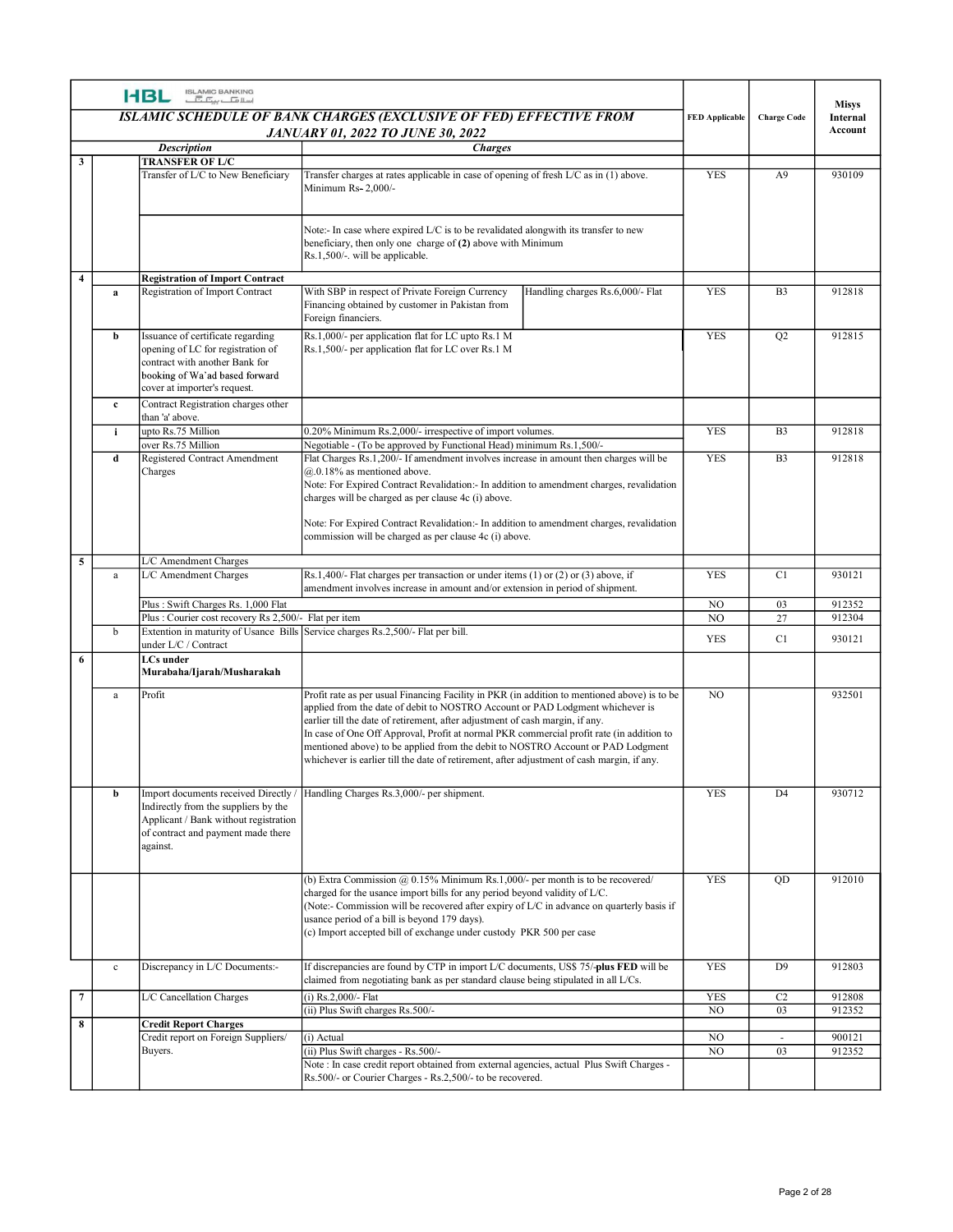|                 |              | ISLAMIC BANKING<br>اسلا <del>ما</del> سی <del>کا</del><br><b>HBL</b>                                                                                                                              | ISLAMIC SCHEDULE OF BANK CHARGES (EXCLUSIVE OF FED) EFFECTIVE FROM                                                                                                                                                                           |                                                               | <b>FED Applicable</b> | <b>Charge Code</b>   | <b>Misys</b><br>Internal |
|-----------------|--------------|---------------------------------------------------------------------------------------------------------------------------------------------------------------------------------------------------|----------------------------------------------------------------------------------------------------------------------------------------------------------------------------------------------------------------------------------------------|---------------------------------------------------------------|-----------------------|----------------------|--------------------------|
|                 |              |                                                                                                                                                                                                   | <b>JANUARY 01, 2022 TO JUNE 30, 2022</b>                                                                                                                                                                                                     |                                                               |                       |                      | Account                  |
| $\overline{9}$  |              | <b>Description</b><br>FIM under Murabaha                                                                                                                                                          | <b>Charges</b>                                                                                                                                                                                                                               |                                                               |                       |                      |                          |
|                 | a            | keeping the Consignment under Pledge (FIM):-                                                                                                                                                      | Upon execution of Murabaha contract, profit in lieu of Handling charges on Retirement of Import Documents under Sight L/C by                                                                                                                 |                                                               |                       |                      |                          |
|                 | i            | Arrangement of Facility                                                                                                                                                                           | Nil                                                                                                                                                                                                                                          |                                                               |                       |                      |                          |
|                 | ii<br>iii    | On one time Request.<br>Due to Forced Clearance                                                                                                                                                   | Profit rate @ 0.55% of Bill Amount<br>Profit rate $(a)$ 1.20% of Bill Amount                                                                                                                                                                 |                                                               | NO.<br>NO             | C4<br>D <sub>5</sub> | 912009<br>930135         |
|                 | b            |                                                                                                                                                                                                   | Upon execution of Murabaha contract, profit in lieu of Handling charges of D.A L/C Consignment cleared & kept under Pledge:-                                                                                                                 |                                                               |                       |                      |                          |
|                 |              |                                                                                                                                                                                                   |                                                                                                                                                                                                                                              |                                                               |                       |                      |                          |
|                 | $\mathbf{i}$ | Arranged at the time of opening of                                                                                                                                                                | Profit rate @ 0.35% of Bill Amount                                                                                                                                                                                                           |                                                               | NO                    | D <sub>5</sub>       | 930135                   |
|                 |              | D.A L/C.                                                                                                                                                                                          |                                                                                                                                                                                                                                              |                                                               |                       |                      |                          |
|                 | ii.          | One time Murabaha facility to<br>customer on his request where Bank<br>is not agreeable to deliver documents<br>on D.A basis due to Forced PAD<br>outstanding or any over dues in the<br>account. | Profit rate @ 0.55% of Bill Amount                                                                                                                                                                                                           |                                                               | NO                    | D <sub>5</sub>       | 930135                   |
|                 | iii          | Where customer fails to accept<br>documents on first presentation &<br>Bank is forced to clear the<br>Consignment & keep in Bonded<br>varehouse.                                                  | Profit rate @ 1.20% of Bill Amount                                                                                                                                                                                                           |                                                               | NO.                   | D <sub>5</sub>       | 930135                   |
| 10              |              | Import Bills returned unpaid.                                                                                                                                                                     |                                                                                                                                                                                                                                              |                                                               |                       |                      |                          |
|                 |              | Import Bills returned unpaid.                                                                                                                                                                     | Handling charges US \$ 100/- or equivalent Pak Rupees.                                                                                                                                                                                       |                                                               | <b>YES</b>            | D <sub>6</sub>       | 912813                   |
|                 |              |                                                                                                                                                                                                   | Plus Courier charges Rs 2,500/- and recovery of any other actual costs/charges charged by<br>Beneficiary Bank for return of un-paid bills.                                                                                                   |                                                               | NO                    | 27                   | 912304                   |
|                 |              |                                                                                                                                                                                                   | Note: a) If documents received pertains to other<br>banks in Pakistan are sent to them on the<br>instructions of forwarding Bank.                                                                                                            | Handling Charges US \$ 40 Plus<br>Courier Charges of Rs.250/- | <b>YES</b>            | D <sub>6</sub>       | 912813                   |
|                 |              |                                                                                                                                                                                                   | Note: b) If forwarding Bank authorize us to delivery Handling Charges of Rs.2,000/- to be<br>documents free of cost                                                                                                                          | recovered from Drawee.                                        | <b>YES</b>            | D6                   | 912813                   |
| $\overline{11}$ |              | <b>Charges for Bills Collection</b>                                                                                                                                                               |                                                                                                                                                                                                                                              |                                                               |                       |                      |                          |
|                 | a            | <b>Import Bills for Collections:- on</b><br>Sight & Usance basis                                                                                                                                  | Sight LCs Rs.1,500/- Flat<br>Usance LCs $(a)$ 0.12% per month or part thereof (from the date of lodgment until payment)<br>Minimum Rs.1,500/-<br>Note: If Usance Bills lodged and retired on the same day Rs.1,500/- Flat will be recovered. |                                                               | <b>YES</b>            | $\overline{D7}$      | 930137                   |
|                 | b            | Consignments Charges.                                                                                                                                                                             | 0.1 % Minimum Rs. 1,000/- irrespective of import volume                                                                                                                                                                                      |                                                               | <b>YES</b>            | B <sub>3</sub>       | 912818                   |
|                 | $\mathbf{c}$ | Import against Advance payment to                                                                                                                                                                 | $(i)$ Rs. 1,500/- Flat at the time of remittance                                                                                                                                                                                             |                                                               |                       |                      |                          |
|                 |              | suppliers.(Without L/C)                                                                                                                                                                           |                                                                                                                                                                                                                                              |                                                               | YES                   | B7                   | 930117                   |
|                 | d            | Handling charges against payment of                                                                                                                                                               | (i) Handling charges Rs.1,500/-                                                                                                                                                                                                              |                                                               | <b>YES</b>            | Q1                   | 912814                   |
|                 |              | import bills from the proceeds of FCF (ii) Plus Swift Charges Rs.500/-<br>(Foreign Currency Financing) where<br>L/C is established and shipping<br>documents are received at another              |                                                                                                                                                                                                                                              |                                                               | NO                    | $\overline{3}$       | 912352                   |
|                 |              | Bank.                                                                                                                                                                                             |                                                                                                                                                                                                                                              |                                                               |                       |                      |                          |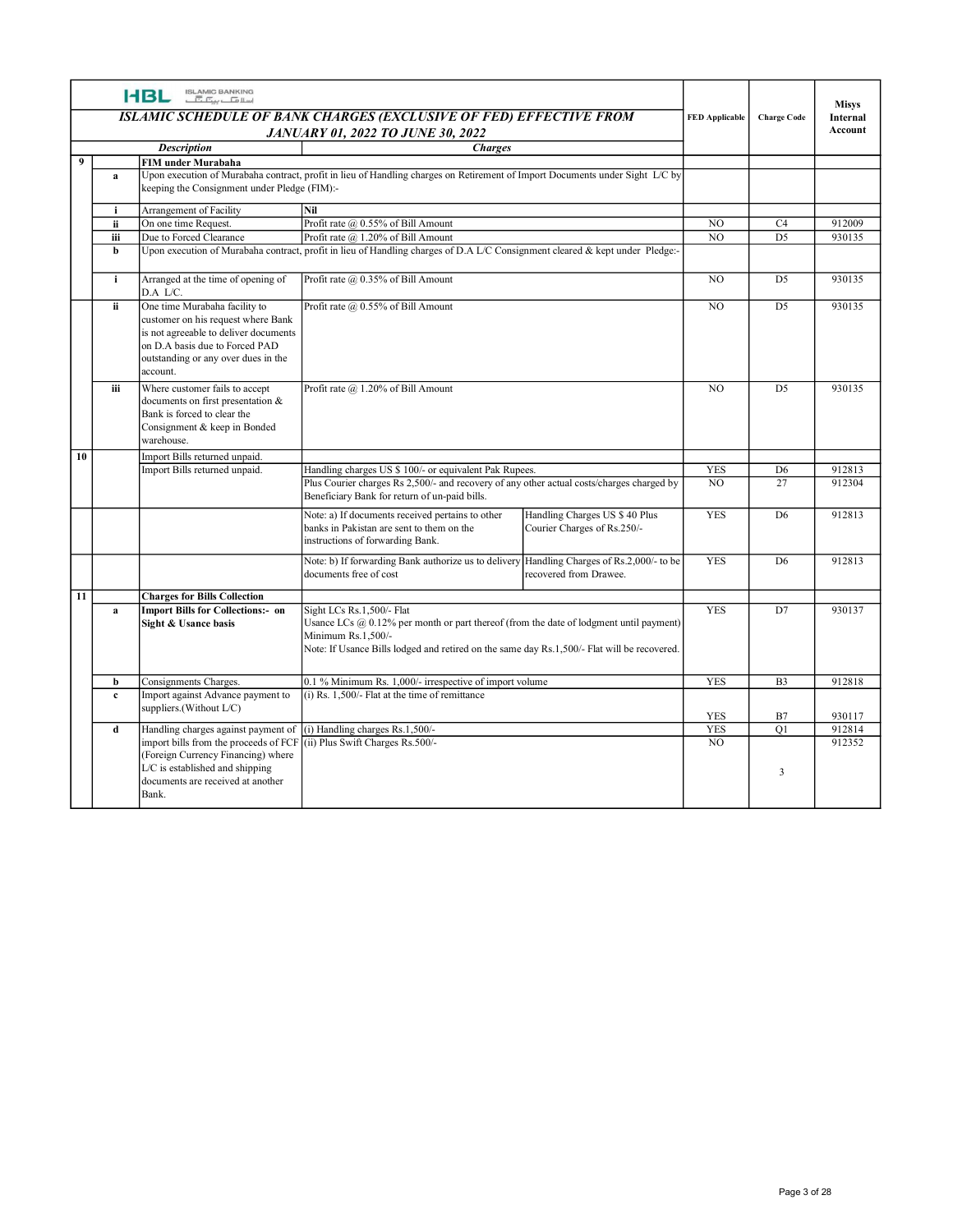|                         |              | <b>HBL SLAMIC BANKING</b>                                                                                                            | ISLAMIC SCHEDULE OF BANK CHARGES (EXCLUSIVE OF FED) EFFECTIVE FROM                                                                                                | <b>FED</b> Applicable        | <b>Charge Code</b>         | <b>Misys</b><br>Internal<br>Account |
|-------------------------|--------------|--------------------------------------------------------------------------------------------------------------------------------------|-------------------------------------------------------------------------------------------------------------------------------------------------------------------|------------------------------|----------------------------|-------------------------------------|
|                         |              | <b>Description</b>                                                                                                                   | <b>JANUARY 01, 2022 TO JUNE 30, 2022</b><br><b>Charges</b>                                                                                                        |                              |                            |                                     |
| 12                      |              | <b>Recovery of Actual Reimbursement</b><br><b>Charges</b>                                                                            |                                                                                                                                                                   |                              |                            |                                     |
|                         |              | Recovery of Actual Reimbursement<br>charges<br>(Payable to reimbursing Banks)                                                        | At Actual                                                                                                                                                         | NO.                          |                            | N.A.                                |
| 13                      | a            | <b>Other Import Related Services</b><br><b>Charges</b><br>Charges for Issuance of freight                                            | Rs.1,000/- Flat                                                                                                                                                   | YES                          | Q2                         | 912815                              |
|                         | b            | certificate for import on FOB basis.<br>Service charges against import<br>transactions i.e. Import<br>Bills/Murabaha profit on PAD / | @ 0.15% Minimum Rs.1,500/-                                                                                                                                        | YES                          | $_{\rm B8}$                | 912382                              |
|                         | $\mathbf{c}$ | Collection Charges/ Direct<br>Documents/ Advance Payment.<br>Delivery Order issued for release of<br>AWB consignment in absence of   | Rs.2,000/- Flat                                                                                                                                                   | YES                          | Q <sub>3</sub>             | 912817                              |
|                         | d            | original documents.<br>Expenses recovery protest / Legal                                                                             | At Actual                                                                                                                                                         | NO                           | G6                         | 912315                              |
|                         | e.           | charges<br>EIF lodgment Charges on Open                                                                                              | Rs 500/-                                                                                                                                                          | YES                          | CR                         | 914289                              |
|                         | $\mathbf f$  | Account<br>Transfer of EIF                                                                                                           | Rs 500/-                                                                                                                                                          | YES                          | CQ                         | 914290                              |
|                         | Part B       | <b>EXPORTS</b><br>L/C Advising                                                                                                       |                                                                                                                                                                   |                              |                            |                                     |
|                         | a            | Advising L/C                                                                                                                         | (i) Rs.2,000/- Flat for HBL Customers<br>(ii) Rs. 2,500/- Flat for Non HBL Customers<br>(iii) Plus Courier Charges - Rs.150/- Flat<br>Courier Charges:            | YES<br>$_{\rm NO}$           | C7                         | 912030<br>912304                    |
|                         |              |                                                                                                                                      | Local - Within City, Rs. 150/- Flat - Per Item<br>Inland - Inter City, Rs. 250/- Flat - Per Item<br>Foreign, Rs.2,500/-                                           |                              | 27                         |                                     |
|                         | b            | Export L/C Pre-Advice.                                                                                                               | (i) Rs.1,000/- Flat                                                                                                                                               | <b>YES</b>                   | C8                         | 930128                              |
|                         |              |                                                                                                                                      | (ii) Plus Courier Charges Rs.150/- (in case of within city) or Rs.250/- (in case of intercity)                                                                    | NO                           | 27                         | 912304                              |
| $\overline{\mathbf{2}}$ |              | <b>Amendment Advising</b><br>Amendment Advising.                                                                                     | (i) Rs.1,000/- Flat                                                                                                                                               | YES                          | C7                         | 912030                              |
|                         |              |                                                                                                                                      | (ii) Plus Courier Charges Rs.150/- (in case of within city) or Rs.250/- (in case of intercity)                                                                    | N <sub>O</sub>               | 27                         | 912304                              |
| $\overline{\mathbf{3}}$ | $\mathbf{a}$ | Negotiation<br>Negotiation of Rupee Bills under<br>Export LCs.                                                                       | @ 0.25% Minimum Rs.1000/-                                                                                                                                         | <b>YES</b>                   | D1                         | 912008                              |
|                         | b            | Export bill realized through FCY                                                                                                     | @ 0.12% Minimum Rs.1,500/-                                                                                                                                        | YES                          | QF                         | 912049                              |
|                         | $\mathbf{c}$ | account<br>Charges for Exports to Afghanistan @ 0.45% Minimum Rs.1,500/-<br>against deposit/surrender of FCY                         |                                                                                                                                                                   | YES                          | QF                         | 912049                              |
|                         | d<br>e.      | Notes.<br>Export Development Surcharge<br>Negotiation Charges                                                                        | Rs.80/- Flat per transaction                                                                                                                                      | YES                          | M6                         | 912095                              |
|                         | i.           | $(FCY L/C's)$ :<br><b>Clean Documents</b>                                                                                            | Rs.1,000/- Flat                                                                                                                                                   | <b>YES</b>                   | E5                         | 930711                              |
|                         | ii           | Discrepant Documents                                                                                                                 | Plus Courier Charges Rs.2,500/-<br>Rs.2,000/- Flat                                                                                                                | N <sub>O</sub><br><b>YES</b> | 27<br>D <sup>9</sup>       | 912304<br>912803                    |
|                         |              | applicable.                                                                                                                          | Plus Courier Charges Rs.2,500/-<br>Note: - (1) In case of overdue Currency Salam (Islamic FBP), charity rate as agreed in the financing agreement/FAL will be     | NO                           | 27                         | 912304                              |
|                         |              | Head.                                                                                                                                | (2) Negotiable where annual expected export business volume on Group Basis is above Rs.25 M, with the approval of Functional                                      |                              |                            |                                     |
| $\overline{\mathbf{4}}$ |              | Documents-Returned Unpaid<br>Confirmation<br>Confirmation/Acceptance                                                                 | Rs.600/- Flat per document plus charges of Correspondent Bank, if any.<br>These Charges will be approved on case to case basis by Financial Institutions- Gloabal | <b>YES</b><br>YES            | $\rm E8$<br>D <sub>0</sub> | 930148<br>912047                    |
| $\overline{5}$          |              | Transfer of L/Cs.                                                                                                                    | Trade Service (FI-GTS). Please refer Note No.7 (Last Page)                                                                                                        |                              |                            |                                     |
| 6                       |              | Transfer of Export L/Cs.<br>Reimbursement                                                                                            | Rs 2,000/- Flat                                                                                                                                                   | YES                          | C8                         | 930128                              |
|                         |              | Reimbursement payment to other<br>local banks from Non-Resident Rupee<br>$A/c$ .                                                     | Rs.1,000/- Flat                                                                                                                                                   | YES                          | C8                         | 930128                              |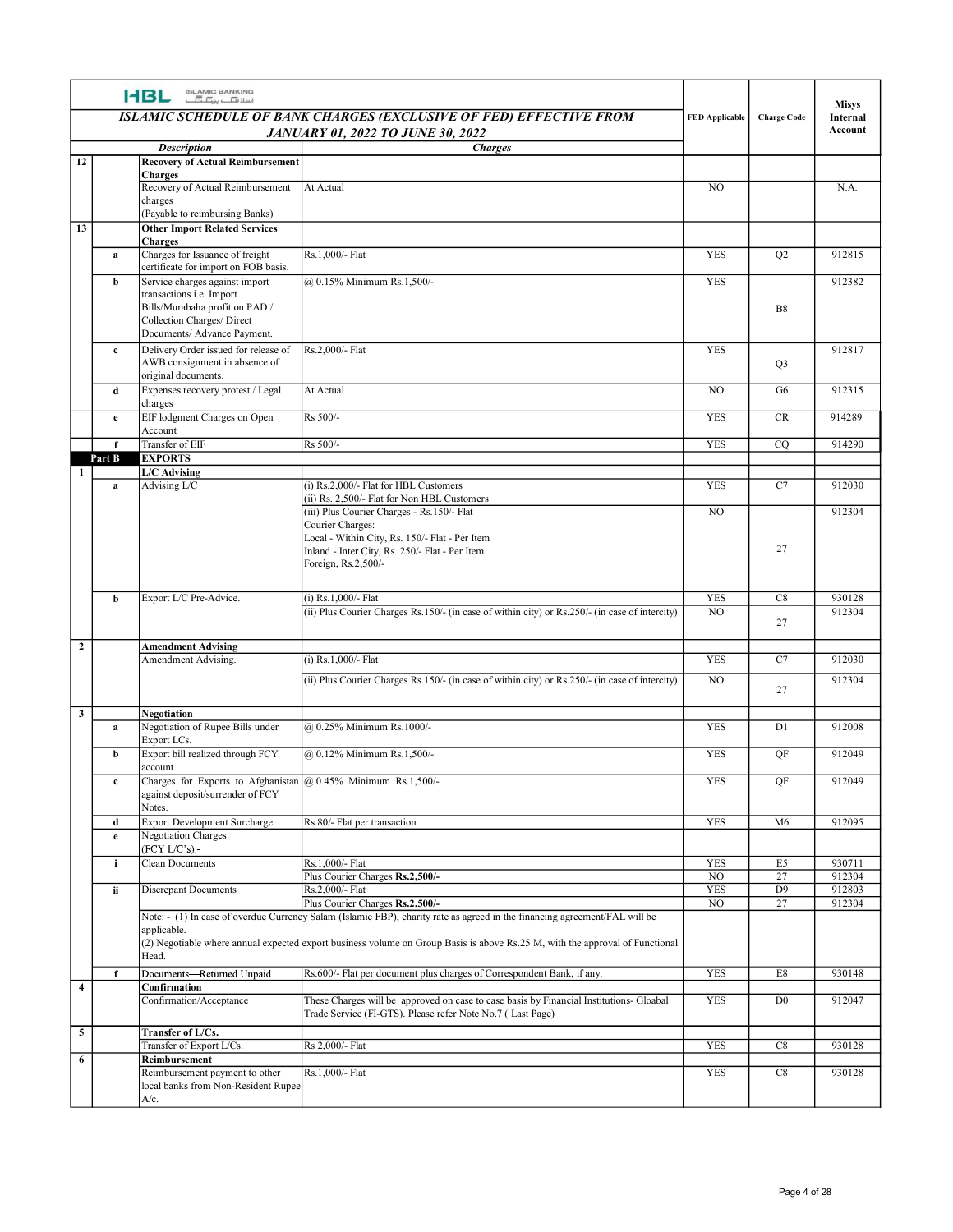|                         |              | <b>HBL ISLAMIC BANKING</b>                                                                                                                                                                                                                     |                                                                                                                                                                                                                                                                                                                                                                          |                          |                    |                          |
|-------------------------|--------------|------------------------------------------------------------------------------------------------------------------------------------------------------------------------------------------------------------------------------------------------|--------------------------------------------------------------------------------------------------------------------------------------------------------------------------------------------------------------------------------------------------------------------------------------------------------------------------------------------------------------------------|--------------------------|--------------------|--------------------------|
|                         |              |                                                                                                                                                                                                                                                | ISLAMIC SCHEDULE OF BANK CHARGES (EXCLUSIVE OF FED) EFFECTIVE FROM                                                                                                                                                                                                                                                                                                       | <b>FED Applicable</b>    | <b>Charge Code</b> | <b>Misys</b><br>Internal |
|                         |              | <b>Description</b>                                                                                                                                                                                                                             | <b>JANUARY 01, 2022 TO JUNE 30, 2022</b><br><b>Charges</b>                                                                                                                                                                                                                                                                                                               |                          |                    | Account                  |
| $7\phantom{.0}$         |              | <b>Processing of Documents under</b><br>L/C restricted on other Banks                                                                                                                                                                          |                                                                                                                                                                                                                                                                                                                                                                          |                          |                    |                          |
|                         |              | Where documents are sent to other<br>banks for negotiation under restricted<br>Letters of Credit.                                                                                                                                              | Rs.1,000/- Flat                                                                                                                                                                                                                                                                                                                                                          | <b>YES</b>               | D <sub>2</sub>     | 930132                   |
| $\overline{\mathbf{8}}$ |              | <b>Handling of Duty Draw - Back</b>                                                                                                                                                                                                            |                                                                                                                                                                                                                                                                                                                                                                          |                          |                    |                          |
|                         | a            | Claims<br>Handling of Duty draw back claim                                                                                                                                                                                                     | 0.25% minimum Rs.1,000/- per case to SBP.                                                                                                                                                                                                                                                                                                                                | YES                      | QA                 | 912051                   |
| $\overline{9}$          | b            | Handling the processing of 6% R&D<br>support claims to SBP.<br><b>NOC Issuance / Documents</b>                                                                                                                                                 | 0.25% minimum Rs.1,000/- per case to SBP.                                                                                                                                                                                                                                                                                                                                | <b>YES</b>               | $\overline{D3}$    | 912383                   |
|                         | a            | <b>Transferred</b><br>Transfer of export proceeds to other                                                                                                                                                                                     | Charges @ 0.12% Minimum Rs.1,000/- Maximum Rs.7,000/-                                                                                                                                                                                                                                                                                                                    | <b>YES</b>               | C8                 | 912008                   |
|                         |              | Bank.                                                                                                                                                                                                                                          |                                                                                                                                                                                                                                                                                                                                                                          |                          |                    |                          |
|                         | b<br>$\bf c$ | IERS - NOC for Entitlement<br>Charges for registration of contract<br>for Export of Raw Cotton with State<br>Bank of Pakistan and subsequent<br>handling of shipping documents for<br>return of Bank Guarantee from State<br>Bank of Pakistan. | Rs.1,200/- (Flat) per case<br>Rs.1,500/- Flat                                                                                                                                                                                                                                                                                                                            | <b>YES</b><br><b>YES</b> | BA<br>BA           | 912029<br>912029         |
|                         | d            | Preparation of substitution case in<br>Islamic export re-finances.                                                                                                                                                                             | Rs.1,500 /- Flat                                                                                                                                                                                                                                                                                                                                                         | <b>YES</b>               | 64                 | 930713                   |
| 10                      | a            | <b>Charges for Collections</b><br>Foreign Cheques/ Drafts/ FTCs                                                                                                                                                                                | (i) 0.12% Minimum Rs.200/- Maximum Rs.1,200/-                                                                                                                                                                                                                                                                                                                            | <b>YES</b>               | 58                 | 912012                   |
|                         |              |                                                                                                                                                                                                                                                | (ii) Plus Courier Charges - Rs.150/- Flat<br>Courier Charges:<br>Local - Within City, Rs. 150/- Flat - Per Item<br>Inland - Inter City, Rs. 250/- Flat - Per Item<br>Foreign, Rs.2,500/-                                                                                                                                                                                 | NO                       | 27                 | 912304                   |
|                         | b            | Foreign Bills for Collection (on<br>which Bank does not earn any<br>Exchange difference).                                                                                                                                                      | @ 0.20% Minimum Rs.1,000/- Maximum Rs.2,000/-                                                                                                                                                                                                                                                                                                                            | <b>YES</b>               | M <sub>0</sub>     | 912013                   |
|                         | $\mathbf{c}$ | Foreign Bills for Collection where                                                                                                                                                                                                             | Rs.500/- Flat Per Shipment                                                                                                                                                                                                                                                                                                                                               | <b>YES</b>               | M <sub>0</sub>     | 912013                   |
|                         | d            | Bank earns exchange difference.<br>Transfer of export bill lodged under<br>collection to other banks and Transfer<br>of Form-E before lodgement of shipping<br>documents or cancellation of Form-E.                                            | Rs.1,200/- Flat                                                                                                                                                                                                                                                                                                                                                          | YES                      | C8                 | 930128                   |
|                         | e            | Service charges against Export                                                                                                                                                                                                                 | 0.13% minimum Rs 1,500/-                                                                                                                                                                                                                                                                                                                                                 | <b>YES</b>               | D <sub>3</sub>     | 912383                   |
|                         |              | Documents sent on collection basis<br>where payment cover is already<br>than Advance Payment)                                                                                                                                                  | (i) Note:- The Bank will recover upfront Courier charges from Exporters - Rs.1,500/-<br>received in our NOSTRO A/C. (Other <sup>2,500/-</sup> at the time of dispatch of documents or Courier charges as per Exporter's<br>agreement with Courier Company. Exporters will have to produce copies of such<br>agreements with Courier companies which are on Bank's panel. | NO                       | 27                 | 912304                   |
|                         | f            | Service Charges against Export of<br><b>Software and Export of Sample</b>                                                                                                                                                                      | 0.13% minimum Rs.1,500/-                                                                                                                                                                                                                                                                                                                                                 |                          |                    |                          |
|                         | g            | <b>Export follow up-swift for</b><br>payment/acceptance                                                                                                                                                                                        | PKR 600/- per case                                                                                                                                                                                                                                                                                                                                                       |                          |                    |                          |
|                         | h            | <b>E-Commerce charges (B2C)</b>                                                                                                                                                                                                                | 0.12% minimum Rs.1,500/-                                                                                                                                                                                                                                                                                                                                                 |                          |                    |                          |
|                         |              | handling<br><b>Handling Commission on Invoice</b>                                                                                                                                                                                              | PKR 1,500/- per case                                                                                                                                                                                                                                                                                                                                                     |                          |                    |                          |
| 11                      |              | <b>Charges for Advance Payment</b><br>Handling Charges against advance                                                                                                                                                                         | 0.10% minimum Rs.1,000/-                                                                                                                                                                                                                                                                                                                                                 | YES                      | D <sub>3</sub>     | 912383                   |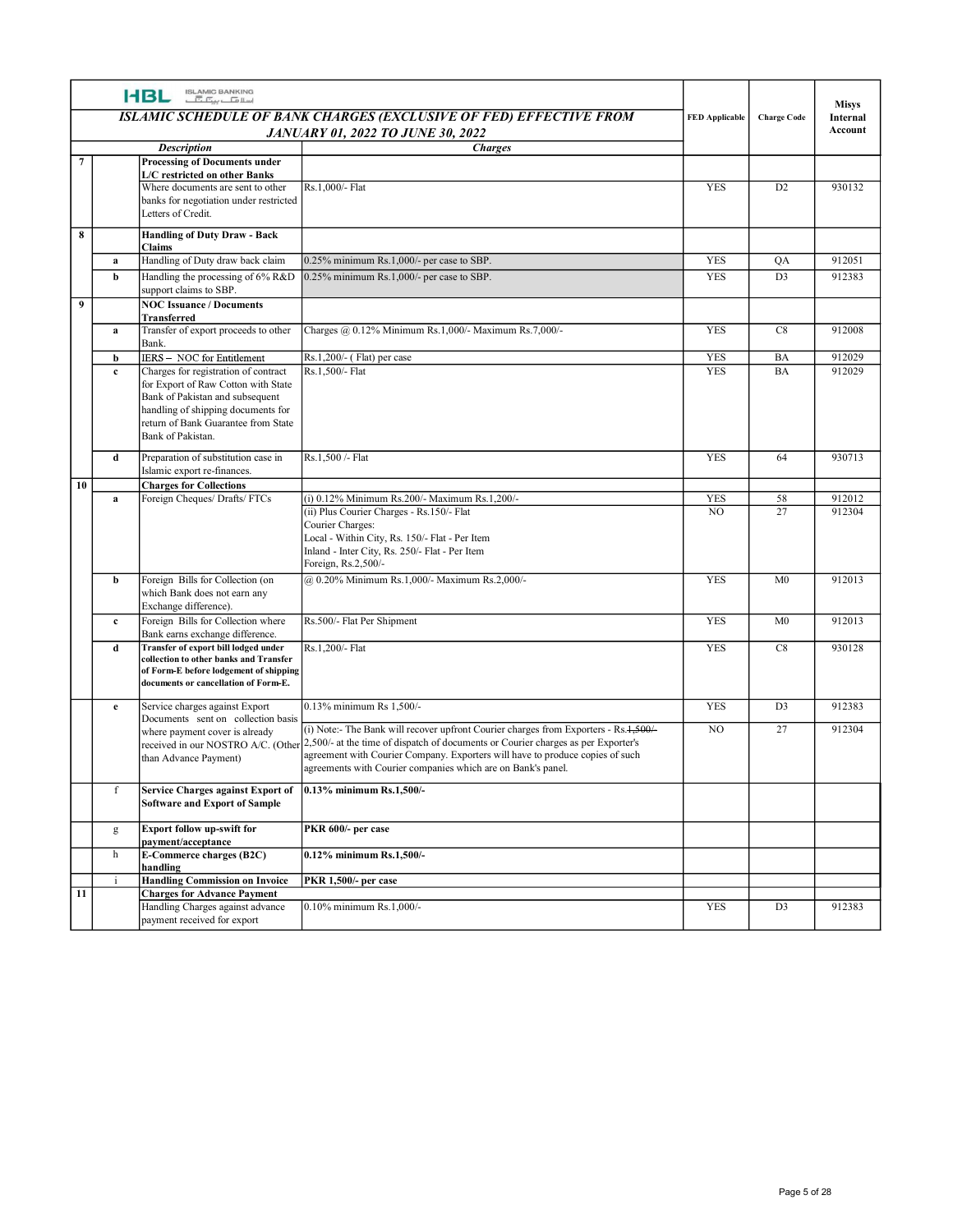|              |              | <b>I-BL ISLAMIC BANKING</b>                                                                  |                                                                                                                                                              |                                                              |                       |                                         | <b>Misys</b>              |
|--------------|--------------|----------------------------------------------------------------------------------------------|--------------------------------------------------------------------------------------------------------------------------------------------------------------|--------------------------------------------------------------|-----------------------|-----------------------------------------|---------------------------|
|              |              |                                                                                              | ISLAMIC SCHEDULE OF BANK CHARGES (EXCLUSIVE OF FED) EFFECTIVE FROM<br><b>JANUARY 01, 2022 TO JUNE 30, 2022</b>                                               |                                                              | <b>FED Applicable</b> | <b>Charge Code</b>                      | Internal<br>Account       |
|              |              | <b>Description</b>                                                                           | <b>Charges</b>                                                                                                                                               |                                                              |                       |                                         |                           |
| $\mathbf{A}$ | Part C       | <b>Charges for FOREIGN CURRENCY REMITTANCES</b><br><b>OUTWARD:</b>                           |                                                                                                                                                              |                                                              |                       |                                         |                           |
| $\mathbf{1}$ | a-i          | Issuance of FDD from FC A/C &                                                                | @ 0.25% Minimum Rs 1000/-                                                                                                                                    |                                                              | <b>YES</b>            | 43 (A/C) OR<br>40 CASH                  | 930043 (A/C)<br>OR 930742 |
|              |              | against PKR as per Foreign Exchage<br>Regulations                                            | Plus Swift charges Rs.500/-                                                                                                                                  |                                                              | NO.                   | 03                                      | (CASH)<br>912352          |
|              |              |                                                                                              | Note:- These charges will not be recovered where FC proceeds of Home Remittance are                                                                          |                                                              |                       |                                         |                           |
|              |              |                                                                                              | sent as settlement to the beneficiary's bank.<br>Hajj and Umrah remittances allowed to NGOs/HGOs @ USD 30/- per transaction plus<br>applicable Swift charges |                                                              |                       |                                         |                           |
|              | a-ii         | Issuance of FFT from FC A/C &<br>against PKR as per Foreign Exchage<br>Regulations           | @ 0.25% Minimum Rs 750/-                                                                                                                                     |                                                              | YES                   | $44 (A/C) OR 41$ 930706 (A/C)<br>(CASH) | OR 930743<br>(Cash)       |
|              |              |                                                                                              | Plus Swift charges Rs.500/-                                                                                                                                  |                                                              | NO.                   | $\overline{\mathbf{3}}$                 | 912352                    |
|              | b            | Special remittance in respect of<br>Shipping Freight, Dividend,<br>Advertisement etc.        | Service charges Rs.1,000/- per case in addition to normal remittance charges under 1(a)<br>above.                                                            |                                                              | <b>YES</b>            | 44                                      | 930706                    |
|              | $\mathbf{c}$ | <b>Charges for Local Foreign Funds Transfers (LFFT)</b><br>LFFT within the same Branch or to | Free                                                                                                                                                         |                                                              |                       |                                         |                           |
|              |              | any Branch within the same city,<br>irrespective of amount                                   |                                                                                                                                                              |                                                              |                       |                                         |                           |
|              |              | <b>Intercity LFFT</b>                                                                        | 0.10%<br>Minimum - $\text{USS} = 5$ /-<br>$GBP = 3/-$<br>Euro = $4/-$                                                                                        | Depending on the currency in which<br>transfer is being made | YES                   | 60                                      | 930707                    |
|              |              |                                                                                              | $CNY = 20/$ -                                                                                                                                                |                                                              |                       |                                         |                           |
|              | d            | <b>Charges FFT/FDD</b>                                                                       | Decimal charges will be rounded down                                                                                                                         |                                                              |                       |                                         |                           |
|              | e            |                                                                                              | Cancellation Charges / Stop Payment Rs.500/- Plus drawee bank charges if any                                                                                 |                                                              | <b>YES</b>            | 45(A/C) or 49                           | 912809 (A/C)              |
|              |              | per instrument.                                                                              |                                                                                                                                                              |                                                              |                       | (Cash)                                  | or 930744<br>(Cash)       |
|              |              |                                                                                              | Plus Swift charges Rs.500/-                                                                                                                                  |                                                              | $_{\rm NO}$           | $\overline{3}$                          | 912352                    |
|              | f            | Issuance of duplicate FDD                                                                    | Normal Issuance Charges under 1(a) above.                                                                                                                    |                                                              | <b>YES</b>            | 43 (A/C) OR<br>40 CASH                  | 930043 (A/C)<br>or 930742 |
|              |              |                                                                                              | Plus Swift Charges - Rs.500/- for additional message.                                                                                                        |                                                              | NO                    | $\overline{\mathbf{3}}$                 | (Cash)<br>912352          |
| $\bf{B}$     |              | <b>Charges for INWARD:</b>                                                                   |                                                                                                                                                              |                                                              |                       |                                         |                           |
| -1           | a            | Home Remittance                                                                              | NIL                                                                                                                                                          |                                                              |                       |                                         |                           |
|              | b            | FCY Commercial / Home<br>Remittances                                                         | $\rm NIL$                                                                                                                                                    |                                                              |                       |                                         |                           |
|              | $\mathbf{c}$ | Service charges on payment of all                                                            | Nil                                                                                                                                                          |                                                              | $\sim$                | $\sim$                                  | $\sim$                    |
|              |              | Inward Foreign Remittances (other<br>than Home Remittances) to                               | Nil<br>Note: Transaction charges will be updated as per SBP directives.                                                                                      |                                                              | $\sim$<br>$\sim$      | $\sim$<br>$\overline{\phantom{a}}$      | $\sim$<br>$\sim$          |
|              |              | beneficiaries maintaining accounts<br>with other Banks.                                      |                                                                                                                                                              |                                                              |                       |                                         |                           |
|              |              |                                                                                              | Home Remittance Account, Annexure A of B Regulaitons, banks are not allowed to obtain                                                                        |                                                              |                       |                                         |                           |
|              |              |                                                                                              | charges on closing and opening of HRA                                                                                                                        |                                                              |                       |                                         |                           |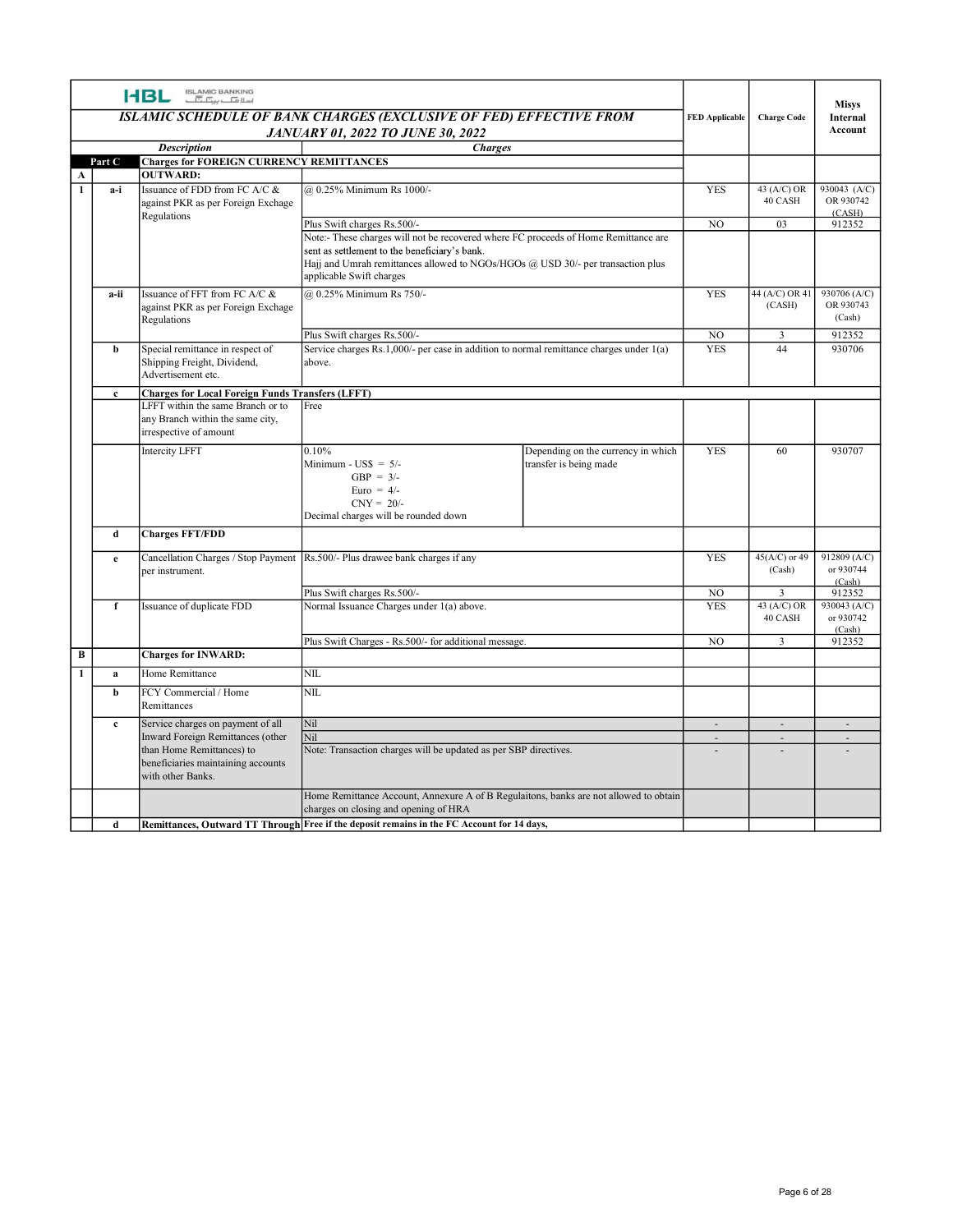|                         | ISLAMIC BANKING<br>اسلا <del>مات پین آن</del> آ<br><b>HBL</b>          | <b>JANUARY 01, 2022 TO JUNE 30, 2022</b>                                   | ISLAMIC SCHEDULE OF BANK CHARGES (EXCLUSIVE OF FED) EFFECTIVE FROM     | <b>FED Applicable</b> | <b>Charge Code</b>      | <b>Misys</b><br>Internal<br>Account |
|-------------------------|------------------------------------------------------------------------|----------------------------------------------------------------------------|------------------------------------------------------------------------|-----------------------|-------------------------|-------------------------------------|
|                         | <b>Description</b>                                                     |                                                                            | <b>Charges</b>                                                         |                       |                         |                                     |
| Part D                  | OTHER CHARGES ON FOREIGN EXCHANGE TRANSACTIONS                         |                                                                            |                                                                        |                       |                         |                                     |
| -1                      | Correspondents' charges, if any, will   At actual<br>be recovered.     |                                                                            |                                                                        | NO                    |                         | N.A.                                |
| $\overline{\mathbf{2}}$ | Foreign bills sent for collection                                      | Rs.500/- Flat Plus Correspondent Bank's Charges, if any                    |                                                                        | <b>YES</b>            | $\rm E8$                | 930148                              |
|                         | returned unpaid.                                                       | Plus Swift charges Rs.500/- if applicable.                                 |                                                                        | $_{\rm NO}$           | $\overline{3}$          | 912352                              |
| $\mathbf{3}$            | Inward collections received (relating                                  | US\$ 5/- for collection upto US\$ 1,000/-                                  |                                                                        | <b>YES</b>            |                         | 912012                              |
|                         | to F.C A/c) from abroad or local<br>banks/ branches & where payment is | US\$ 15/- for collection above US\$ 1,000/-<br>Plus Swift charges Rs.500/- |                                                                        | NO                    | 58                      | 912352                              |
|                         | demanded in Foreign Currency.                                          |                                                                            |                                                                        |                       | $\overline{\mathbf{3}}$ |                                     |
| $\overline{4}$          | Clean Inward Foreign collection                                        | US\$20/- (To be recovered from collecting Bank)                            |                                                                        | YES                   |                         | 911910                              |
|                         | cheque Return charges (to be charged                                   |                                                                            |                                                                        |                       | DI                      |                                     |
|                         | for sending back cheque to collecting                                  |                                                                            |                                                                        |                       |                         |                                     |
|                         | Bank through DHL<br>Inward cheques received from local                 | Charges @ 0.15% Minimum Rs.250/-                                           |                                                                        | YES                   | 48                      | 930048                              |
| $\overline{5}$          | branches, up-country branches or                                       | Plus Swift charges Rs.500/-                                                |                                                                        | NO                    |                         | 912352                              |
|                         | local banks for payment in Pak.                                        |                                                                            |                                                                        |                       |                         |                                     |
|                         | Rupees. (Convert the relevant Foreign                                  |                                                                            |                                                                        |                       | $\overline{\mathbf{3}}$ |                                     |
| 6                       | Currency at the buying rate)<br>Issuance of Proceeds Realization       | Rs.500/- Flat per certificate.                                             |                                                                        | YES                   |                         | 930050                              |
|                         | Certificate, if transaction is older than                              |                                                                            |                                                                        |                       | 50                      |                                     |
|                         | one year.                                                              |                                                                            |                                                                        |                       |                         |                                     |
| $\overline{7}$          | Duplicate Proceeds Realization<br>Certificate.                         | Rs.1,000/- Flat per certificate.                                           |                                                                        | <b>YES</b>            | 50                      | 930050                              |
| 8                       | Standing Instruction Charges in                                        |                                                                            | US\$ 5/- per transaction plus actual remittance charges as applicable. | <b>YES</b>            |                         | 912081                              |
|                         | Foreign Currency A/c.                                                  |                                                                            |                                                                        |                       | 65                      |                                     |
| 9                       | <b>Debit Authority Issuance Charges</b>                                |                                                                            |                                                                        |                       |                         |                                     |
|                         | Currency<br><b>SAR</b>                                                 |                                                                            | <b>Current Refund Charges</b><br>50.00                                 | NO                    | NO                      | 912630                              |
|                         | CAD                                                                    |                                                                            | 20.00                                                                  | N <sub>O</sub>        | N <sub>0</sub>          | 912630                              |
|                         | <b>EUR</b>                                                             |                                                                            | 20.00                                                                  | N <sub>0</sub>        | N <sub>O</sub>          | 912630                              |
|                         | DKK                                                                    |                                                                            | 110.00                                                                 | N <sub>0</sub>        | N <sub>0</sub>          | 912630                              |
|                         | <b>USD</b>                                                             |                                                                            | 20.00                                                                  | NO                    | $\overline{NO}$         | 912630                              |
|                         | GBP                                                                    |                                                                            | 15.00                                                                  | NO                    | N <sub>O</sub>          | 912630                              |
|                         | AED<br>SGD                                                             |                                                                            | 75.00<br>20.00                                                         | N <sub>O</sub><br>NO  | NO<br>NO                | 912630<br>912630                    |
|                         | AUD                                                                    |                                                                            | 20.00                                                                  | N <sub>0</sub>        | NO                      | 912630                              |
|                         | $NOK$                                                                  |                                                                            | 150.00                                                                 | N <sub>0</sub>        | NO                      | 912630                              |
|                         | <b>SEK</b>                                                             |                                                                            | 150.00                                                                 | NO                    | NO                      | 912630                              |
|                         | $\rm CHF$                                                              |                                                                            | 20.00                                                                  | $_{\rm NO}$           | NO                      | 912630                              |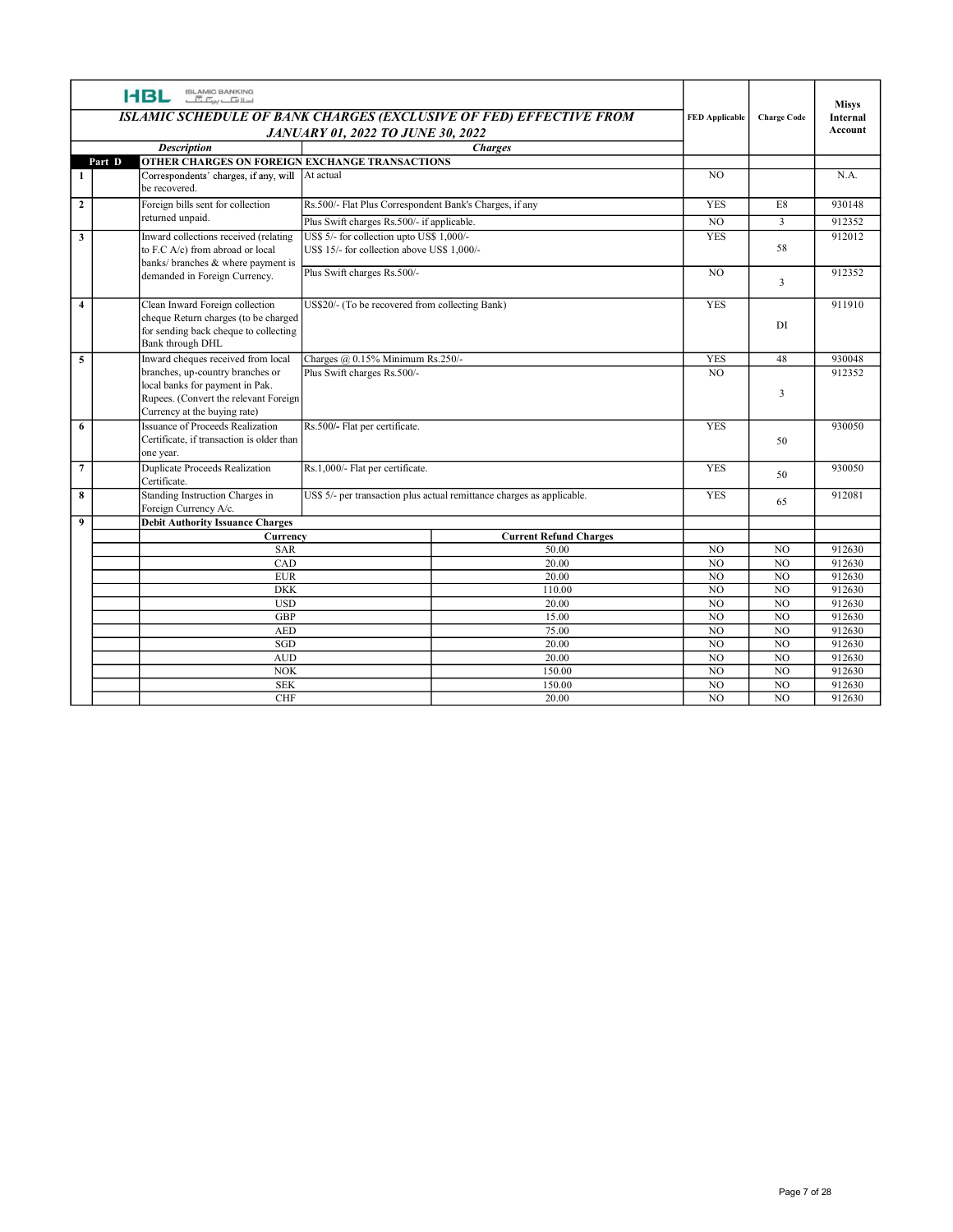|                         | ISLAMIC BANKING<br>اسلافیا سیک<br><b>HBL</b>                                                                                                       | <b>JANUARY 01, 2022 TO JUNE 30, 2022</b>                                                                                    | ISLAMIC SCHEDULE OF BANK CHARGES (EXCLUSIVE OF FED) EFFECTIVE FROM                                                           |                   | <b>FED</b> Applicable | <b>Charge Code</b> | Misys<br>Internal<br>Account |
|-------------------------|----------------------------------------------------------------------------------------------------------------------------------------------------|-----------------------------------------------------------------------------------------------------------------------------|------------------------------------------------------------------------------------------------------------------------------|-------------------|-----------------------|--------------------|------------------------------|
|                         | <b>Description</b>                                                                                                                                 | <b>DOMESTIC BANKING</b>                                                                                                     | <b>Charges</b>                                                                                                               |                   |                       |                    |                              |
| Part E                  | <b>CHARGES FOR REMITTANCES</b>                                                                                                                     |                                                                                                                             |                                                                                                                              |                   |                       |                    |                              |
| a                       | Issuance of Banker's Cheque<br>Through A/c                                                                                                         |                                                                                                                             | <b>Rs.375/- Flat</b>                                                                                                         |                   | <b>YES</b>            | 62                 | 912017                       |
|                         | Note:-<br>not exceed 0.50% of fee/dues or Rs.25/- per instrument, whichever is less.<br>Charges amount should not exceed Rs 25/- inclusive of FED. |                                                                                                                             | Charges for issuance of Banker's Cheque for payment of fee/dues in favour of Educational Institutions, HEC/Board etc. should |                   | <b>YES</b>            | 62                 | 912017                       |
| b                       |                                                                                                                                                    |                                                                                                                             | For Cash Management customers, Charges as per specific agreement with them in line with Functional Head Approval.            |                   | YES                   | AH                 | 914271                       |
| $\mathbf{c}$            | Cancellation of Bankers Cheque                                                                                                                     | Rs.325/- Flat                                                                                                               |                                                                                                                              |                   | <b>YES</b>            | 52                 | 930052<br>930745             |
| d                       | Issuance of Replacement, in case of<br>lost Banker's Cheque                                                                                        | Note:- No cancellation charges on Banker's Cheque :<br>Same as Banker's Cheque issuance charges<br>Terms & Conditions apply |                                                                                                                              |                   | <b>YES</b>            | 62                 | 912017                       |
| e                       | Courier Delivery of Banker's Cheque   Rs. 250/-                                                                                                    |                                                                                                                             |                                                                                                                              |                   | <b>YES</b>            | 27                 | 912304                       |
| $\overline{\mathbf{2}}$ | Special Pre-printed Drafts for CMD<br>Customers                                                                                                    |                                                                                                                             | $\phi$ 0.04% - issuance charges or as per agreement by CMD with the customer.                                                |                   | YES                   | 0B                 | 912038                       |
| a                       | 3 Call Deposit Receipt (CDR)<br>Issuance from Account                                                                                              | Rs. 200/-                                                                                                                   |                                                                                                                              |                   | <b>YES</b>            | 11                 | 914199                       |
| b                       | Cancellation of CDR issued from<br>Account                                                                                                         | Rs. 240/-                                                                                                                   |                                                                                                                              |                   | <b>YES</b>            | 11                 | 914199                       |
| $\mathbf{c}$            | Issuance of Duplicate CDR issued<br>from account                                                                                                   | Rs. 240/-                                                                                                                   |                                                                                                                              |                   | YES                   | 11                 | 914199                       |
| $\overline{4}$          | INTER BRANCH ONLINE TRANSACTIONS / CROSS BRANCH OFF LINE TRANSFERS<br>Product                                                                      | Transaction                                                                                                                 | <b>Charges</b>                                                                                                               | Payable By        |                       |                    |                              |
| $\mathbf{a}$            | Deposit (Cash)                                                                                                                                     | (i) Within City<br>ii) Inter city                                                                                           | Free<br>Flat $Rs.400 =$                                                                                                      | Depositor         | <b>YES</b>            | 13                 | 910818                       |
| b                       | Withdrawals (Cash)                                                                                                                                 | ii) Within City Upto<br>Rs.500,000/- per day                                                                                | Free                                                                                                                         |                   |                       |                    |                              |
|                         |                                                                                                                                                    | (ii) Within City Over<br>$RS.500,000 = per day$                                                                             | 0.15% of the transaction amount with<br>Minimum Rs.600/-<br>Flat Rs 370/-                                                    | Account           | YES                   | 13                 | 910818                       |
|                         |                                                                                                                                                    | (iii) Inter-city upto<br>Rs.500,000/- per day                                                                               |                                                                                                                              | Holder            |                       |                    |                              |
| $\mathbf{c}$            | Cheque Deposits                                                                                                                                    | (iv) Inter-City Over<br>$Rs.500,000 = per day$<br>(i) Within city and within the Free                                       | 0.125% of the transaction amount with<br>Minimum Rs.600/-                                                                    |                   |                       |                    |                              |
|                         | (HBL Cheque - For credit to HBL<br>Account of current & saving both<br>across the board)                                                           | Catchment area of One<br>Clearing House<br>(ii) Inter city                                                                  | Free                                                                                                                         | Account<br>Holder | YES                   | 13                 | 910818                       |
| d                       | Non-HBL Cheque deposited in local<br>clearing and funds credited to HBL<br>Inter-city Branch Account                                               |                                                                                                                             | Flat Rs. $400/$                                                                                                              | Beneficiary       | YES                   | 13                 | 910818                       |
| e                       | Local Funds Transfers (LFTs) Online<br>Funds Transfer / Cross Branch<br>Transfers                                                                  | (i) Within city and within the Free<br>Catchment area of One<br>Clearing House<br>(ii) Inter city                           | $^*\text{NIL}$                                                                                                               | Account<br>Holder | YES                   | 60                 | 930707                       |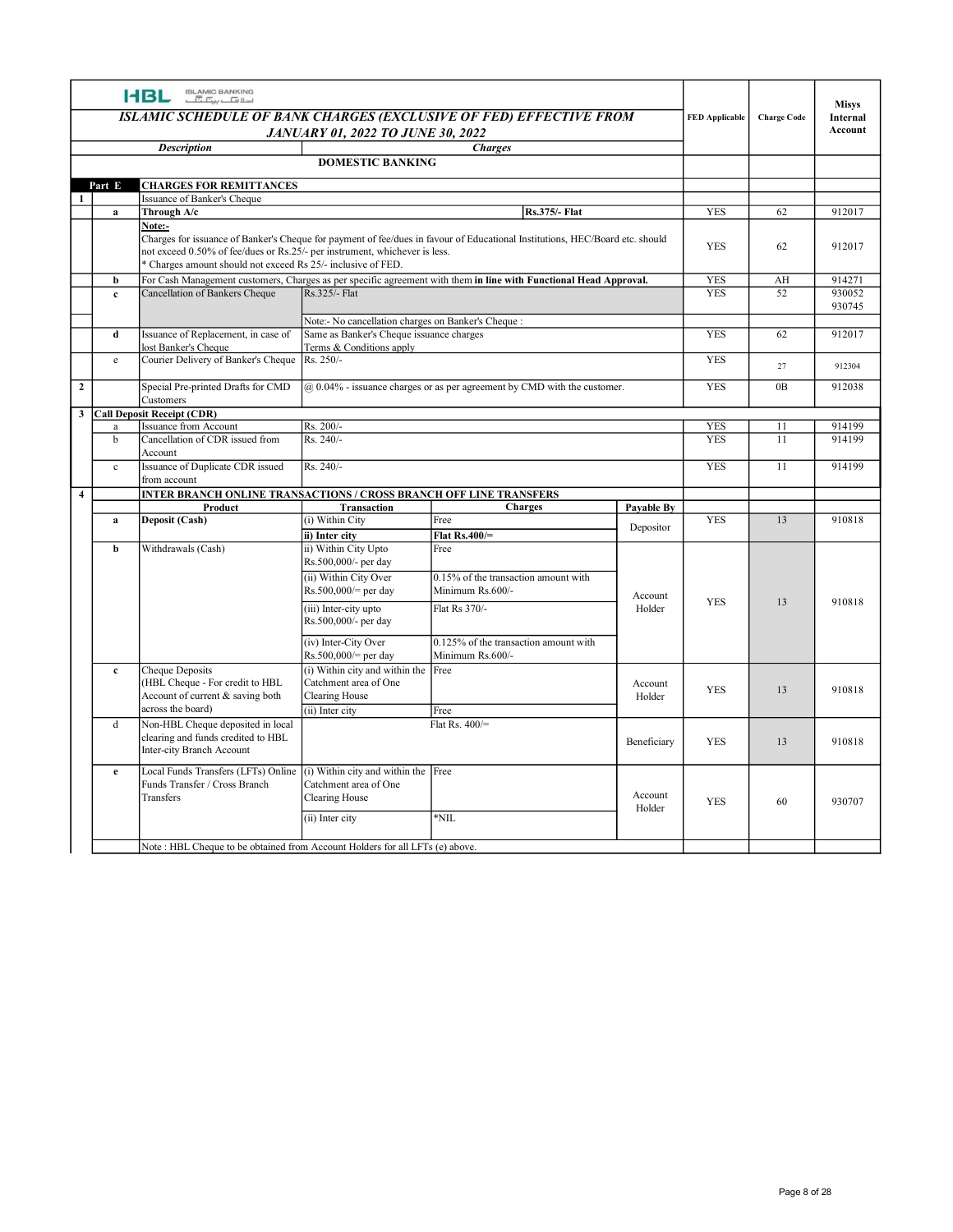| ISLAMIC BANKING<br>اسلافیا سیک<br><b>HBL</b><br><b>Misys</b><br>ISLAMIC SCHEDULE OF BANK CHARGES (EXCLUSIVE OF FED) EFFECTIVE FROM<br>FED Applicable   Charge Code<br>Internal<br>Account<br><b>JANUARY 01, 2022 TO JUNE 30, 2022</b><br><b>Description</b><br><b>Charges</b><br>Note:-1 (a) Where link is down, remittance may be sent by other means without extra charges.<br>Note:-(2) (a) As per HOK instructions all HBL Cheques deposited at Branch Counters which are drawn on Misys Branches must<br><b>YES</b><br>57<br>912001<br>be collected through Online facility instead of NIFT.<br>(b) Collection of Non HBL Cheque Rs.300/- Flat (Plus FED) where NIFT facility is available otherwise Normal OBC Charges<br><b>YES</b><br>57<br>912001<br>are to be recovered.<br>Note:-(3) Cash Management as per agreement signed with the customer alongwith Functional Head approval.<br><b>YES</b><br>914271<br>AH<br>Note:-(4) Cash Management as per Schedule of Charges where no written agreement is available.<br><b>YES</b><br>AH<br>914271<br>Note:-(5) No service charges shall be recovered from students depositing fee directly in the Fee Collection Account of the<br>educational institution through Cash Deposit / LFT / IBTS / Cross Branch Transaction etc.<br>Note:-(6) Charges mentioned in Point 4 (a,b & d) above are not applicable on HBL Al-Mukhtar (Freedom) and HBL at Work<br>Islamic) Premium Account Holders.<br>Note:-(7) All charges pertaining to intercity funds transfers under this section will be exempted in case of sales of third party<br>mutual fund transactions.<br>*Note: NIL Charges will be recovered against MT 103 till further instruction from SBP.<br>Inter Bank Funds Transfer (IBFT) through Branch<br><b>Transfer Amount</b><br><b>Charges</b><br>Rs. 1 - 25,000<br>Free |
|------------------------------------------------------------------------------------------------------------------------------------------------------------------------------------------------------------------------------------------------------------------------------------------------------------------------------------------------------------------------------------------------------------------------------------------------------------------------------------------------------------------------------------------------------------------------------------------------------------------------------------------------------------------------------------------------------------------------------------------------------------------------------------------------------------------------------------------------------------------------------------------------------------------------------------------------------------------------------------------------------------------------------------------------------------------------------------------------------------------------------------------------------------------------------------------------------------------------------------------------------------------------------------------------------------------------------------------------------------------------------------------------------------------------------------------------------------------------------------------------------------------------------------------------------------------------------------------------------------------------------------------------------------------------------------------------------------------------------------------------------------------------------------------------------------------------------------------|
|                                                                                                                                                                                                                                                                                                                                                                                                                                                                                                                                                                                                                                                                                                                                                                                                                                                                                                                                                                                                                                                                                                                                                                                                                                                                                                                                                                                                                                                                                                                                                                                                                                                                                                                                                                                                                                          |
|                                                                                                                                                                                                                                                                                                                                                                                                                                                                                                                                                                                                                                                                                                                                                                                                                                                                                                                                                                                                                                                                                                                                                                                                                                                                                                                                                                                                                                                                                                                                                                                                                                                                                                                                                                                                                                          |
|                                                                                                                                                                                                                                                                                                                                                                                                                                                                                                                                                                                                                                                                                                                                                                                                                                                                                                                                                                                                                                                                                                                                                                                                                                                                                                                                                                                                                                                                                                                                                                                                                                                                                                                                                                                                                                          |
|                                                                                                                                                                                                                                                                                                                                                                                                                                                                                                                                                                                                                                                                                                                                                                                                                                                                                                                                                                                                                                                                                                                                                                                                                                                                                                                                                                                                                                                                                                                                                                                                                                                                                                                                                                                                                                          |
|                                                                                                                                                                                                                                                                                                                                                                                                                                                                                                                                                                                                                                                                                                                                                                                                                                                                                                                                                                                                                                                                                                                                                                                                                                                                                                                                                                                                                                                                                                                                                                                                                                                                                                                                                                                                                                          |
|                                                                                                                                                                                                                                                                                                                                                                                                                                                                                                                                                                                                                                                                                                                                                                                                                                                                                                                                                                                                                                                                                                                                                                                                                                                                                                                                                                                                                                                                                                                                                                                                                                                                                                                                                                                                                                          |
|                                                                                                                                                                                                                                                                                                                                                                                                                                                                                                                                                                                                                                                                                                                                                                                                                                                                                                                                                                                                                                                                                                                                                                                                                                                                                                                                                                                                                                                                                                                                                                                                                                                                                                                                                                                                                                          |
|                                                                                                                                                                                                                                                                                                                                                                                                                                                                                                                                                                                                                                                                                                                                                                                                                                                                                                                                                                                                                                                                                                                                                                                                                                                                                                                                                                                                                                                                                                                                                                                                                                                                                                                                                                                                                                          |
|                                                                                                                                                                                                                                                                                                                                                                                                                                                                                                                                                                                                                                                                                                                                                                                                                                                                                                                                                                                                                                                                                                                                                                                                                                                                                                                                                                                                                                                                                                                                                                                                                                                                                                                                                                                                                                          |
|                                                                                                                                                                                                                                                                                                                                                                                                                                                                                                                                                                                                                                                                                                                                                                                                                                                                                                                                                                                                                                                                                                                                                                                                                                                                                                                                                                                                                                                                                                                                                                                                                                                                                                                                                                                                                                          |
|                                                                                                                                                                                                                                                                                                                                                                                                                                                                                                                                                                                                                                                                                                                                                                                                                                                                                                                                                                                                                                                                                                                                                                                                                                                                                                                                                                                                                                                                                                                                                                                                                                                                                                                                                                                                                                          |
|                                                                                                                                                                                                                                                                                                                                                                                                                                                                                                                                                                                                                                                                                                                                                                                                                                                                                                                                                                                                                                                                                                                                                                                                                                                                                                                                                                                                                                                                                                                                                                                                                                                                                                                                                                                                                                          |
|                                                                                                                                                                                                                                                                                                                                                                                                                                                                                                                                                                                                                                                                                                                                                                                                                                                                                                                                                                                                                                                                                                                                                                                                                                                                                                                                                                                                                                                                                                                                                                                                                                                                                                                                                                                                                                          |
|                                                                                                                                                                                                                                                                                                                                                                                                                                                                                                                                                                                                                                                                                                                                                                                                                                                                                                                                                                                                                                                                                                                                                                                                                                                                                                                                                                                                                                                                                                                                                                                                                                                                                                                                                                                                                                          |
|                                                                                                                                                                                                                                                                                                                                                                                                                                                                                                                                                                                                                                                                                                                                                                                                                                                                                                                                                                                                                                                                                                                                                                                                                                                                                                                                                                                                                                                                                                                                                                                                                                                                                                                                                                                                                                          |
|                                                                                                                                                                                                                                                                                                                                                                                                                                                                                                                                                                                                                                                                                                                                                                                                                                                                                                                                                                                                                                                                                                                                                                                                                                                                                                                                                                                                                                                                                                                                                                                                                                                                                                                                                                                                                                          |
|                                                                                                                                                                                                                                                                                                                                                                                                                                                                                                                                                                                                                                                                                                                                                                                                                                                                                                                                                                                                                                                                                                                                                                                                                                                                                                                                                                                                                                                                                                                                                                                                                                                                                                                                                                                                                                          |
|                                                                                                                                                                                                                                                                                                                                                                                                                                                                                                                                                                                                                                                                                                                                                                                                                                                                                                                                                                                                                                                                                                                                                                                                                                                                                                                                                                                                                                                                                                                                                                                                                                                                                                                                                                                                                                          |
|                                                                                                                                                                                                                                                                                                                                                                                                                                                                                                                                                                                                                                                                                                                                                                                                                                                                                                                                                                                                                                                                                                                                                                                                                                                                                                                                                                                                                                                                                                                                                                                                                                                                                                                                                                                                                                          |
|                                                                                                                                                                                                                                                                                                                                                                                                                                                                                                                                                                                                                                                                                                                                                                                                                                                                                                                                                                                                                                                                                                                                                                                                                                                                                                                                                                                                                                                                                                                                                                                                                                                                                                                                                                                                                                          |
|                                                                                                                                                                                                                                                                                                                                                                                                                                                                                                                                                                                                                                                                                                                                                                                                                                                                                                                                                                                                                                                                                                                                                                                                                                                                                                                                                                                                                                                                                                                                                                                                                                                                                                                                                                                                                                          |
|                                                                                                                                                                                                                                                                                                                                                                                                                                                                                                                                                                                                                                                                                                                                                                                                                                                                                                                                                                                                                                                                                                                                                                                                                                                                                                                                                                                                                                                                                                                                                                                                                                                                                                                                                                                                                                          |
|                                                                                                                                                                                                                                                                                                                                                                                                                                                                                                                                                                                                                                                                                                                                                                                                                                                                                                                                                                                                                                                                                                                                                                                                                                                                                                                                                                                                                                                                                                                                                                                                                                                                                                                                                                                                                                          |
| Rs. 25,001 and above<br>$0.1\%$ or Rs. 200<br>Note: an accumulated montly limit of Rs. 25,000 is Free. Any amount exceeding the limit                                                                                                                                                                                                                                                                                                                                                                                                                                                                                                                                                                                                                                                                                                                                                                                                                                                                                                                                                                                                                                                                                                                                                                                                                                                                                                                                                                                                                                                                                                                                                                                                                                                                                                    |
| <b>YES</b><br>13<br>910818<br>Inter Bank Funds Transfer (IBFT) *<br>will be charged at 0.1% or Rs.200 whichever is lower. All charges are inclusive of FED.                                                                                                                                                                                                                                                                                                                                                                                                                                                                                                                                                                                                                                                                                                                                                                                                                                                                                                                                                                                                                                                                                                                                                                                                                                                                                                                                                                                                                                                                                                                                                                                                                                                                              |
| * Al-Mukhtar (Freedom) accounts and HB Islamic HAW accounts are exempted from<br>IBFT Charges.                                                                                                                                                                                                                                                                                                                                                                                                                                                                                                                                                                                                                                                                                                                                                                                                                                                                                                                                                                                                                                                                                                                                                                                                                                                                                                                                                                                                                                                                                                                                                                                                                                                                                                                                           |
|                                                                                                                                                                                                                                                                                                                                                                                                                                                                                                                                                                                                                                                                                                                                                                                                                                                                                                                                                                                                                                                                                                                                                                                                                                                                                                                                                                                                                                                                                                                                                                                                                                                                                                                                                                                                                                          |
| 3rd Party Funds Transfer using SBP's, RTGS System MT 103 Facility<br>Threshold amount of 3rd Party Funds Transfer through RTGS via MT-103 is Rs.1 Million                                                                                                                                                                                                                                                                                                                                                                                                                                                                                                                                                                                                                                                                                                                                                                                                                                                                                                                                                                                                                                                                                                                                                                                                                                                                                                                                                                                                                                                                                                                                                                                                                                                                                |
|                                                                                                                                                                                                                                                                                                                                                                                                                                                                                                                                                                                                                                                                                                                                                                                                                                                                                                                                                                                                                                                                                                                                                                                                                                                                                                                                                                                                                                                                                                                                                                                                                                                                                                                                                                                                                                          |
| <b>Total Charges to</b><br>Charges Payable to SBP   HBL Share of Charges<br>be recovered                                                                                                                                                                                                                                                                                                                                                                                                                                                                                                                                                                                                                                                                                                                                                                                                                                                                                                                                                                                                                                                                                                                                                                                                                                                                                                                                                                                                                                                                                                                                                                                                                                                                                                                                                 |
| <b>Funds Outflow</b><br><b>Transaction Time Window</b><br><b>Per Transaction (PKR)</b><br>Per Transaction (PKR)<br>from Customers<br>G.L.Code-9903187<br>G.L.Code-9914049<br>(PKR)                                                                                                                                                                                                                                                                                                                                                                                                                                                                                                                                                                                                                                                                                                                                                                                                                                                                                                                                                                                                                                                                                                                                                                                                                                                                                                                                                                                                                                                                                                                                                                                                                                                       |
|                                                                                                                                                                                                                                                                                                                                                                                                                                                                                                                                                                                                                                                                                                                                                                                                                                                                                                                                                                                                                                                                                                                                                                                                                                                                                                                                                                                                                                                                                                                                                                                                                                                                                                                                                                                                                                          |
| 9:00 AM to 1:30 PM<br>$*$ NIL<br>*NIL<br>*NIL                                                                                                                                                                                                                                                                                                                                                                                                                                                                                                                                                                                                                                                                                                                                                                                                                                                                                                                                                                                                                                                                                                                                                                                                                                                                                                                                                                                                                                                                                                                                                                                                                                                                                                                                                                                            |
| Monday to Friday<br>1:30 PM to 3:00 PM<br>YES<br>AC<br>914049<br>$*$ NIL<br>*NIL<br>*NIL<br>3:00 PM to 4:00 PM<br>*NIL<br>*NIL<br>*NIL                                                                                                                                                                                                                                                                                                                                                                                                                                                                                                                                                                                                                                                                                                                                                                                                                                                                                                                                                                                                                                                                                                                                                                                                                                                                                                                                                                                                                                                                                                                                                                                                                                                                                                   |
| <b>Funds In-flow</b><br>NIL<br>Note: NIL Charges will be recovered against MT 103 till further instruction from SBP.                                                                                                                                                                                                                                                                                                                                                                                                                                                                                                                                                                                                                                                                                                                                                                                                                                                                                                                                                                                                                                                                                                                                                                                                                                                                                                                                                                                                                                                                                                                                                                                                                                                                                                                     |
| 3rd Party Funds Transfer using SBP's, RTGS System - MT 102 Facility                                                                                                                                                                                                                                                                                                                                                                                                                                                                                                                                                                                                                                                                                                                                                                                                                                                                                                                                                                                                                                                                                                                                                                                                                                                                                                                                                                                                                                                                                                                                                                                                                                                                                                                                                                      |
| Threshold amount of 3rd Party Funds Transfer through RTGS via MT-102 is Rs. 100,000                                                                                                                                                                                                                                                                                                                                                                                                                                                                                                                                                                                                                                                                                                                                                                                                                                                                                                                                                                                                                                                                                                                                                                                                                                                                                                                                                                                                                                                                                                                                                                                                                                                                                                                                                      |
|                                                                                                                                                                                                                                                                                                                                                                                                                                                                                                                                                                                                                                                                                                                                                                                                                                                                                                                                                                                                                                                                                                                                                                                                                                                                                                                                                                                                                                                                                                                                                                                                                                                                                                                                                                                                                                          |
| <b>Total Charges</b><br><b>HBL</b> Share of<br><b>Charges Payable to</b><br>to be recovered<br><b>SBP Per Transaction</b><br><b>Charges Per</b>                                                                                                                                                                                                                                                                                                                                                                                                                                                                                                                                                                                                                                                                                                                                                                                                                                                                                                                                                                                                                                                                                                                                                                                                                                                                                                                                                                                                                                                                                                                                                                                                                                                                                          |
| <b>Funds Outflow</b><br><b>Transaction Time Window</b><br>from<br><b>Transaction (PKR)</b><br>(PKR) G.L.Code-<br><b>Customers</b><br>9903187<br>G.L.Code-9914049                                                                                                                                                                                                                                                                                                                                                                                                                                                                                                                                                                                                                                                                                                                                                                                                                                                                                                                                                                                                                                                                                                                                                                                                                                                                                                                                                                                                                                                                                                                                                                                                                                                                         |
| (PKR)                                                                                                                                                                                                                                                                                                                                                                                                                                                                                                                                                                                                                                                                                                                                                                                                                                                                                                                                                                                                                                                                                                                                                                                                                                                                                                                                                                                                                                                                                                                                                                                                                                                                                                                                                                                                                                    |
| $*$ NIL<br>*NIL<br>*NIL<br>First Batch 12:00 PM<br><b>Monday to Friday</b>                                                                                                                                                                                                                                                                                                                                                                                                                                                                                                                                                                                                                                                                                                                                                                                                                                                                                                                                                                                                                                                                                                                                                                                                                                                                                                                                                                                                                                                                                                                                                                                                                                                                                                                                                               |
| 914049<br>*NIL<br>*NIL<br>*NIL<br>AC<br>2nd Batch 3:30 PM<br>YES<br><b>Funds In-flow</b><br><b>NIL</b>                                                                                                                                                                                                                                                                                                                                                                                                                                                                                                                                                                                                                                                                                                                                                                                                                                                                                                                                                                                                                                                                                                                                                                                                                                                                                                                                                                                                                                                                                                                                                                                                                                                                                                                                   |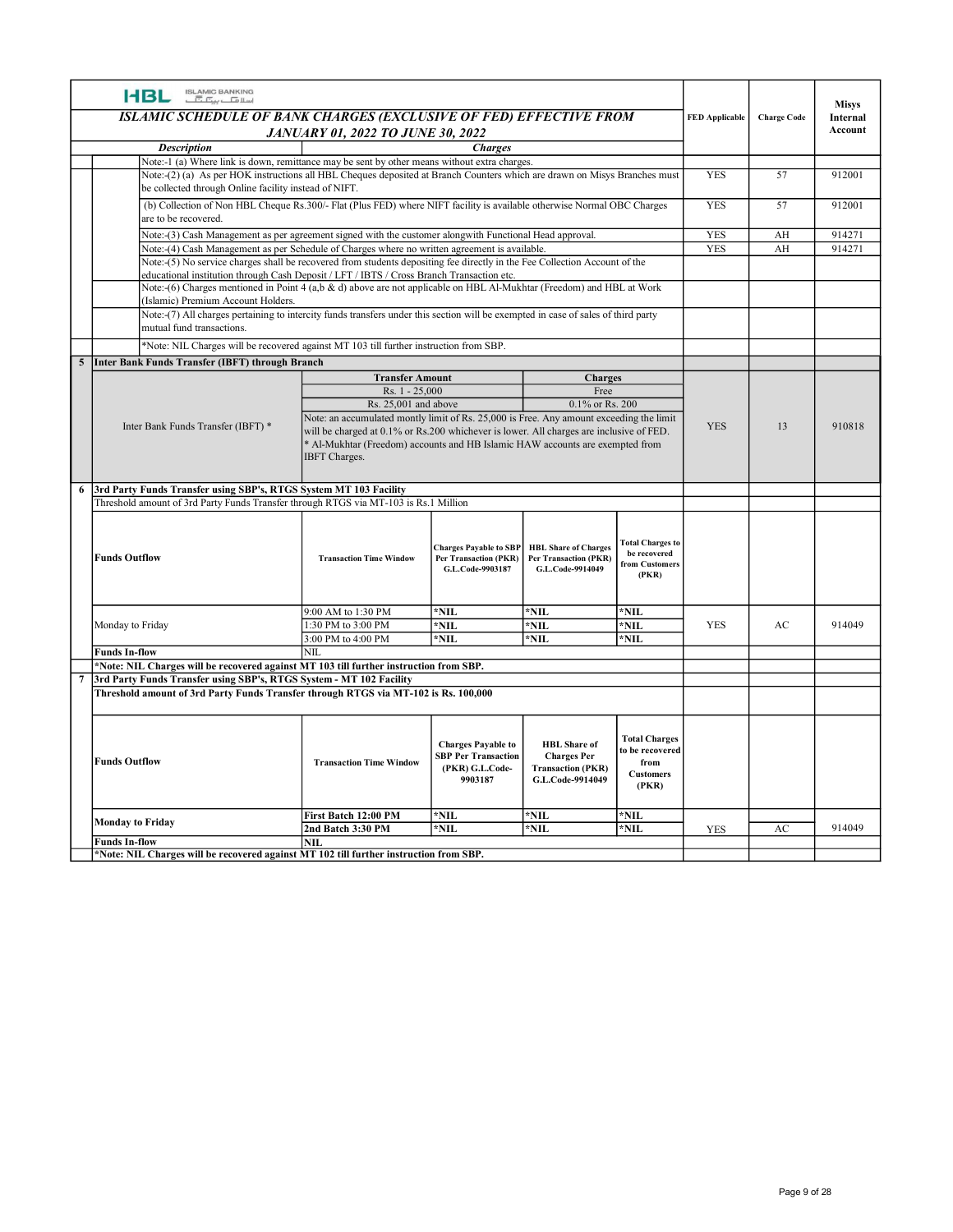| <b>HBL SLAMIC BANKING</b><br><b>Misys</b><br>ISLAMIC SCHEDULE OF BANK CHARGES (EXCLUSIVE OF FED) EFFECTIVE FROM<br><b>Charge Code</b><br><b>FED Applicable</b><br>Internal<br>Account<br><b>JANUARY 01, 2022 TO JUNE 30, 2022</b><br><b>Description</b><br><b>Charges</b><br><b>BILLS</b><br>Part F<br>Collection: -<br>1<br><b>Bills</b><br>@ 0.40% Minimum Rs.1000/-<br><b>YES</b><br>QG<br>912057<br>a<br>27<br>(ii) Plus Courier Charges Rs.150/- (in case of within city) or Rs.250/- (in case of intercity)<br>NO<br>912304<br>Clean (including cheques/dividend<br>@ 0.25% Minimum Rs.300/- Maximum Rs.10,000/-<br><b>YES</b><br>57<br>912001<br>b<br>warrants/ drafts etc)<br>27<br>(ii) Plus Courier Charges Rs.150/- (in case of within city) or Rs.250/- (in case of intercity)<br>NO.<br>912304<br>No Charges on LBC i.e proceeds of other banks cheques collected in cash OR routed<br>through account maintained with local NBP brach and vice versa.<br><b>YES</b><br>Cheques received for collection<br>57<br>912001<br>@ 0.25% Minimum Rs.500/- Maximum Rs.10,000/-<br>$\mathbf{c}$<br>directly from other Banks<br>$(i)$ Plus Courier Charges Rs.150/- (in case of within city) or Rs.250/- (in case of intercity)<br>NO<br>27<br>912304<br>Rs.350/- per instrument. Flat<br><b>YES</b><br>Charges for US\$ drafts / cheques<br>DJ<br>911909<br>d<br>presented in clearing.<br>Intercity clearing through NIFT<br>Rs.350/- per instrument. Flat<br>YES<br>57<br>912001<br>e<br>No charges for transactions between following twin cities:-<br>(i) Rawalpindi & Islamabad.<br>(ii) Chenab Nagar (Rabwah) and Chinniot.<br>(iii) Khushab & Jauharabad.<br>No charges within Catchment Area of NIFT in All Regions, if clearing is handled as local<br>clearing and not as intercity clearing.<br>Rs.500/- per collection.<br><b>YES</b><br>912083<br><b>Urgent collection of local cheques</b><br>DH<br>f<br>for Rs.500,000 and above<br>Rs. 500/- Flat<br>Isb-N<br>$\rm E8$<br><b>Returning Charges for Intercity</b><br>930148<br>$\mathbf{g}$<br>Sindh-Y<br><b>Clearing / Collection (Documentary)</b><br>Punjab-Y<br>Clean)<br>Bal-Y<br>KPK-Y<br>AJK-N<br>Fata/Pata-N<br>27<br>912304<br>(ii) Plus Courier Charges Rs.150/- (in case of within city) or Rs.250/- (in case of intercity)<br>NO<br>Only for OBC<br>$\overline{2}$<br><b>Inland Letter of Credit</b><br>Upto Rs.25 M<br>0.40% per quarter<br>Minimum<br>Opening Charges<br>a<br>Rs.2,500/- per<br>Exceeding Rs. 25 M to Rs.50 0.35% per quarter<br>$\mathop{\rm LC}\nolimits$<br>M<br>YES<br>912005<br>C <sub>6</sub><br>Exceeding Rs. 50 M to<br>0.30% per quarter<br>Rs.100 M<br>Above Rs.100 M<br>Negotiable Per Quarter<br>Plus Swift Charges Rs.500/- Flat<br>Courier Charges Rs.150/- (in case of within city) or Rs.250/-<br>912352<br>NO<br>$27\,$<br>03<br>(in case of intercity)<br>NO<br>912304<br>Note: Charges negotiable on case-to-case basis under approval of Functional Head<br>Amendments charges without<br>Rs.1,500/- Flat<br>YES<br>930121<br>b |  |  |  |    |  |
|--------------------------------------------------------------------------------------------------------------------------------------------------------------------------------------------------------------------------------------------------------------------------------------------------------------------------------------------------------------------------------------------------------------------------------------------------------------------------------------------------------------------------------------------------------------------------------------------------------------------------------------------------------------------------------------------------------------------------------------------------------------------------------------------------------------------------------------------------------------------------------------------------------------------------------------------------------------------------------------------------------------------------------------------------------------------------------------------------------------------------------------------------------------------------------------------------------------------------------------------------------------------------------------------------------------------------------------------------------------------------------------------------------------------------------------------------------------------------------------------------------------------------------------------------------------------------------------------------------------------------------------------------------------------------------------------------------------------------------------------------------------------------------------------------------------------------------------------------------------------------------------------------------------------------------------------------------------------------------------------------------------------------------------------------------------------------------------------------------------------------------------------------------------------------------------------------------------------------------------------------------------------------------------------------------------------------------------------------------------------------------------------------------------------------------------------------------------------------------------------------------------------------------------------------------------------------------------------------------------------------------------------------------------------------------------------------------------------------------------------------------------------------------------------------------------------------------------------------------------------------------------------------------------------------------------------------------------------------------------------------------------------------------------------------------|--|--|--|----|--|
|                                                                                                                                                                                                                                                                                                                                                                                                                                                                                                                                                                                                                                                                                                                                                                                                                                                                                                                                                                                                                                                                                                                                                                                                                                                                                                                                                                                                                                                                                                                                                                                                                                                                                                                                                                                                                                                                                                                                                                                                                                                                                                                                                                                                                                                                                                                                                                                                                                                                                                                                                                                                                                                                                                                                                                                                                                                                                                                                                                                                                                                        |  |  |  |    |  |
|                                                                                                                                                                                                                                                                                                                                                                                                                                                                                                                                                                                                                                                                                                                                                                                                                                                                                                                                                                                                                                                                                                                                                                                                                                                                                                                                                                                                                                                                                                                                                                                                                                                                                                                                                                                                                                                                                                                                                                                                                                                                                                                                                                                                                                                                                                                                                                                                                                                                                                                                                                                                                                                                                                                                                                                                                                                                                                                                                                                                                                                        |  |  |  |    |  |
|                                                                                                                                                                                                                                                                                                                                                                                                                                                                                                                                                                                                                                                                                                                                                                                                                                                                                                                                                                                                                                                                                                                                                                                                                                                                                                                                                                                                                                                                                                                                                                                                                                                                                                                                                                                                                                                                                                                                                                                                                                                                                                                                                                                                                                                                                                                                                                                                                                                                                                                                                                                                                                                                                                                                                                                                                                                                                                                                                                                                                                                        |  |  |  |    |  |
|                                                                                                                                                                                                                                                                                                                                                                                                                                                                                                                                                                                                                                                                                                                                                                                                                                                                                                                                                                                                                                                                                                                                                                                                                                                                                                                                                                                                                                                                                                                                                                                                                                                                                                                                                                                                                                                                                                                                                                                                                                                                                                                                                                                                                                                                                                                                                                                                                                                                                                                                                                                                                                                                                                                                                                                                                                                                                                                                                                                                                                                        |  |  |  |    |  |
|                                                                                                                                                                                                                                                                                                                                                                                                                                                                                                                                                                                                                                                                                                                                                                                                                                                                                                                                                                                                                                                                                                                                                                                                                                                                                                                                                                                                                                                                                                                                                                                                                                                                                                                                                                                                                                                                                                                                                                                                                                                                                                                                                                                                                                                                                                                                                                                                                                                                                                                                                                                                                                                                                                                                                                                                                                                                                                                                                                                                                                                        |  |  |  |    |  |
|                                                                                                                                                                                                                                                                                                                                                                                                                                                                                                                                                                                                                                                                                                                                                                                                                                                                                                                                                                                                                                                                                                                                                                                                                                                                                                                                                                                                                                                                                                                                                                                                                                                                                                                                                                                                                                                                                                                                                                                                                                                                                                                                                                                                                                                                                                                                                                                                                                                                                                                                                                                                                                                                                                                                                                                                                                                                                                                                                                                                                                                        |  |  |  |    |  |
|                                                                                                                                                                                                                                                                                                                                                                                                                                                                                                                                                                                                                                                                                                                                                                                                                                                                                                                                                                                                                                                                                                                                                                                                                                                                                                                                                                                                                                                                                                                                                                                                                                                                                                                                                                                                                                                                                                                                                                                                                                                                                                                                                                                                                                                                                                                                                                                                                                                                                                                                                                                                                                                                                                                                                                                                                                                                                                                                                                                                                                                        |  |  |  |    |  |
|                                                                                                                                                                                                                                                                                                                                                                                                                                                                                                                                                                                                                                                                                                                                                                                                                                                                                                                                                                                                                                                                                                                                                                                                                                                                                                                                                                                                                                                                                                                                                                                                                                                                                                                                                                                                                                                                                                                                                                                                                                                                                                                                                                                                                                                                                                                                                                                                                                                                                                                                                                                                                                                                                                                                                                                                                                                                                                                                                                                                                                                        |  |  |  |    |  |
|                                                                                                                                                                                                                                                                                                                                                                                                                                                                                                                                                                                                                                                                                                                                                                                                                                                                                                                                                                                                                                                                                                                                                                                                                                                                                                                                                                                                                                                                                                                                                                                                                                                                                                                                                                                                                                                                                                                                                                                                                                                                                                                                                                                                                                                                                                                                                                                                                                                                                                                                                                                                                                                                                                                                                                                                                                                                                                                                                                                                                                                        |  |  |  |    |  |
|                                                                                                                                                                                                                                                                                                                                                                                                                                                                                                                                                                                                                                                                                                                                                                                                                                                                                                                                                                                                                                                                                                                                                                                                                                                                                                                                                                                                                                                                                                                                                                                                                                                                                                                                                                                                                                                                                                                                                                                                                                                                                                                                                                                                                                                                                                                                                                                                                                                                                                                                                                                                                                                                                                                                                                                                                                                                                                                                                                                                                                                        |  |  |  |    |  |
|                                                                                                                                                                                                                                                                                                                                                                                                                                                                                                                                                                                                                                                                                                                                                                                                                                                                                                                                                                                                                                                                                                                                                                                                                                                                                                                                                                                                                                                                                                                                                                                                                                                                                                                                                                                                                                                                                                                                                                                                                                                                                                                                                                                                                                                                                                                                                                                                                                                                                                                                                                                                                                                                                                                                                                                                                                                                                                                                                                                                                                                        |  |  |  |    |  |
|                                                                                                                                                                                                                                                                                                                                                                                                                                                                                                                                                                                                                                                                                                                                                                                                                                                                                                                                                                                                                                                                                                                                                                                                                                                                                                                                                                                                                                                                                                                                                                                                                                                                                                                                                                                                                                                                                                                                                                                                                                                                                                                                                                                                                                                                                                                                                                                                                                                                                                                                                                                                                                                                                                                                                                                                                                                                                                                                                                                                                                                        |  |  |  |    |  |
|                                                                                                                                                                                                                                                                                                                                                                                                                                                                                                                                                                                                                                                                                                                                                                                                                                                                                                                                                                                                                                                                                                                                                                                                                                                                                                                                                                                                                                                                                                                                                                                                                                                                                                                                                                                                                                                                                                                                                                                                                                                                                                                                                                                                                                                                                                                                                                                                                                                                                                                                                                                                                                                                                                                                                                                                                                                                                                                                                                                                                                                        |  |  |  |    |  |
|                                                                                                                                                                                                                                                                                                                                                                                                                                                                                                                                                                                                                                                                                                                                                                                                                                                                                                                                                                                                                                                                                                                                                                                                                                                                                                                                                                                                                                                                                                                                                                                                                                                                                                                                                                                                                                                                                                                                                                                                                                                                                                                                                                                                                                                                                                                                                                                                                                                                                                                                                                                                                                                                                                                                                                                                                                                                                                                                                                                                                                                        |  |  |  |    |  |
|                                                                                                                                                                                                                                                                                                                                                                                                                                                                                                                                                                                                                                                                                                                                                                                                                                                                                                                                                                                                                                                                                                                                                                                                                                                                                                                                                                                                                                                                                                                                                                                                                                                                                                                                                                                                                                                                                                                                                                                                                                                                                                                                                                                                                                                                                                                                                                                                                                                                                                                                                                                                                                                                                                                                                                                                                                                                                                                                                                                                                                                        |  |  |  |    |  |
|                                                                                                                                                                                                                                                                                                                                                                                                                                                                                                                                                                                                                                                                                                                                                                                                                                                                                                                                                                                                                                                                                                                                                                                                                                                                                                                                                                                                                                                                                                                                                                                                                                                                                                                                                                                                                                                                                                                                                                                                                                                                                                                                                                                                                                                                                                                                                                                                                                                                                                                                                                                                                                                                                                                                                                                                                                                                                                                                                                                                                                                        |  |  |  |    |  |
|                                                                                                                                                                                                                                                                                                                                                                                                                                                                                                                                                                                                                                                                                                                                                                                                                                                                                                                                                                                                                                                                                                                                                                                                                                                                                                                                                                                                                                                                                                                                                                                                                                                                                                                                                                                                                                                                                                                                                                                                                                                                                                                                                                                                                                                                                                                                                                                                                                                                                                                                                                                                                                                                                                                                                                                                                                                                                                                                                                                                                                                        |  |  |  |    |  |
|                                                                                                                                                                                                                                                                                                                                                                                                                                                                                                                                                                                                                                                                                                                                                                                                                                                                                                                                                                                                                                                                                                                                                                                                                                                                                                                                                                                                                                                                                                                                                                                                                                                                                                                                                                                                                                                                                                                                                                                                                                                                                                                                                                                                                                                                                                                                                                                                                                                                                                                                                                                                                                                                                                                                                                                                                                                                                                                                                                                                                                                        |  |  |  |    |  |
|                                                                                                                                                                                                                                                                                                                                                                                                                                                                                                                                                                                                                                                                                                                                                                                                                                                                                                                                                                                                                                                                                                                                                                                                                                                                                                                                                                                                                                                                                                                                                                                                                                                                                                                                                                                                                                                                                                                                                                                                                                                                                                                                                                                                                                                                                                                                                                                                                                                                                                                                                                                                                                                                                                                                                                                                                                                                                                                                                                                                                                                        |  |  |  |    |  |
|                                                                                                                                                                                                                                                                                                                                                                                                                                                                                                                                                                                                                                                                                                                                                                                                                                                                                                                                                                                                                                                                                                                                                                                                                                                                                                                                                                                                                                                                                                                                                                                                                                                                                                                                                                                                                                                                                                                                                                                                                                                                                                                                                                                                                                                                                                                                                                                                                                                                                                                                                                                                                                                                                                                                                                                                                                                                                                                                                                                                                                                        |  |  |  |    |  |
|                                                                                                                                                                                                                                                                                                                                                                                                                                                                                                                                                                                                                                                                                                                                                                                                                                                                                                                                                                                                                                                                                                                                                                                                                                                                                                                                                                                                                                                                                                                                                                                                                                                                                                                                                                                                                                                                                                                                                                                                                                                                                                                                                                                                                                                                                                                                                                                                                                                                                                                                                                                                                                                                                                                                                                                                                                                                                                                                                                                                                                                        |  |  |  |    |  |
|                                                                                                                                                                                                                                                                                                                                                                                                                                                                                                                                                                                                                                                                                                                                                                                                                                                                                                                                                                                                                                                                                                                                                                                                                                                                                                                                                                                                                                                                                                                                                                                                                                                                                                                                                                                                                                                                                                                                                                                                                                                                                                                                                                                                                                                                                                                                                                                                                                                                                                                                                                                                                                                                                                                                                                                                                                                                                                                                                                                                                                                        |  |  |  |    |  |
| increase in amount.                                                                                                                                                                                                                                                                                                                                                                                                                                                                                                                                                                                                                                                                                                                                                                                                                                                                                                                                                                                                                                                                                                                                                                                                                                                                                                                                                                                                                                                                                                                                                                                                                                                                                                                                                                                                                                                                                                                                                                                                                                                                                                                                                                                                                                                                                                                                                                                                                                                                                                                                                                                                                                                                                                                                                                                                                                                                                                                                                                                                                                    |  |  |  | C1 |  |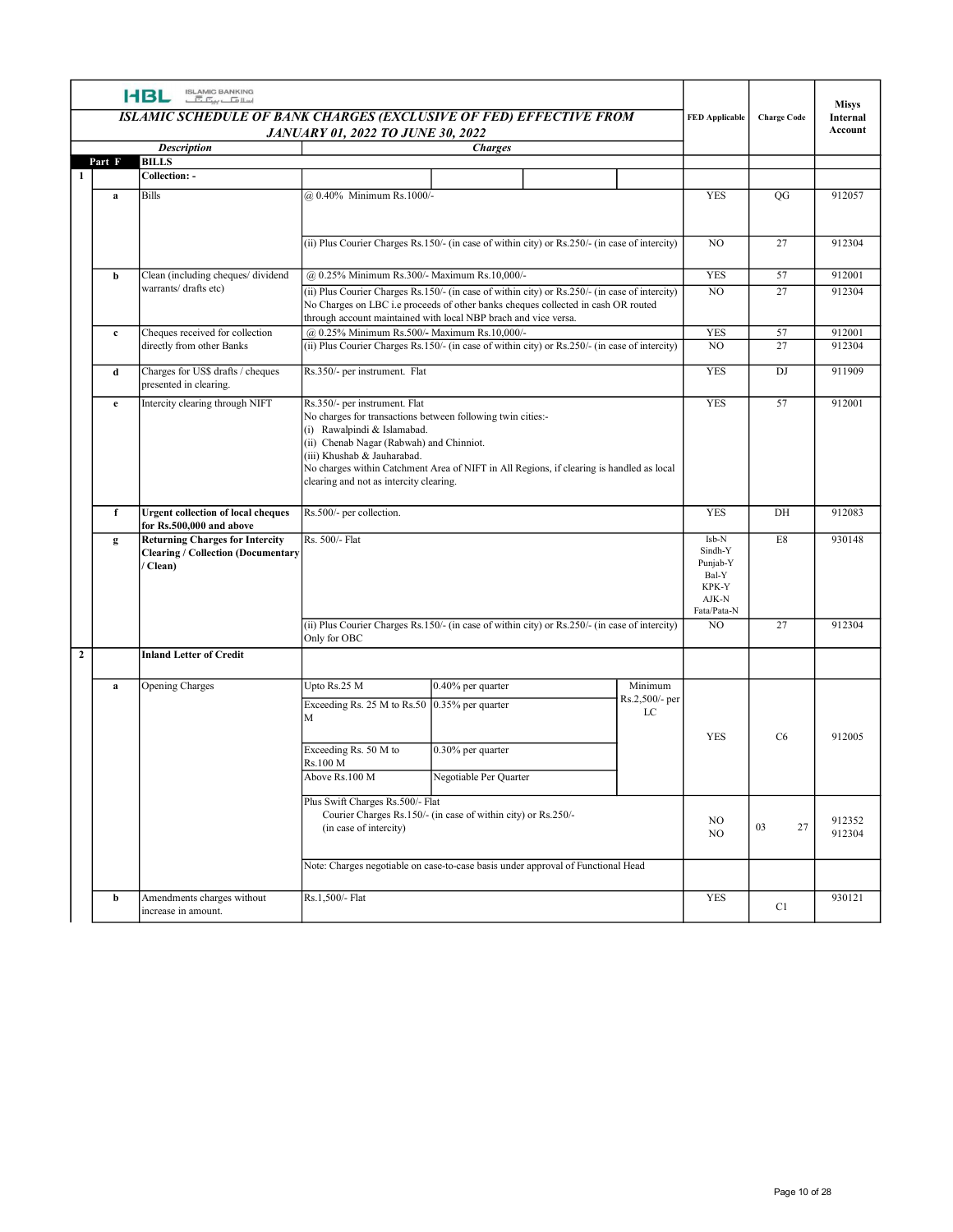|                   | <b>I-BL ISLAMIC BANKING</b>                                                                                                                                                             |                                                                                                                                                                                                                                                        |                           |                      |                                     |
|-------------------|-----------------------------------------------------------------------------------------------------------------------------------------------------------------------------------------|--------------------------------------------------------------------------------------------------------------------------------------------------------------------------------------------------------------------------------------------------------|---------------------------|----------------------|-------------------------------------|
|                   |                                                                                                                                                                                         | ISLAMIC SCHEDULE OF BANK CHARGES (EXCLUSIVE OF FED) EFFECTIVE FROM<br><b>JANUARY 01, 2022 TO JUNE 30, 2022</b>                                                                                                                                         | <b>FED Applicable</b>     | <b>Charge Code</b>   | <b>Misys</b><br>Internal<br>Account |
|                   | <b>Description</b>                                                                                                                                                                      | <b>Charges</b><br>Involving increase in amount and / or $\left  \text{Rs.1,500/} \right $ per transaction or Commission as per (2a) above, in case of increase in amount                                                                               | <b>YES</b>                |                      | 930121                              |
| $\mathbf{c}$      | extension in period of shipment.                                                                                                                                                        | or extension in validity of LC.                                                                                                                                                                                                                        |                           | C1                   |                                     |
| d                 |                                                                                                                                                                                         | Extension in maturity of Usance Bills Service charges Rs.1,000/- Flat per bill                                                                                                                                                                         | <b>YES</b>                | C1                   | 930121                              |
| e                 | Cancellation Charges.<br>(Cancellation with mutual consent of                                                                                                                           | Rs.1,500/- Flat                                                                                                                                                                                                                                        | <b>YES</b>                | C2                   | 912808                              |
|                   | Bank & Customer/Beneficiary)                                                                                                                                                            |                                                                                                                                                                                                                                                        |                           |                      |                                     |
| $\mathbf{f}$      | Advising / Amendment Charges.                                                                                                                                                           | Rs.1,500/- Flat                                                                                                                                                                                                                                        | <b>YES</b>                | C1                   | 930121                              |
| $\mathbf{g}$      | To add Confirmation on LC Charges                                                                                                                                                       | (ii) Plus Courier Charges Rs.150/- (in case of within city) or Rs.250/- (in case of intercity)<br>As per Financing Risk (to be approved by FID).                                                                                                       | $_{\rm NO}$<br><b>YES</b> | 27<br>QX             | 912304<br>912802                    |
| h                 | Handling charges on inland import                                                                                                                                                       | Rs.600/- Flat per collection.                                                                                                                                                                                                                          | <b>YES</b>                | <b>B5</b>            | 912804                              |
| i.                | collection bills at opening end.<br>Handling charges of discrepant                                                                                                                      | Rs.1500/- Flat                                                                                                                                                                                                                                         | <b>YES</b>                | D <sub>9</sub>       | 912803                              |
|                   | documents                                                                                                                                                                               |                                                                                                                                                                                                                                                        |                           |                      |                                     |
| 3.1               | Bills drawn against Inland Letters of Credit.<br><b>SIGHT BILLS</b>                                                                                                                     |                                                                                                                                                                                                                                                        |                           |                      |                                     |
| a                 | <b>At Negotiating End</b>                                                                                                                                                               |                                                                                                                                                                                                                                                        |                           |                      |                                     |
| i.                | <b>Negotiation Charges</b>                                                                                                                                                              | @ 0.55% or Minimum Rs.600/-                                                                                                                                                                                                                            | <b>YES</b>                | E6                   | 930146                              |
| ii.               | Collection charges (Inland L/Cs)                                                                                                                                                        | Plus Profit under Murabaha based L.Cs as per Financing facility or normal Prevailing<br>Rs.1,000/- Flat                                                                                                                                                | <b>YES</b><br><b>YES</b>  | E <sub>6</sub><br>C6 | 930146<br>912005                    |
| iii               | Collection charges for restricted L/C                                                                                                                                                   | Rs.1,000/- Flat                                                                                                                                                                                                                                        | <b>YES</b>                | C6                   | 912005                              |
|                   | (where negotiation is restricted to<br>some other Bank and presented to us<br>for forwarding).                                                                                          |                                                                                                                                                                                                                                                        |                           |                      |                                     |
| b                 | At opening end (at the time of<br>retirement) rate of Charges or Profit<br>rate under Murabaha based L.Cs                                                                               |                                                                                                                                                                                                                                                        |                           |                      |                                     |
| $\mathbf{i}$      | of lodgment.                                                                                                                                                                            | If retired within $3$ days from the date Profit as per Financing facility from the date of negotiation.<br>In case of One Off Approval, Profit at normal Prevailing rate is to be applied from the date<br>of negotiation.                             | NO.                       |                      | 932506                              |
| ii.               | If retired after 3 days of lodgment.                                                                                                                                                    |                                                                                                                                                                                                                                                        | NO                        |                      | 932506                              |
|                   |                                                                                                                                                                                         | Note:- No Profit will be charged from the date of negotiation till the date of lodgment for documents received under Inland L/Cs,<br>where the payment as per re-imbursement arrangement is made to the Negotiating Bank only on receipt of documents. | $_{\rm NO}$               | E <sub>6</sub>       | 930146                              |
| $\mathbf{c}$      | If negotiation is restricted to some<br>other Bank.                                                                                                                                     | Forwarding branch should recover Handling Service Charges of Rs.500/- (Flat) per bill<br>plus actual charges of Negotiating Bank.                                                                                                                      | <b>YES</b>                | <b>B6</b>            | 912820                              |
| Part G            | <b>FINANCES</b><br><b>PROJECT FINANCE</b>                                                                                                                                               |                                                                                                                                                                                                                                                        |                           |                      |                                     |
|                   | Project Evaluation Fee (Non<br>Refundable) After acceptance of<br>sanction by the company but before<br>disbursement of the total amount of<br>sanction (Funded and Non Funded<br>Both) | On case to case basis as per agreement with the party.                                                                                                                                                                                                 | <b>YES</b>                | K8                   | 930726                              |
|                   | Services Fee and Charges in respect<br>of project financing in addition to<br>return on investment:-                                                                                    |                                                                                                                                                                                                                                                        |                           |                      |                                     |
| a                 | Structuring and Advisory fee                                                                                                                                                            | On case to case basis as per agreement with the party.                                                                                                                                                                                                 | <b>YES</b>                | E9                   | 912054                              |
| b                 | Non Funded both)                                                                                                                                                                        | Project Monitoring fee (on Funded $\&$  On case to case basis as per agreement with the party.                                                                                                                                                         | <b>YES</b>                | G4                   | 930164                              |
| $\mathbf{c}$<br>d | Legal documentation fee<br>Trustee-ship fee (to be recovered in<br>case of sydication/consortium<br>financing).                                                                         | On case to case basis as per agreement with the party.<br>On case to case basis as per agreement with the party.                                                                                                                                       | <b>YES</b><br><b>YES</b>  | ${\rm G}8$<br>G5     | 912315<br>912363                    |
| e                 | Consortium Agency Fee                                                                                                                                                                   | On case to case basis as per agreement with the party.                                                                                                                                                                                                 | <b>YES</b>                | G7                   | 930167                              |
|                   | Advisory fee for Re-structuring & Re-<br>scheduling fee of Project Finance<br>including all types of Moratorium /                                                                       | -On case to case basis as per agreement with the party.                                                                                                                                                                                                | <b>YES</b>                | G6                   | 912320                              |
| $\mathbf{g}$      | Deferments.                                                                                                                                                                             | Charges for Valuation of Fixed Assets On case to case basis as per agreement with the party.                                                                                                                                                           | YES                       | QB                   | 912328                              |
|                   |                                                                                                                                                                                         |                                                                                                                                                                                                                                                        |                           |                      |                                     |
|                   |                                                                                                                                                                                         | Note for 1 and 2 above:- Charges to be approved by the Functional Head / Competent Authority.                                                                                                                                                          |                           |                      |                                     |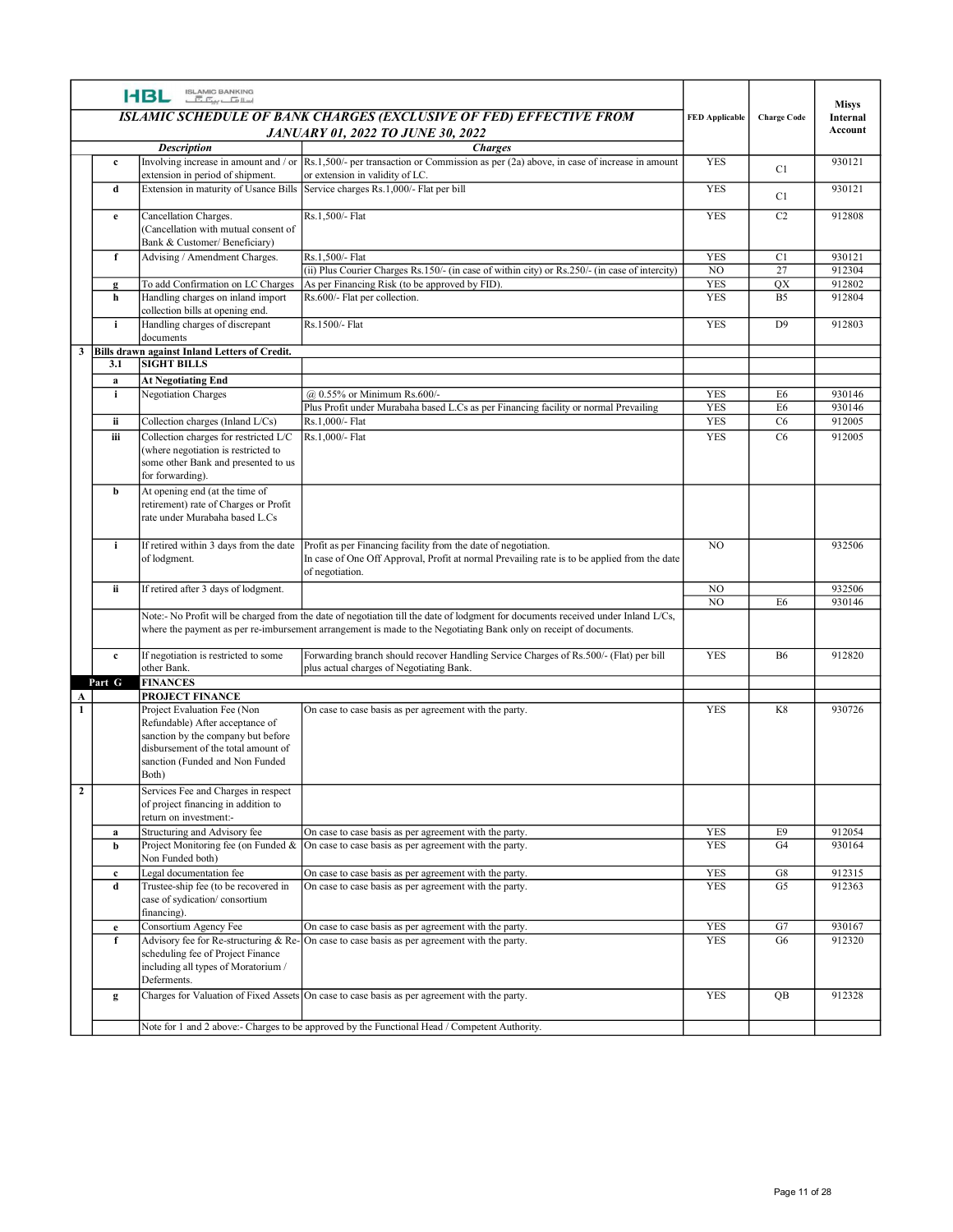|                         |              | ISLAMIC BANKING<br>اسلافیا ہے کہ اسلام<br><b>HBL</b>                                                                                                                 | ISLAMIC SCHEDULE OF BANK CHARGES (EXCLUSIVE OF FED) EFFECTIVE FROM<br><b>JANUARY 01, 2022 TO JUNE 30, 2022</b>                                                                                                                |        | <b>FED Applicable</b> | <b>Charge Code</b>               | <b>Misys</b><br>Internal<br>Account |
|-------------------------|--------------|----------------------------------------------------------------------------------------------------------------------------------------------------------------------|-------------------------------------------------------------------------------------------------------------------------------------------------------------------------------------------------------------------------------|--------|-----------------------|----------------------------------|-------------------------------------|
| B                       |              | <b>Description</b>                                                                                                                                                   | <b>Charges</b><br>WORKING CAPITAL FINANCING FACILITIES/ IJARAH/DM FINANCING (OTHER THAN CONSUMER) AND                                                                                                                         |        |                       |                                  |                                     |
|                         |              | <b>COMMERCIAL FINANCING</b>                                                                                                                                          |                                                                                                                                                                                                                               |        |                       |                                  |                                     |
| $\mathbf{1}$            |              | Legal and other documentation<br>charges in all cases of fund based and  1500/- maximum Rs 5000/-<br>non fund based facilities                                       | legal documentation charges will be recovered from all customers $@0.15\%$ . minimum Rs                                                                                                                                       |        | YES                   | G8                               | 912315                              |
|                         |              |                                                                                                                                                                      | (a) Legal Opinion, Preparation of MODTD/Legal Mortgage, Verification<br>genuineness along with Search of Property Document.                                                                                                   | Actual |                       |                                  |                                     |
|                         |              |                                                                                                                                                                      | (b) Stamp duty on Control & Security Documents (as per Stamp Duty Act<br>applicable in each Province)                                                                                                                         | Actual |                       |                                  |                                     |
|                         |              |                                                                                                                                                                      | (c) Registration Fee & Charge Search Report.<br>Note: Legal documentation fee has to be recovered in addition to the charges under (a), (b)                                                                                   | Actual |                       |                                  |                                     |
|                         |              |                                                                                                                                                                      | & (c) above.                                                                                                                                                                                                                  |        |                       |                                  |                                     |
| $\overline{2}$          |              | Feasibilty study charges before<br>sanctioning facility                                                                                                              |                                                                                                                                                                                                                               |        |                       |                                  |                                     |
|                         | a            | Feasibilty study charges before<br>sanctioning facility                                                                                                              | $@$ 0.12% minimum of Rs.40,000/- of funded facilities including usance L/Cs                                                                                                                                                   |        | <b>YES</b>            | L1                               | 912321                              |
|                         | b            | Feasibilty study charges before<br>interim facility                                                                                                                  | Rs.10,000/- Flat (per amendment) For SMEs Rs.3,000/- Flat                                                                                                                                                                     |        | <b>YES</b>            | L1                               | 912321                              |
|                         | $\mathbf{c}$ | Feasibility study charges before<br>enhancement of facility.                                                                                                         | $@0.10\%$ of the enhanced funded amount including Usance L/Cs.                                                                                                                                                                |        | <b>YES</b>            | F9                               | 930702                              |
|                         | d            | Feasibility study charges before<br>facilities on Short form for One Off.                                                                                            | Minimum Rs.2,000/-                                                                                                                                                                                                            |        | <b>YES</b>            | L1                               | 912321                              |
|                         | e            | Feasibility study charges before                                                                                                                                     | @ 0.1% to 1.0%. Negotiable - subject to Exposure & Trade Business routed annually on                                                                                                                                          |        | <b>YES</b>            | G0                               | 914034                              |
|                         |              | renewal of facility                                                                                                                                                  | case to case basis, with the approval of Functional Head.                                                                                                                                                                     |        |                       |                                  |                                     |
|                         |              | and 3/4th - 9 Months                                                                                                                                                 | Note : i) Renewal for shorter periods, proportionate fee to be recovered i.e., 1/4th - 3 Months, 1/2 - 6 Months,                                                                                                              |        |                       |                                  |                                     |
|                         |              | Arrangement fee only for                                                                                                                                             | ii) Maximum fee of 1% will be charged in the absence of specific approval for reduced rate by Functional Head.<br>@ 1.50% Flat wherever applicable at Bank's discretion                                                       |        | <b>YES</b>            | L1                               | 912321                              |
|                         |              | syndication/consortium financing                                                                                                                                     |                                                                                                                                                                                                                               |        | <b>YES</b>            | L1                               | 912321                              |
|                         | $\mathbf{g}$ | Charity as undertaken by the<br>customer in financing agreement, in<br>case of overdue of FCIF, FAFB,<br>FAPC, FIM, FATR, FCF, FCBP, IDP,<br>ERF & IDBP.             | 4% over & above the normal rate agreed.<br>For ERF (Charity Rate will be $6MK + 4\%$ )                                                                                                                                        |        |                       |                                  |                                     |
|                         |              |                                                                                                                                                                      | Note-: Exceeding Rs.100.00 M as per approved arrangements with the customers and approval of the Functional Head /<br>Competent Authority. The negotiated charges should be mentioned in the credit proposal of the customer. |        | <b>YES</b>            | L1                               | 912321                              |
| $\overline{\mathbf{3}}$ |              | Restructuring charges on Ijarah and<br>DM including all types of                                                                                                     | @0.20% of restructured facility<br>(No Charges upto Rs $0.50 \text{ m}$ )                                                                                                                                                     |        | YES                   | G <sub>2</sub> or L <sub>1</sub> | 930162<br>or                        |
|                         |              | moratorium/deferments.                                                                                                                                               | Note: Waiver subject to approval by Functional Head and in the light of credit rating and business relationship with the Customer.                                                                                            |        |                       |                                  | 912321                              |
|                         |              |                                                                                                                                                                      |                                                                                                                                                                                                                               |        |                       |                                  |                                     |
| $\overline{\mathbf{4}}$ |              | Replacement of securities under lien<br>with the Bank (except at the time of<br>annual review of facilities and other<br>than our own Bank's deposits under<br>lien. | Rs.2,000/- Flat                                                                                                                                                                                                               |        | <b>YES</b>            | H <sub>6</sub>                   | 930176                              |
| $\overline{c}$          |              | <b>IJARAH FINANCE (Machinery)</b>                                                                                                                                    |                                                                                                                                                                                                                               |        |                       |                                  |                                     |
|                         | a            | Machinery evaluation charges                                                                                                                                         | $@1.0\%$ of the machinery amount subject to Ijarah (Waiver subject to approval by<br>Functional Head and in the light of credit rating and business relationship with the<br>customers).                                      |        | <b>YES</b>            |                                  | 930163                              |
|                         | b            | Legal Documentation Fee                                                                                                                                              | $(i)$ Rs.3,000/- Flat in each case                                                                                                                                                                                            |        | <b>YES</b>            |                                  | 912315                              |
|                         |              |                                                                                                                                                                      | (ii) Actual out of pocket expenses (if First and Second charge is created)                                                                                                                                                    |        | <b>YES</b>            |                                  | 912315                              |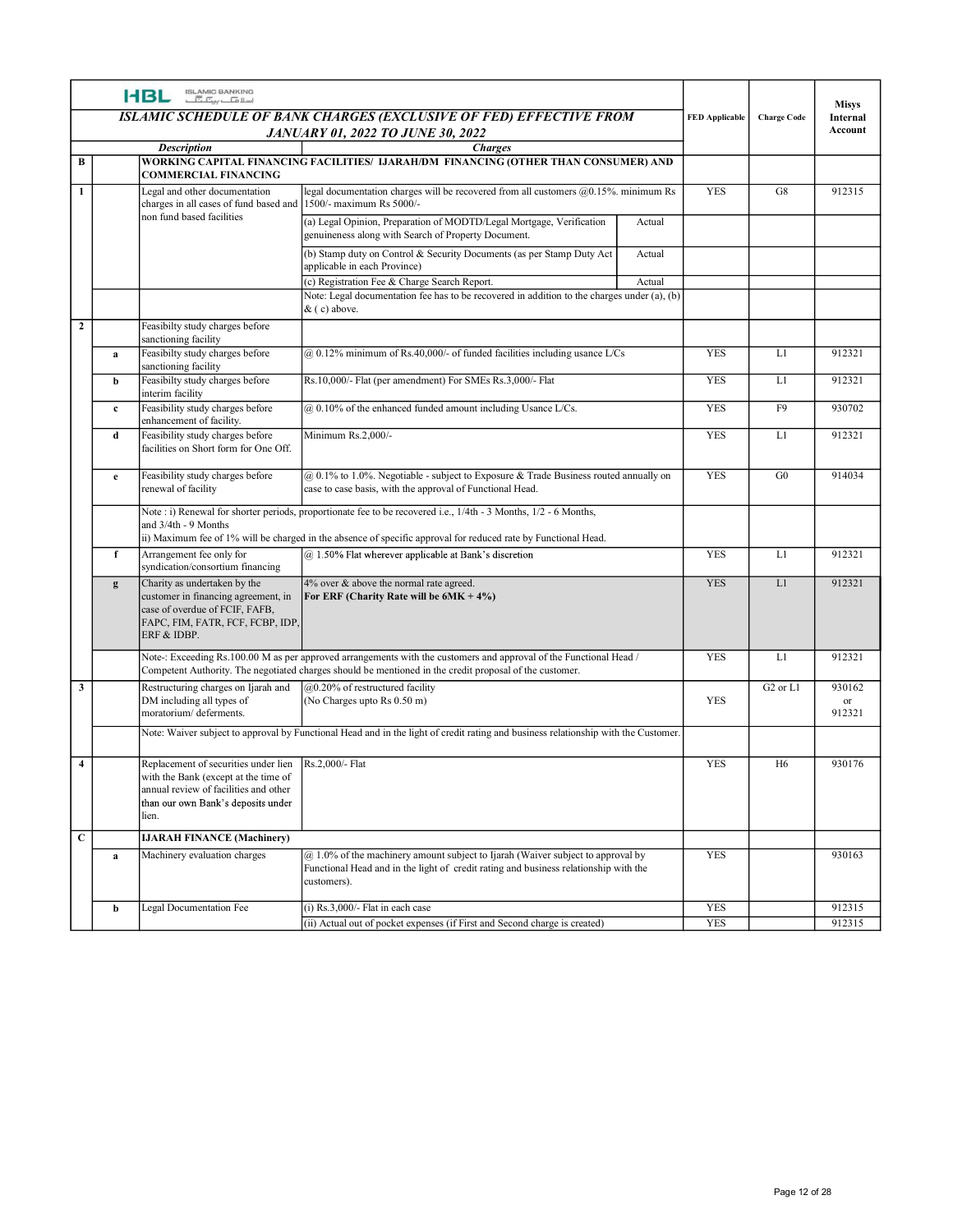| $\mathbf{D}$<br>$\blacksquare$ |                   |                                                                                                                                                                                                                |                                                                                                                                                                                     |                 |                                                                     |                            |                                                      |                     |
|--------------------------------|-------------------|----------------------------------------------------------------------------------------------------------------------------------------------------------------------------------------------------------------|-------------------------------------------------------------------------------------------------------------------------------------------------------------------------------------|-----------------|---------------------------------------------------------------------|----------------------------|------------------------------------------------------|---------------------|
|                                |                   | <b>I-BL ISLAMIC BANKING</b>                                                                                                                                                                                    | ISLAMIC SCHEDULE OF BANK CHARGES (EXCLUSIVE OF FED) EFFECTIVE FROM                                                                                                                  |                 |                                                                     |                            |                                                      | <b>Misys</b>        |
|                                |                   |                                                                                                                                                                                                                | <b>JANUARY 01, 2022 TO JUNE 30, 2022</b>                                                                                                                                            |                 |                                                                     | <b>FED Applicable</b>      | <b>Charge Code</b>                                   | Internal<br>Account |
|                                |                   | <b>Description</b><br><b>OTHER CHARGES</b>                                                                                                                                                                     | <b>Charges</b>                                                                                                                                                                      |                 |                                                                     |                            |                                                      |                     |
|                                | a                 | For processing the issuance of NOC<br>on the request of customers for<br>creating additional / pari-passu<br>charge/second charge on their fixed<br>assets for acquiring further project                       | Rs.10,000/- Flat per transaction                                                                                                                                                    |                 |                                                                     | YES                        | H1                                                   | 930171              |
|                                |                   | finances from other banks / financial<br>institutions.                                                                                                                                                         |                                                                                                                                                                                     |                 |                                                                     |                            |                                                      |                     |
|                                | b                 | For processing the issuance of NOC<br>on the request of Customers for<br>creating charge on their current<br>assets.                                                                                           | Rs.10,000/- Flat per transaction                                                                                                                                                    |                 |                                                                     | YES                        | H1                                                   | 930171              |
| $\overline{2}$                 | $\mathbf{a}$      | For processing the issuance of NOC<br>on the request of Customers for<br>creating charge on their current<br>assets.                                                                                           | Rs.2,500/- Flat per property.                                                                                                                                                       |                 |                                                                     | YES                        | H <sub>3</sub>                                       | 930173              |
|                                | b                 | Charges for Vacation of Charge/<br>Release of Charge on Agri. Pass Book                                                                                                                                        | Rs.1,000/- Flat per case                                                                                                                                                            |                 |                                                                     | YES                        | H2                                                   | 930172              |
| $\overline{\mathbf{3}}$        | a                 | Processing of Registration with SECP Actual Cost - Plus Rs.1,200/- per case.<br>& Lawyer's charges for both Private<br>& Public limited companies where<br>charge on current or fixed Assets is<br>registered. |                                                                                                                                                                                     |                 |                                                                     | YES                        | G8                                                   | 912315              |
|                                | b                 | Processing of Registration of charge<br>at Registrar's Office for Partnership /<br>Proprietorship firms / Individual<br>finances exceeding Rs.0.5 (M) for<br>mortgage at registrar of Property<br>office.      | Actual Cost - Plus Rs.1,000/- per case.                                                                                                                                             |                 |                                                                     | YES                        | G8                                                   | 912315              |
|                                | $\mathbf{c}$      | Processing of Registration of charge<br>& Lawyer's charges For finances<br>below Rs.0.5 (M) Partnership /<br>Proprietorship / Individual<br>Customers.                                                         | Actual Cost.                                                                                                                                                                        |                 |                                                                     | YES                        | G8                                                   | 912315              |
| $\overline{4}$                 |                   | Processing to mark lien on securities<br>issued by other institutions.                                                                                                                                         | Rs.500/- Flat per trip                                                                                                                                                              |                 |                                                                     | YES                        | G8                                                   | 930169              |
| $\overline{5}$                 | a                 | For IB Facility against pledge/<br>hypothecation.<br>Godown Rent.                                                                                                                                              | Actual                                                                                                                                                                              |                 |                                                                     | $\sim$                     | $\sim$                                               | $\sim$              |
|                                | b<br>$\mathbf{c}$ | Stock Inspection Charges<br>In case of Muccadum (Managed<br>Pledge)                                                                                                                                            | Rs. 3,500/- per inspection per site (exclusive of applicable Govt. / Provincial Taxes)<br>Rs. 24,000/- per month per pledge site (exclusive of applicable Govt. / Provincial Taxes) |                 |                                                                     | $\sim$<br>$\sim$           | $\overline{\phantom{a}}$<br>$\overline{\phantom{a}}$ | $\sim$<br>$\sim$    |
|                                | d                 | Other incidental expenses (Legal<br>charges etc)                                                                                                                                                               | Actual Cost.                                                                                                                                                                        |                 |                                                                     | $\sim$                     | $\sim$                                               | $\sim$              |
|                                |                   | Auditors.                                                                                                                                                                                                      | Note:- No charges in case of occasional surprise checking of godowns carried by Bank's Executives / External and Internal                                                           |                 |                                                                     |                            |                                                      |                     |
| - 6                            |                   | For Finances against Mortgage / Hypothecation of Fixed Assets                                                                                                                                                  |                                                                                                                                                                                     |                 |                                                                     | $\sim$                     | $\sim$                                               | $\sim$              |
|                                | a                 | Valuation                                                                                                                                                                                                      | (i) Schedule of Valuation charges (for Industrial Properties only):<br><b>Value of Assets</b>                                                                                       | Land & Building | Land,                                                               | $\sim$<br>$\sim$           |                                                      |                     |
|                                |                   |                                                                                                                                                                                                                | Upto 10 M.<br>Above 10 to 25 M.                                                                                                                                                     | 5000<br>10000   | 10000<br>15000                                                      | $\sim$<br>$\sim$           |                                                      |                     |
|                                |                   |                                                                                                                                                                                                                | Above 25 to 50 M.                                                                                                                                                                   | 15000           | 25000                                                               | $\sim$                     |                                                      |                     |
|                                |                   |                                                                                                                                                                                                                | Above 50 to 100 M.<br>Above 100 to 200 M                                                                                                                                            | 20000<br>25000  | 35000<br>45000                                                      | $\sim$<br>$\sim$           |                                                      |                     |
|                                |                   |                                                                                                                                                                                                                | Above 200 M. to 500 M.                                                                                                                                                              | 35000<br>50000  | 65000<br>90000                                                      | $\sim$                     |                                                      |                     |
|                                |                   |                                                                                                                                                                                                                | Above 500 M. to 1000 M.<br>Above 1000 M. & above                                                                                                                                    | @ 0.005% or     | @ 0.008% or                                                         | ٠<br>$\sim$                |                                                      |                     |
|                                |                   |                                                                                                                                                                                                                | Desktop Valuation                                                                                                                                                                   | Negotiable      | Negotiable<br>5,000/- Per Valuation                                 | $\sim$                     |                                                      |                     |
|                                |                   |                                                                                                                                                                                                                | *in case valuation site is 50 KM away from Valuator Office Or RHQ Office, Rs.2,000/- is                                                                                             |                 |                                                                     |                            |                                                      |                     |
|                                |                   |                                                                                                                                                                                                                | to be paid as Travelling Expenses to the Valuator<br>(ii) Schedule of Fixed Valuation Charges (for Open Plot / Agriculture<br>land/Residential/Commercial Buildings.)               |                 |                                                                     |                            |                                                      |                     |
|                                |                   |                                                                                                                                                                                                                | <b>Value of Assets</b>                                                                                                                                                              |                 | <b>Fixed Valuation charges Per</b>                                  |                            |                                                      |                     |
|                                |                   |                                                                                                                                                                                                                | - Open Plot/Agriculture Land<br>Residential House (Ground plus one story)                                                                                                           |                 | Rs.5,000/-<br>Rs.10,000/-<br>(Rs.5,000/- for each additional story) | $\sim$<br>$\sim$<br>$\sim$ |                                                      |                     |
|                                |                   |                                                                                                                                                                                                                |                                                                                                                                                                                     |                 |                                                                     |                            |                                                      |                     |
|                                |                   |                                                                                                                                                                                                                | - Commercial Building                                                                                                                                                               |                 | Rs.5,000/- for each floor                                           | $\overline{\phantom{a}}$   |                                                      |                     |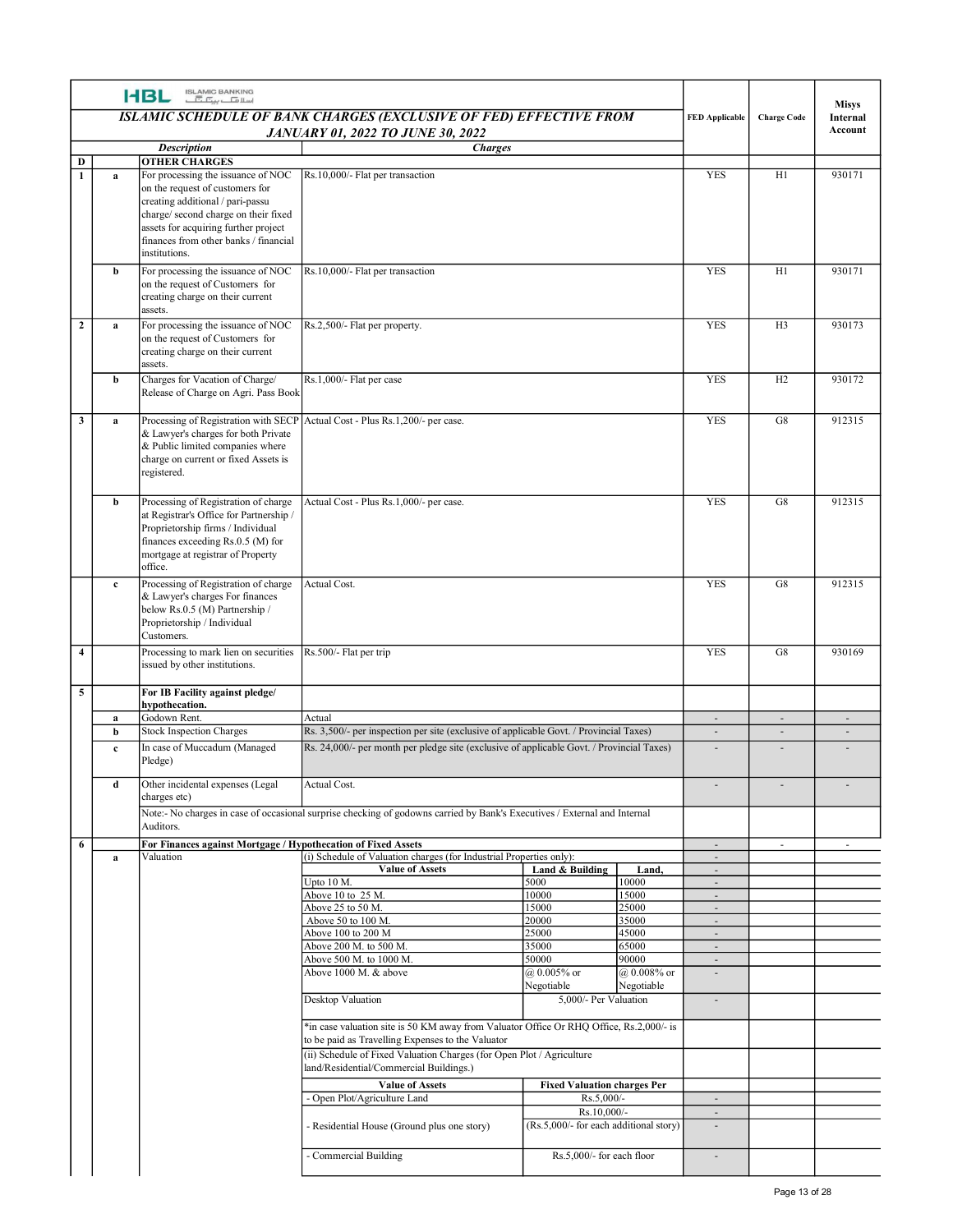|                        | <b>HBL</b> | ISLAMIC BANKING<br>اسلافیا ہیں۔                                         |                                                                                                                                                        |                                  |                      | <b>Misys</b>        |
|------------------------|------------|-------------------------------------------------------------------------|--------------------------------------------------------------------------------------------------------------------------------------------------------|----------------------------------|----------------------|---------------------|
|                        |            |                                                                         | ISLAMIC SCHEDULE OF BANK CHARGES (EXCLUSIVE OF FED) EFFECTIVE FROM                                                                                     | <b>FED Applicable</b>            | <b>Charge Code</b>   | Internal<br>Account |
|                        |            | <b>Description</b>                                                      | <b>JANUARY 01, 2022 TO JUNE 30, 2022</b><br><i>Charges</i>                                                                                             |                                  |                      |                     |
|                        |            |                                                                         | *in case valuation site is 50 KM away from Valuator Office Or RHQ Office, Rs.2,000/- is<br>to be paid as Travelling Expenses to the Valuator           |                                  |                      |                     |
|                        |            |                                                                         | (iii) Schedule of Valuation Charges for Islamic Home Finance<br><b>Valuation charges Per Valuation</b><br>Particulars                                  |                                  |                      |                     |
|                        |            |                                                                         | Islamic Home Finance (Mortgages)<br>Rs.3,500/-                                                                                                         | No                               |                      |                     |
| $\bf{E}$               |            | <b>RURAL FINANCING</b>                                                  | Note: Above mentioned charges are exclusive of applicable Govt. / Provincial Taxes                                                                     |                                  |                      |                     |
| -1                     |            | Application Processing Charges for                                      |                                                                                                                                                        |                                  |                      |                     |
|                        |            | New to Bank/Additional Product to<br>existing customer.                 |                                                                                                                                                        |                                  | L6                   | 912070              |
| a<br>b                 |            | Per Tractor Application<br>Charity due to Late Payment                  | Rs. 3000/- flat<br>1% of unpaid Rental Amount.                                                                                                         | <b>YES</b><br>NO.                | L6                   | 912070<br>927068    |
| a<br>b                 |            | Verification of data / documents<br>Fard issuance                       | Rs.500/- per verification Flat<br>Rs.500/- per document Flat                                                                                           | YES                              | L6                   | 912070              |
| $\mathbf{c}$<br>Part H |            | Entry of Mutation (Arr-Rahen)<br><b>HBL Islamic Home Finance</b>        | Rs.1,000/- per mutation Flat                                                                                                                           |                                  |                      |                     |
| 1.1<br>-1              |            | Application Processing Fee                                              | Rs 10,000/- Inclusive of verification & Credit Report                                                                                                  | <b>YES</b>                       | L <sub>5</sub>       | 912069              |
| 1.2                    |            | Profit on All Unit Purchase (Early<br>Settlement)                       | 5% on all units purchased.                                                                                                                             | <b>YES</b>                       | L0                   | 912349              |
|                        | 1.3        | Profit on Additional Unit Purchase<br>(Partial Payment)                 | 5% on additional unit purchase.                                                                                                                        | <b>YES</b>                       | P4                   | 912391              |
| 1.4<br>1.5             |            | Legal Opinion<br>Property Appraisal                                     | Actual to be borne by the Customer.<br>Actual to be borne by the Customer.                                                                             | NO<br>$_{\rm NO}$                | G8<br>G8             | 912315<br>912315    |
| 1.6<br>1.7             |            | Property Takaful<br>Charity due to Late Payment                         | Property Takaful Cost to be borne by the Bank.<br>Rs. 2,500/- per late rental.                                                                         | N <sub>O</sub><br>N <sub>O</sub> | G8<br>N <sub>3</sub> | 912315<br>927068    |
| 1.8                    |            | Stamp Duty (Including but not<br>limited to Finance Documents,          | Actual to be borne by the Customer.                                                                                                                    | <b>YES</b>                       | L5                   | 912069              |
|                        |            | Transfer of Title and Mortgage                                          |                                                                                                                                                        |                                  |                      |                     |
|                        |            | Perfection)                                                             | Mera Pakistan, Mera Ghar Housing Scheme (MPMGHS) - Low Cost Housing / Profit Subsidy                                                                   |                                  |                      |                     |
| 2.1                    |            | <b>Application Processing Fee</b><br>Profit on All Unit Purchase (Early | Rs 5,000/- Inclusive of verification & Credit Report<br>0% profit on all units purchased. Outstanding principal/ units will be sold at face value i.e. | <b>YES</b><br><b>YES</b>         | L5<br>L0             | 912069<br>912349    |
| 2.2                    |            | Settlement)<br>Profit on Additional Unit Purchase                       | No additional charges<br>0% profit on additional unit purchase. Units will be sold by the bank on face value i.e. No                                   | <b>YES</b>                       | <b>P4</b>            | 912391              |
| 2.3<br>2.4             |            | (Partial Payment)<br>Legal Opinion                                      | additional charges.<br>Actual to be borne by the Customer.                                                                                             | $_{\rm NO}$                      | G8                   | 912315              |
| 2<br>2.5               |            | Property Appraisal                                                      | Actual to be borne by the Customer.                                                                                                                    | N <sub>O</sub><br>NO.            | G8<br>G8             | 912315<br>912315    |
| 2.6<br>2.7             |            | Property Takaful<br>Charity due to Late Payment                         | Property Takaful Cost to be borne by the Bank.<br>Rs. 1,000/- per late rental.                                                                         | NO                               | N <sub>3</sub>       | 927068              |
|                        |            | Stamp Duty (Including but not<br>limited to Finance Documents,          | Actual to be borne by the Customer.                                                                                                                    | <b>YES</b>                       | L <sub>5</sub>       | 912069              |
| 2.8                    |            | Transfer of Title and Mortgage<br>Perfection)                           |                                                                                                                                                        |                                  |                      |                     |
| Part I                 |            | <b>HBL Islamic Car Finance</b><br>Application Processing Fee            | Rs. 9,000/-                                                                                                                                            | <b>YES</b>                       | L <sub>3</sub>       | 912067              |
| 1.1<br>-1              |            | (Inclusive of documentation,                                            | Rs. 4,500/- (For individuals applying again after 6 months or maturity of one facility or                                                              |                                  |                      |                     |
|                        |            | verification and stamp duty charges                                     | Settlement after minimum 6 months)<br>Recovered upon Approval                                                                                          |                                  |                      |                     |
|                        |            |                                                                         | Inclusive of:<br>Documentation charges                                                                                                                 |                                  |                      |                     |
|                        |            |                                                                         | Verification<br><b>Stamp Duty</b>                                                                                                                      |                                  |                      |                     |
|                        |            |                                                                         | Credit Report: Actual Upto Rs. 150/-                                                                                                                   |                                  |                      |                     |
| 1.2                    |            | Profit on All Unit Purchase (Early<br>Settlement)                       | @ 9% of outstanding amount at the time of settlement.                                                                                                  | YES                              | K3                   | 912346              |
| 1.3                    |            | Profit on Additional Unit Purchase<br>(Partial Payment)                 | 5% on additional unit purchase                                                                                                                         | <b>YES</b>                       | K3                   | 912346              |
| 1.4<br>1.5             |            | Re-Possession Charges<br>Legal Notice Fee                               | Actual Cost or Rs. 50,000 whichever is lower<br><b>Actual Cost</b>                                                                                     | YES<br><b>YES</b>                | O2<br>G8             | 912387<br>912315    |
| 1.6                    |            | Charity due to Late Payment                                             | Rs.1,300/- per late payment                                                                                                                            | NO                               | N <sub>3</sub>       | 927068              |
| Part J<br>1.1          |            | <b>HBL Car Ijarah</b><br>Re-Possession Charges                          | <b>Actual Cost</b>                                                                                                                                     | <b>YES</b>                       | O2                   | 912387              |
| 1.2                    |            | Legal Notice Fee                                                        | <b>Actual Cost</b>                                                                                                                                     | <b>YES</b>                       | G8                   | 912315              |
| 1.3                    |            | In lieu of Late Payment Charges,<br>Charity recovery                    | Rs. 1,000/- per late payment will be given to charity.                                                                                                 | NO                               | K4                   | 912395              |
| Part K<br>a            |            | STANDING INSTRUCTIONS CHARGES:<br>Standing Order/Balance Order          | Rs.290/- per transaction except deduction of financing installments                                                                                    | <b>YES</b>                       | 65                   | 912081              |
|                        |            | charges will be recovered in addition<br>to normal remittance charges.  |                                                                                                                                                        |                                  |                      |                     |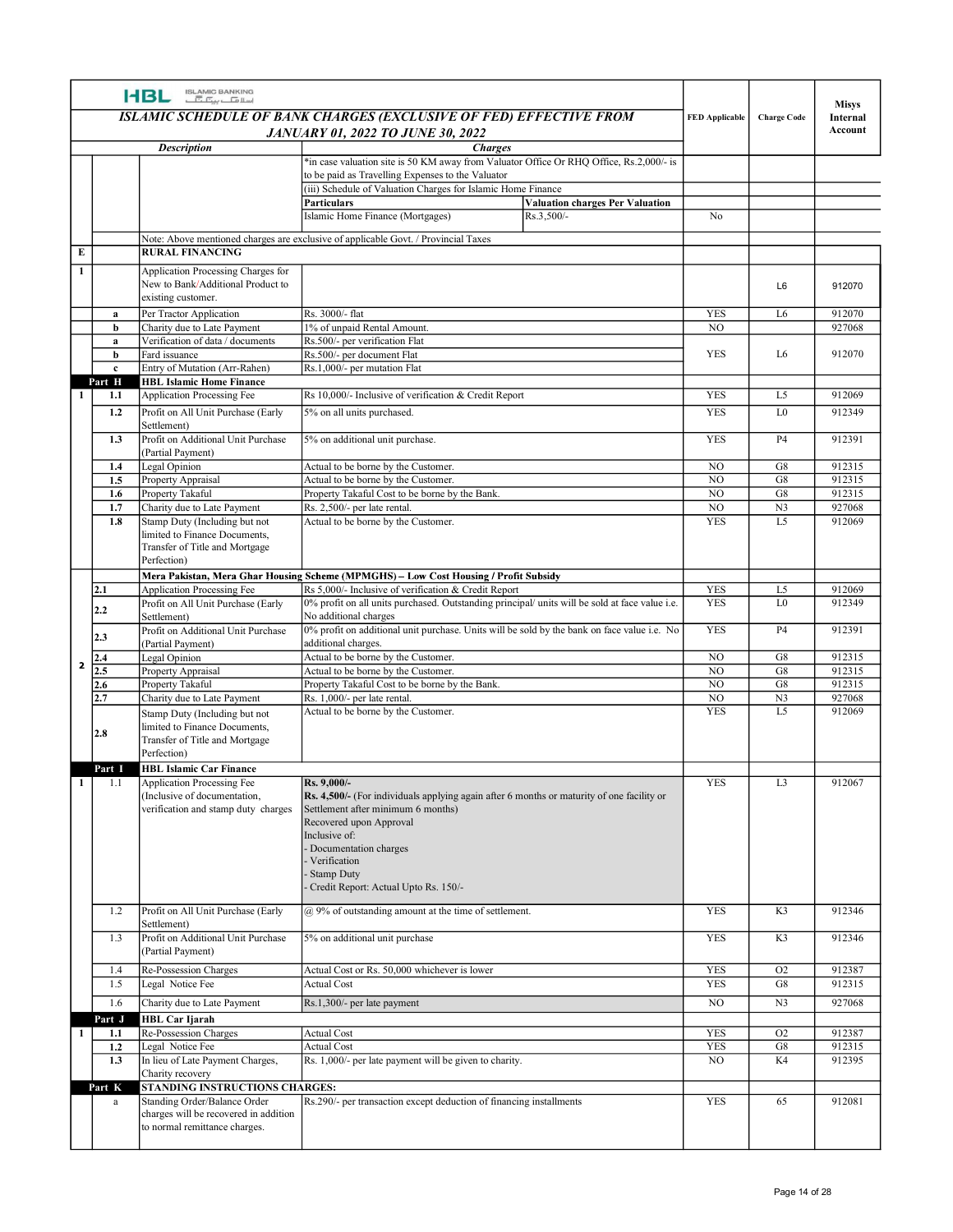|                |              | ISLAMIC BANKING<br>اسلافیا سیک اسلا<br><b>HBL</b>                                           |                                                                                                                                                                                                                                                                       |                       |                    |                          |
|----------------|--------------|---------------------------------------------------------------------------------------------|-----------------------------------------------------------------------------------------------------------------------------------------------------------------------------------------------------------------------------------------------------------------------|-----------------------|--------------------|--------------------------|
|                |              |                                                                                             | ISLAMIC SCHEDULE OF BANK CHARGES (EXCLUSIVE OF FED) EFFECTIVE FROM                                                                                                                                                                                                    | <b>FED Applicable</b> | <b>Charge Code</b> | <b>Misys</b><br>Internal |
|                |              |                                                                                             | <b>JANUARY 01, 2022 TO JUNE 30, 2022</b>                                                                                                                                                                                                                              |                       |                    | Account                  |
|                |              | <b>Description</b>                                                                          | <b>Charges</b>                                                                                                                                                                                                                                                        |                       |                    |                          |
|                | b            | Amendment of Current Standing                                                               | Rs.250/- flat                                                                                                                                                                                                                                                         | YES                   | 65                 | 912081                   |
|                |              | Order                                                                                       |                                                                                                                                                                                                                                                                       |                       |                    |                          |
|                | Part L       |                                                                                             | <b>Charges for SALE &amp; PURCHASE OF SECURITIES, SAFE CUSTODY OF ARTICLES IN SAFE DEPOSITS</b>                                                                                                                                                                       |                       |                    |                          |
|                | $\mathbf{a}$ | Individual shares with verified                                                             | Handling charges for deposit of shares and other securities in safe custody marked under Lien for banking facilities:-<br>Rs.500/- Flat                                                                                                                               | <b>YES</b>            | P7                 | 912055                   |
|                |              | Transfer Deed attached.                                                                     |                                                                                                                                                                                                                                                                       |                       |                    |                          |
|                | b            | Sale / Purchase of shares securities                                                        | Rs.500/- Flat per transaction.                                                                                                                                                                                                                                        | <b>YES</b>            | FA                 | 912055                   |
|                |              | held against banking facilities.                                                            |                                                                                                                                                                                                                                                                       |                       |                    |                          |
|                | $\mathbf{c}$ | Charges for holding bearer securities<br>in safe custody on behalf of customer              | Rs.850/- Flat                                                                                                                                                                                                                                                         | YES                   | FA                 | 912055                   |
|                |              | against banking facilities.                                                                 |                                                                                                                                                                                                                                                                       |                       |                    |                          |
|                |              |                                                                                             |                                                                                                                                                                                                                                                                       |                       |                    |                          |
|                | d            | Replacement of securities under lien $\left  \text{Rs.1,000/} \right $ Flat per replacement |                                                                                                                                                                                                                                                                       | <b>YES</b>            | FA                 | 912055                   |
|                |              | to the Bank.                                                                                |                                                                                                                                                                                                                                                                       |                       |                    |                          |
| $\overline{2}$ |              |                                                                                             | Articles in Safe Deposit- Fee for Articles in Safe Deposit (to be recovered in advance at the time of deposit or at the                                                                                                                                               |                       |                    |                          |
|                | a            | commencement of each quarter).<br><b>Boxes and Packages</b>                                 | Rs.5/- Flat per 100 cubic inches or any part thereof with a Minimum of Rs.400/- per                                                                                                                                                                                   | YES                   | DG                 | 912344                   |
|                |              |                                                                                             | quarter.                                                                                                                                                                                                                                                              |                       |                    |                          |
|                |              |                                                                                             | Rs.3/- Flat per 25 square Inches or any part thereof with a Minimum of Rs.400/- per                                                                                                                                                                                   | YES                   | DG                 | 912344                   |
|                | b            | Envelopes                                                                                   | quarter.                                                                                                                                                                                                                                                              |                       |                    |                          |
| $\mathbf{3}$   | a            |                                                                                             | Safe Deposit Lockers Charges (to be recovered at the commencement date on yearly basis)                                                                                                                                                                               |                       |                    |                          |
|                |              | Small                                                                                       | Rs.4,250/- Flat per annum.                                                                                                                                                                                                                                            | <b>YES</b>            | F4                 | 912310                   |
|                |              | Medium                                                                                      | Rs.5,750/- Flat per annum.                                                                                                                                                                                                                                            |                       |                    |                          |
|                |              | Large                                                                                       | Rs.7,750/- Flat per annum.                                                                                                                                                                                                                                            |                       |                    |                          |
|                |              | Extra Large                                                                                 | Rs.10,000/- Flat per annum.                                                                                                                                                                                                                                           |                       |                    |                          |
|                | b            | Cubicle Locker<br>Key Deposit (Will apply at the time of issuance of new locker).           | Rs.40,000/- Flat per annum.                                                                                                                                                                                                                                           |                       |                    |                          |
|                |              |                                                                                             | Note: Current Rate for the respective locker size will be applicable in case of customer status change.                                                                                                                                                               |                       |                    |                          |
|                |              | Small                                                                                       | Rs.3,500/- Flat                                                                                                                                                                                                                                                       |                       |                    |                          |
|                |              | Medium                                                                                      | Rs.4,000/- Flat                                                                                                                                                                                                                                                       | NO                    | F4                 | 912310                   |
|                |              | Large/Extra Large                                                                           | Rs.6,500/- Flat                                                                                                                                                                                                                                                       |                       |                    |                          |
|                | $\mathbf{c}$ | Cubicle Locker<br><b>Breaking Charges</b>                                                   | Rs.50,000/- Flat                                                                                                                                                                                                                                                      |                       |                    |                          |
|                |              | For Small, Medium, Large & Extra                                                            | Rs.4,000/- per Locker or actual cost whichever is more.                                                                                                                                                                                                               | <b>YES</b>            | 88                 | 912807                   |
|                |              | Large Locker                                                                                |                                                                                                                                                                                                                                                                       |                       |                    |                          |
|                |              | Cubicle Locker                                                                              | Rs.6000/- per Locker or actual cost whichever is more.                                                                                                                                                                                                                | YES                   | 88                 | 912807                   |
|                | d            | Addition of New Locker Operator                                                             | Rs. 300/-                                                                                                                                                                                                                                                             | <b>YES</b>            | F4                 | 912310                   |
|                |              |                                                                                             | Note:- In case a locker is broken open for non-payment of fee and its content are retained with inventory in a separate locker,<br>whenever the locker holder(s) visits the Bank for collection of the items, all outstanding fee and break-opening charges should be |                       |                    |                          |
|                |              | recovered before the contents are delivered.                                                |                                                                                                                                                                                                                                                                       |                       |                    |                          |
|                |              |                                                                                             |                                                                                                                                                                                                                                                                       |                       |                    |                          |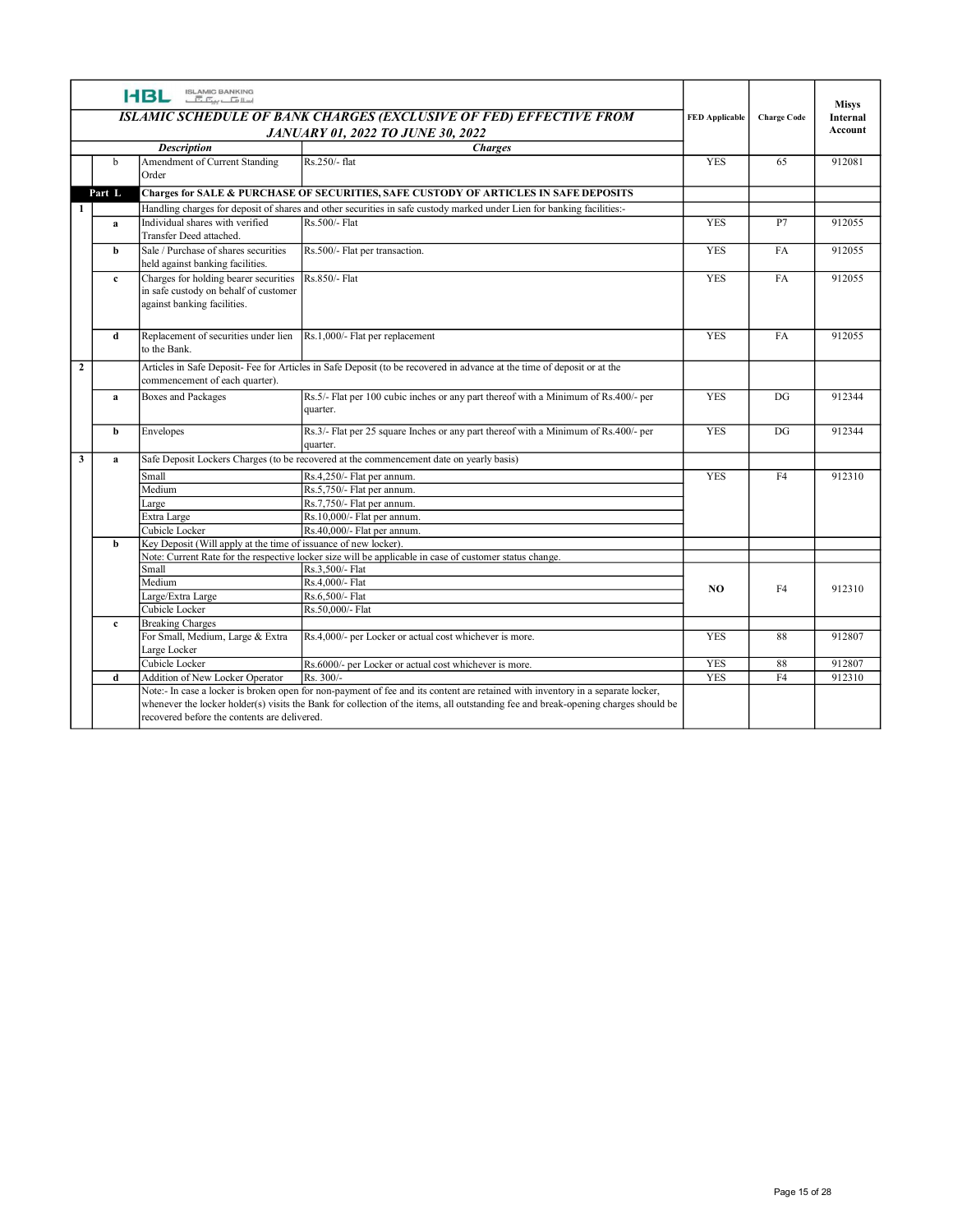| <b>HBL</b>                                                                                                                        |                                                                     |                     |                       |                                  |                    |                                     |
|-----------------------------------------------------------------------------------------------------------------------------------|---------------------------------------------------------------------|---------------------|-----------------------|----------------------------------|--------------------|-------------------------------------|
| ISLAMIC BANKING<br>اسلافیا ہے کہ اسلام<br><b>ISLAMIC SCHEDULE OF BANK CHARGES (EXCLUSIVE OF FED) EFFECTIVE FROM</b>               | <b>JANUARY 01, 2022 TO JUNE 30, 2022</b>                            |                     |                       | <b>FED Applicable</b>            | <b>Charge Code</b> | <b>Misys</b><br>Internal<br>Account |
| <b>Description</b>                                                                                                                |                                                                     | <b>Charges</b>      |                       |                                  |                    |                                     |
| Part M<br><b>GUARANTEES</b><br><b>Guarantee Amount Range</b>                                                                      |                                                                     | Per Quarter         | Subsequent quarter or |                                  |                    |                                     |
| From                                                                                                                              | To                                                                  | recovery of Cost or | part thereof          |                                  |                    |                                     |
| Amount upto<br>500,001                                                                                                            | 500,000<br>1,000,000                                                | 5,000<br>8,000      | 2,500<br>4,000        | NO<br>NO                         |                    |                                     |
| 1,000,001                                                                                                                         | 2,000,000                                                           | 15,000              | 7,500                 | N <sub>O</sub>                   |                    |                                     |
| 2,000,001                                                                                                                         | 3,000,000                                                           | 22,500              | 11,250                | N <sub>O</sub>                   |                    |                                     |
| 3,000,001                                                                                                                         | 4,000,000                                                           | 30,000              | 15,000                | NO<br>NO                         |                    |                                     |
| 4,000,001<br>5,000,001                                                                                                            | 5,000,000<br>6,000,000                                              | 37,500<br>48,000    | 18,750<br>24,000      | NO                               |                    |                                     |
| 6,000,001                                                                                                                         | 7,000,000                                                           | 70,000              | 35,000                | N <sub>O</sub>                   |                    |                                     |
| 7,000,001                                                                                                                         | 8,000,000                                                           | 64,000              | 32,000                | N <sub>O</sub>                   |                    |                                     |
| 8,000,001<br>9,000,001                                                                                                            | 9,000,000<br>10,000,000                                             | 67,500<br>75,000    | 33,750<br>37,500      | NO<br>NO                         |                    |                                     |
| 10,000,001                                                                                                                        | 12,500,000                                                          | 93,750              | 46,875                | NO                               |                    |                                     |
| 12,500,001                                                                                                                        | 15,000,000                                                          | 112,500             | 56,250                | NO                               |                    |                                     |
| 15,000,001<br>17,500,001                                                                                                          | 17,500,000<br>20,000,000                                            | 140,000<br>200,000  | 70,000<br>100,000     | N <sub>O</sub><br>NO             |                    |                                     |
| 20,000,001                                                                                                                        | 22,500,000                                                          | 180,000             | 90,000                | NO                               |                    |                                     |
| 22,500,001                                                                                                                        | 25,000,000                                                          | 187,500             | 93,750                | NO                               |                    |                                     |
| 25,000,001<br>27,500,001                                                                                                          | 27,500,000<br>30,000,000                                            | 206,250<br>225,000  | 103,125<br>112,500    | N <sub>O</sub><br>$_{\rm NO}$    |                    |                                     |
| 30,000,001                                                                                                                        | 32,500,000                                                          | 243,750             | 121,875               | NO                               |                    |                                     |
| 32,500,001                                                                                                                        | 35,000,000                                                          | 280,000             | 140,000               | $_{\rm NO}$                      |                    |                                     |
| 35,000,001<br>37,500,001                                                                                                          | 37,500,000<br>40,000,000                                            | 375,000<br>320,000  | 187,500<br>160,000    | N <sub>O</sub><br>$_{\rm NO}$    |                    |                                     |
| 40,000,001                                                                                                                        | 42,500,000                                                          | 318,750             | 159,375               | NO                               |                    |                                     |
| 42,500,001                                                                                                                        | 45,000,000                                                          | 337,500             | 168,750               | NO                               |                    |                                     |
| 45,000,001<br>47,500,001                                                                                                          | 47,500,000<br>50,000,000                                            | 356,250<br>375,000  | 178,125<br>187,500    | N <sub>0</sub><br>N <sub>O</sub> |                    |                                     |
| 50,000,001                                                                                                                        | 52,500,000                                                          | 420,000             | 210,000               | NO                               |                    |                                     |
| 52,500,001                                                                                                                        | 55,000,000                                                          | 550,000             | 275,000               | NO                               |                    |                                     |
| 55,000,001<br>57,500,001                                                                                                          | 57,500,000<br>60,000,000                                            | 460,000<br>450,000  | 230,000<br>225,000    | $_{\rm NO}$<br>N <sub>0</sub>    |                    |                                     |
| 60,000,001                                                                                                                        | 62,500,000                                                          | 468,750             | 234,375               | N <sub>O</sub>                   |                    |                                     |
| 62,500,001                                                                                                                        | 65,000,000                                                          | 487,500             | 243,750               | $_{\rm NO}$                      |                    |                                     |
| 65,000,001<br>67,500,001                                                                                                          | 67,500,000<br>70,000,000                                            | 506,250<br>560,000  | 253,125<br>280,000    | $_{\rm NO}$<br>N <sub>O</sub>    |                    |                                     |
| 70,000,001                                                                                                                        | 72,500,000                                                          | 725,000             | 362,500               | $_{\rm NO}$                      |                    |                                     |
| 72,500,001                                                                                                                        | 75,000,000                                                          | 600,000             | 300,000               | N <sub>0</sub>                   |                    |                                     |
| 75,000,001<br>77,500,001                                                                                                          | 77,500,000<br>80,000,000                                            | 581,250<br>600,000  | 290,625<br>300,000    | $_{\rm NO}$<br>NO                |                    |                                     |
| 80,000,001                                                                                                                        | 82,500,000                                                          | 618,750             | 309,375               | NO                               |                    |                                     |
| 82,500,001                                                                                                                        | 85,000,000                                                          | 637,500             | 318,750               | $_{\rm NO}$                      |                    |                                     |
| 85,000,001<br>87,500,001                                                                                                          | 87,500,000<br>90,000,000                                            | 700,000<br>900,000  | 350,000<br>450,000    | N <sub>0</sub><br>$_{\rm NO}$    |                    |                                     |
| 90,000,001                                                                                                                        | 92,500,000                                                          | 740,000             | 370,000               | N <sub>O</sub>                   |                    |                                     |
| 92,500,001                                                                                                                        | 95,000,000                                                          | 712,500             | 356,250               | NO                               |                    |                                     |
| 95,000,001                                                                                                                        | 97,500,000                                                          | 731,250<br>750,000  | 365,625               | $\overline{NO}$<br>NO            |                    |                                     |
| 97,500,001<br>Minimum charges for the amendment of guarantee is 1,400/-                                                           | 100,000,000                                                         |                     | 375,000               | NO                               |                    |                                     |
| All guarantees amount exceeding Rs. 100 Million shall attract additional cost recovery of Rs. 10,000/- per                        |                                                                     |                     |                       | NO                               |                    |                                     |
| Rs. 1 Million each (per quarter or part thereof) plus Rs. 5,000/- subsequent charges.                                             |                                                                     |                     |                       |                                  |                    |                                     |
| Rs. 1,700/- (flat) will be charged per amendment plus cost recovery as above, if amendment involves                               | increase in amount or extension in period of validity of Guarantee. |                     |                       | $_{\rm NO}$                      |                    |                                     |
|                                                                                                                                   |                                                                     |                     |                       | NO                               |                    |                                     |
| Rs. 1,000/- (flat) will be recovered for Guarantees issued to Shipping Companies.                                                 |                                                                     |                     |                       |                                  |                    |                                     |
| Charges for guarantees issued on behalf of bank (correspondent/local/foreign) under their counter                                 |                                                                     |                     |                       | NO                               |                    |                                     |
| guarantees may be negotiated on case to case basis at the sole discretion of bank.<br>Claim handling charges of Rs. 1,500 (flat). |                                                                     |                     |                       | NO                               |                    |                                     |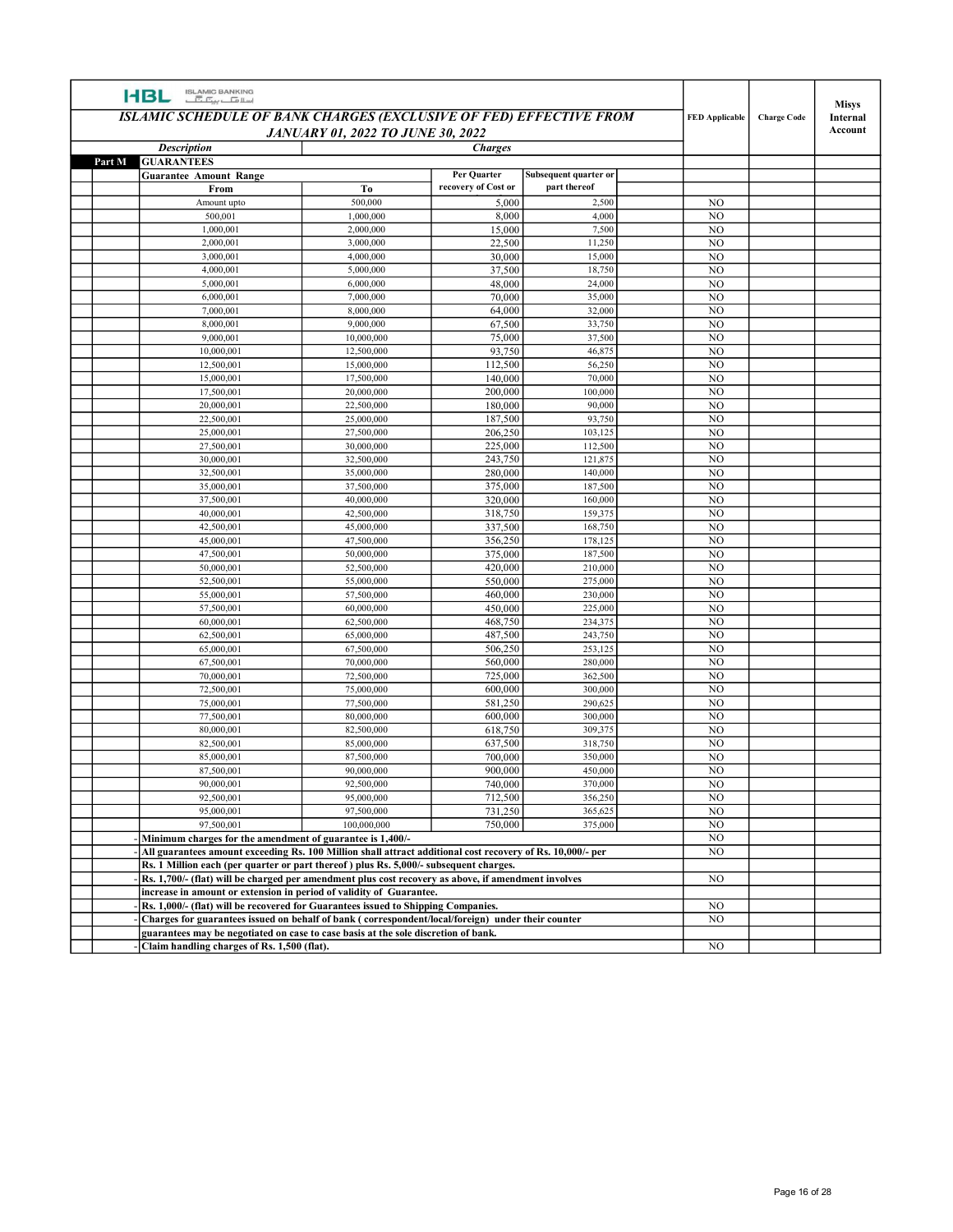|                |              | ISLAMIC BANKING<br>اسلا <del>مات بیٹا گ</del><br><b>HBL</b>                                         |                                                                                      |                                                                                                                                                                                                                                                                                                                                                                                                                    |                                                                        |                    | <b>Misys</b>     |
|----------------|--------------|-----------------------------------------------------------------------------------------------------|--------------------------------------------------------------------------------------|--------------------------------------------------------------------------------------------------------------------------------------------------------------------------------------------------------------------------------------------------------------------------------------------------------------------------------------------------------------------------------------------------------------------|------------------------------------------------------------------------|--------------------|------------------|
|                |              |                                                                                                     |                                                                                      | ISLAMIC SCHEDULE OF BANK CHARGES (EXCLUSIVE OF FED) EFFECTIVE FROM                                                                                                                                                                                                                                                                                                                                                 | <b>FED</b> Applicable                                                  | <b>Charge Code</b> | Internal         |
|                |              | <b>Description</b>                                                                                  | <b>JANUARY 01, 2022 TO JUNE 30, 2022</b>                                             | <b>Charges</b>                                                                                                                                                                                                                                                                                                                                                                                                     |                                                                        |                    | Account          |
|                | Part N       | <b>MISCELLANEOUS CHARGES</b>                                                                        |                                                                                      |                                                                                                                                                                                                                                                                                                                                                                                                                    |                                                                        |                    |                  |
|                | a            | <b>Basic Banking Account</b>                                                                        | and system generated debit transactions.                                             | Transaction Charges on HBL Islamic Rs.50/- per debit transaction to be charged if more than 2 customer initiated debit<br>transactions are made during a calendar month except withdrawals made through ATM                                                                                                                                                                                                        | <b>YES</b>                                                             | B1                 | 912093           |
|                | b            | Transaction charges<br>on Al-Irtifa (IDPA) Account                                                  |                                                                                      | Charge of Rs.50/- per debit transaction will be levied and recovered daily and this will be<br>in addition to normal charges (if any) applicable on the particular service (i.e. Banker's<br>Cheques) but excluding system generated debit transaction.                                                                                                                                                            | YES                                                                    | B1                 | 912093           |
|                | $\mathbf{c}$ | HBL Al-Mukhtar (Islamic Freedom)<br>Account                                                         | 25000/- for all days during the month.                                               | Free transactional services on Al-Mukhtar account as listed in product features. However,<br>there is a charge of PKR 60 per transaction in lumpsum at month end on all customer<br>initiated debit transactions during the month which will be auto generated by the system,<br>This charge can be waived if the customer maintains average balance equal or above PKR                                            | YES                                                                    | B1                 | 912093           |
|                | d            | Transaction Charges on HBL Asaan<br>Account                                                         | through ATM's and system generated debit transaction.                                | Rs.50/- per debit transaction to be charged if more than 4 customer initiated debit over-the<br>counter debit transactions are made during a calendar month, except withdrawals made                                                                                                                                                                                                                               | YES                                                                    | B1                 | 912093           |
|                | h            | FBR Collections through Branch                                                                      | NIL                                                                                  |                                                                                                                                                                                                                                                                                                                                                                                                                    | YES                                                                    | 03                 | 912319           |
|                |              | Counter (OTC)<br>Following categories of Accounts are exempt from recovery of "Transaction Charges" |                                                                                      | 1) A/cs of employees of Government / Semi-Government institutions including Armed Forces Employees / Pensioners opened for<br>salary and pension purposes including widows / children of deceased employees eligible for family pension / benevolent fund                                                                                                                                                          |                                                                        |                    |                  |
|                |              | grant etc.                                                                                          |                                                                                      |                                                                                                                                                                                                                                                                                                                                                                                                                    |                                                                        |                    |                  |
|                |              | 2) Accounts of Mustehigeen of Zakat<br>3) Accounts of Students                                      |                                                                                      |                                                                                                                                                                                                                                                                                                                                                                                                                    |                                                                        |                    |                  |
|                |              | 4) Accounts of Deceased                                                                             |                                                                                      |                                                                                                                                                                                                                                                                                                                                                                                                                    |                                                                        |                    |                  |
|                |              | 5) Accounts in Inactive and Unclaimed categories                                                    |                                                                                      | 6) Accounts of School Management Committee (SMCs) duly constituted by Education Deptt. Govt. of Sindh.                                                                                                                                                                                                                                                                                                             |                                                                        |                    |                  |
|                |              | 7) Nominated accounts against all types of Term Deposits.                                           |                                                                                      |                                                                                                                                                                                                                                                                                                                                                                                                                    |                                                                        |                    |                  |
|                |              | 8) Regular Saving Accounts<br>9) Special Non-Chequeing Accounts of Exporter                         |                                                                                      |                                                                                                                                                                                                                                                                                                                                                                                                                    |                                                                        |                    |                  |
|                |              | <b>Cheque Book &amp; Cheque Related Charges</b>                                                     |                                                                                      |                                                                                                                                                                                                                                                                                                                                                                                                                    |                                                                        |                    |                  |
| $\overline{2}$ |              | Cheque Book Issuance Charges                                                                        | Rs. 15/- Flat per leaf.<br>SOBC.                                                     | To be recovered at the time of issuance of Cheque Book :-<br>Note: HBL Al-Mukhtar, HBL Islamic at Work, and Islamic Branchless Banking Account<br>Holders are exempted from these charges. Only first Cheque Book of 10 leaves is free for<br>HBL Uraan (Minor), HBL Islamic Rutba, and HBL NISA Tawfir. Subsequent cheque<br>book for HBL Uraan, HBL Islamic Rutba, and HBL NISA Tawfir will be charged as per I- | Isb-N<br>Sindh-N<br>Punjab-Y<br>Bal-Y<br>KPK-Y<br>AJK-N<br>Fata/Pata-N | 90                 | 912318           |
| $\mathbf{3}$   |              | Stop payment of cheque                                                                              | $(i)$ Rupee A/c                                                                      | Rs.450/- Flat per instruction                                                                                                                                                                                                                                                                                                                                                                                      | <b>YES</b>                                                             | 25                 | 912360           |
|                |              | (2) Charges are applicable on HBL at Work (Islamic) Account                                         | $(ii)$ F.C. A/C                                                                      | US\$ 12/- or equivalent Flat per<br>instruction<br>Note:- (1) Stop payment charges are to be levied one time for stop payment instructions whether it is for one or more cheques.                                                                                                                                                                                                                                  | <b>YES</b>                                                             | 25                 | 912360           |
|                |              |                                                                                                     |                                                                                      |                                                                                                                                                                                                                                                                                                                                                                                                                    |                                                                        |                    |                  |
| $\overline{4}$ |              | Charges on cheques returned in<br>Inward Clearing/Collection to be                                  | $(i)$ Rupee A/c.<br>$(ii)$ FC A/c.                                                   | Rs.550/- Flat per cheque<br>US\$ 5/- or equivalent Flat per cheque                                                                                                                                                                                                                                                                                                                                                 | YES<br><b>YES</b>                                                      | DB<br>D1           | 912359<br>911910 |
| 5              |              | Over the counter cash cheque<br>returned due to insufficient balance.<br>For all accounts (LCY/FCY) | All types of A/cs                                                                    | Rs.200/- or the respective equivalent currency (Flat per<br>cheque)                                                                                                                                                                                                                                                                                                                                                | YES                                                                    | DB                 | 912359           |
| 6              |              | Photocopy of the paid cheques<br>forwarded to Customers.                                            | (i) Up to One year<br>(ii) Above one year up to five years<br>(iii) Above five years | Rs.50/- Flat Per cheque<br>Rs.200/- Flat Per cheque<br>Rs.500/- Flat Per cheque                                                                                                                                                                                                                                                                                                                                    | <b>YES</b>                                                             | 92                 | 930092           |
| $\overline{7}$ |              | Delivery of Cheque Book by<br>Registered Mail/Courier                                               | Rs.185/- Flat                                                                        |                                                                                                                                                                                                                                                                                                                                                                                                                    | NO                                                                     | 27                 | 912304           |
| 8              |              | Issuance of SBP/NBP cheques                                                                         | Rs.500/- Flat per cheque (to be retained by the originating Branch)                  |                                                                                                                                                                                                                                                                                                                                                                                                                    | YES                                                                    |                    | 912397           |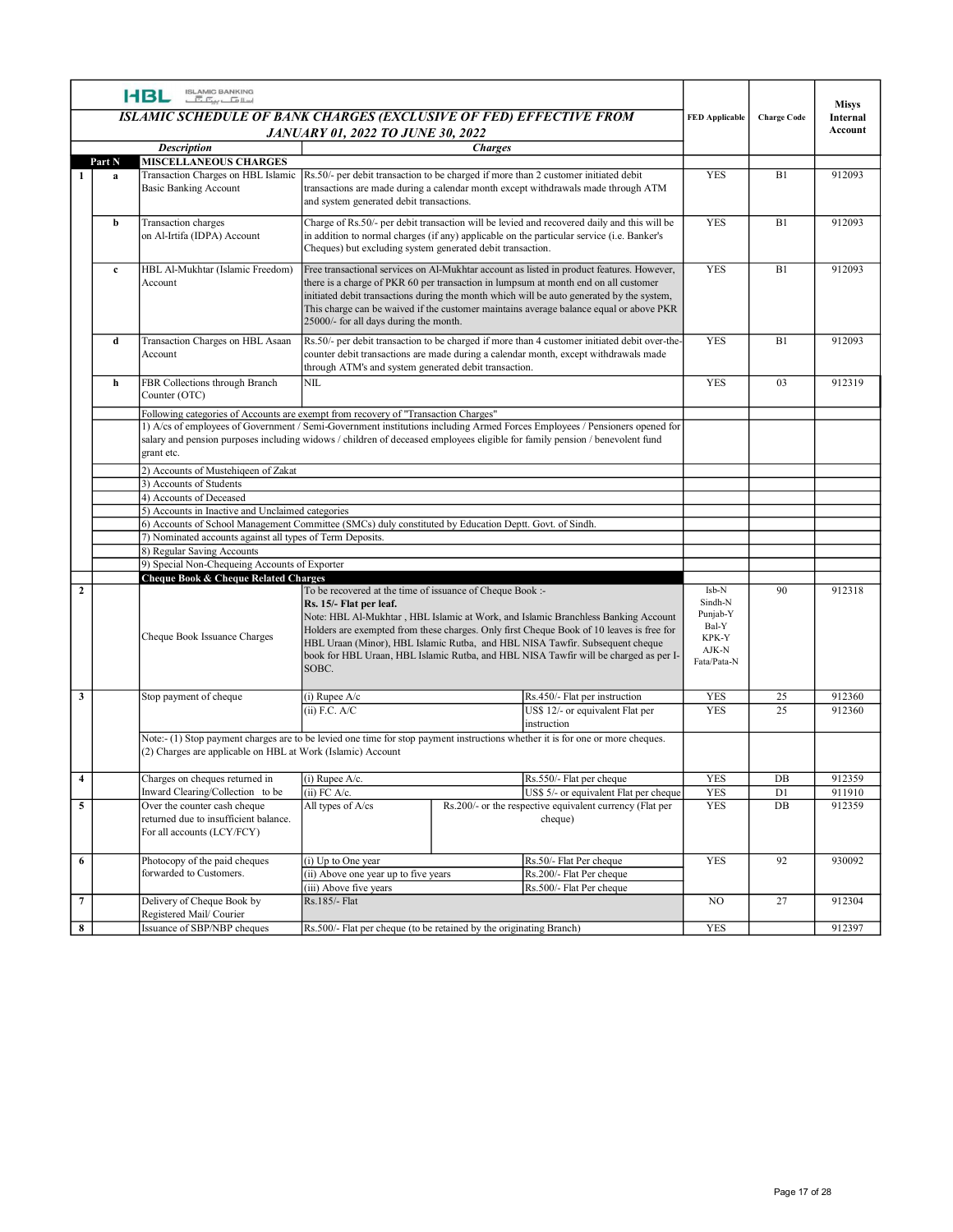| ISLAMIC BANKING<br>اسلافیا ہے کہ اسلام<br><b>HBL</b><br><b>Misys</b><br>ISLAMIC SCHEDULE OF BANK CHARGES (EXCLUSIVE OF FED) EFFECTIVE FROM<br><b>FED Applicable</b><br><b>Charge Code</b><br>Internal<br>Account<br><b>JANUARY 01, 2022 TO JUNE 30, 2022</b><br><b>Description</b><br><b>Charges</b><br><b>Account Statement &amp; Certificate Related Charges</b><br>$\overline{9}$<br>Statement of Account sent on Daily<br>Rs. $1,000$ = Flat per month<br>NO.<br>912352<br>3<br>basis through Swift Message MT-940<br>$\boxed{10}$<br>Rs.29/-Flat, per statement<br>Duplicate Statements for all types of<br>accounts, on request from customer.<br>Note: HBL at Work (Islamic) Premium Account and HBL Al-Mukhtar Account (Islamic<br><b>YES</b><br>RA<br>912082<br>Freedom Account) is exempted.<br>$\overline{11}$<br>Monthly Bank Statement<br>Rs.400/- per annum.<br>YES<br>RA<br>912082<br>a<br>Verification of Accounts/Bank<br>NO.<br>Free<br>b<br>Statements of Students Applying for<br>Foreign Education<br>Rs.300/- Flat per certificate<br>12<br>Bank Certificate for the purpose of<br>98<br>912396<br><b>YES</b><br>Visa.<br>13<br>Overseas Employment Certificate.<br>Rs.500/- Flat per certificate<br><b>YES</b><br>98<br>912396<br>14<br><b>Credit Information Report /</b><br>Credit Information report / opinion<br>Rs.500/- Flat<br><b>YES</b><br>93<br>930093<br>provided locally to Banks / Other<br>Organizations (Embassies etc).<br>Note:-Plus Postage / Courier / Fax Charges will be recovered as per Part 'Q' as applicable.<br><b>Account Transaction (s) &amp; Balance Related Charges</b><br>15<br>Rs.1,000/- Flat<br>For any enquiry requested by<br><b>YES</b><br>94<br>930094<br>customer beyond 3 years relating to<br>transactions on his account.<br>16<br><b>Closure of Account Charges</b><br><b>YES</b><br>930026<br>26<br>Free<br>$\overline{17}$<br>Handling of payments / balances from Rs. 500/- Flat<br>Yes<br>914059<br>IA<br>deceased accounts against Succession<br>Certificate<br>18<br>Confirmation of balances to Auditors. Rs.500/- Flat<br><b>YES</b><br>97<br>930097<br><b>Dividend Related Charges</b><br>Charges on Dividend Warrants (to be As per Agreement with client along with Functional Head approval<br>19<br><b>YES</b><br>84<br>930084<br>a<br>recovered from dividend declaring<br>companies).<br>Note:-1) Bank may waive charges to customer depositing full dividend amount in advance or Rs.50(M) whichever is less in<br>dividend account for payment of dividend warrants.<br>2) In case DWs are not printed through a printer referred by Bank and subsequently it is found that the DWs are rejected by NIFT<br>while processing for payment, actual charges of NIFT applicable on Non standard instrument will be recovered from the<br>company.<br><b>Utility Companies and Utility Bills related Charges</b><br>$\overline{20}$<br><b>Utility Bills Commission</b><br>Rs.8/- per bill.<br>Isb-N<br>04<br>912004<br>Electricity<br>a<br>Note: These Charges are included in the net amount<br>Sui Gas<br>Sindh-Y<br>05<br>912026<br>of bill<br>Punjab-Y<br>912027<br>Telephone<br>06<br>Bal-Y<br>Water<br>07<br>912028<br>KPK-Y<br><b>CDGK Utility</b><br><b>OA</b><br>914024<br>Charges on Intercity transfer of funds As per agreement with Utility Companies.<br>910818<br><b>YES</b><br>14<br>b<br>pertaining to Utilities Companies.<br>Other Services to BISE / University:-<br>$\boxed{21}$<br>Selling of admission forms / job<br>a<br>YES<br>912327<br>20<br>application forms.<br>To provide printed challans.<br><b>YES</b><br>20<br>912327<br>b<br>Safe keeping of question papers &<br>Rs.10,000/- per Branch per Exam.<br>$\mathbf c$<br>20<br>YES<br>912327<br>Can be waived by the respective Distribution Head.<br>answer copies.<br>Delivery of question papers to<br>20<br>912327<br><b>YES</b><br>d<br>examination centres using Bank's<br>transport.<br>Note:- (i) Clarification has been conveyed vide HOK Circular: P/INST/2474 dated 17-04-2008 whereby as per SBP instructions,<br>all branches are required not to charge Challan Collection Fees in case of B.I.S.E / University / School & other such type of<br>Collection Accounts.<br>(ii) No service charges shall be recovered from students depositing fee directly in the Fee Collection Account of the educational |  |  |  |  |
|------------------------------------------------------------------------------------------------------------------------------------------------------------------------------------------------------------------------------------------------------------------------------------------------------------------------------------------------------------------------------------------------------------------------------------------------------------------------------------------------------------------------------------------------------------------------------------------------------------------------------------------------------------------------------------------------------------------------------------------------------------------------------------------------------------------------------------------------------------------------------------------------------------------------------------------------------------------------------------------------------------------------------------------------------------------------------------------------------------------------------------------------------------------------------------------------------------------------------------------------------------------------------------------------------------------------------------------------------------------------------------------------------------------------------------------------------------------------------------------------------------------------------------------------------------------------------------------------------------------------------------------------------------------------------------------------------------------------------------------------------------------------------------------------------------------------------------------------------------------------------------------------------------------------------------------------------------------------------------------------------------------------------------------------------------------------------------------------------------------------------------------------------------------------------------------------------------------------------------------------------------------------------------------------------------------------------------------------------------------------------------------------------------------------------------------------------------------------------------------------------------------------------------------------------------------------------------------------------------------------------------------------------------------------------------------------------------------------------------------------------------------------------------------------------------------------------------------------------------------------------------------------------------------------------------------------------------------------------------------------------------------------------------------------------------------------------------------------------------------------------------------------------------------------------------------------------------------------------------------------------------------------------------------------------------------------------------------------------------------------------------------------------------------------------------------------------------------------------------------------------------------------------------------------------------------------------------------------------------------------------------------------------------------------------------------------------------------------------------------------------------------------------------------------------------------------------------------------------------------------------------------------------------------------------------------------------------------------------------------------------------------------------------------------------------------------------------------------------------------------------------------------------------------------------------------------------------------------------------------------------------------------------------------------------------------------------------------------------------------------------------------|--|--|--|--|
|                                                                                                                                                                                                                                                                                                                                                                                                                                                                                                                                                                                                                                                                                                                                                                                                                                                                                                                                                                                                                                                                                                                                                                                                                                                                                                                                                                                                                                                                                                                                                                                                                                                                                                                                                                                                                                                                                                                                                                                                                                                                                                                                                                                                                                                                                                                                                                                                                                                                                                                                                                                                                                                                                                                                                                                                                                                                                                                                                                                                                                                                                                                                                                                                                                                                                                                                                                                                                                                                                                                                                                                                                                                                                                                                                                                                                                                                                                                                                                                                                                                                                                                                                                                                                                                                                                                                                                                          |  |  |  |  |
|                                                                                                                                                                                                                                                                                                                                                                                                                                                                                                                                                                                                                                                                                                                                                                                                                                                                                                                                                                                                                                                                                                                                                                                                                                                                                                                                                                                                                                                                                                                                                                                                                                                                                                                                                                                                                                                                                                                                                                                                                                                                                                                                                                                                                                                                                                                                                                                                                                                                                                                                                                                                                                                                                                                                                                                                                                                                                                                                                                                                                                                                                                                                                                                                                                                                                                                                                                                                                                                                                                                                                                                                                                                                                                                                                                                                                                                                                                                                                                                                                                                                                                                                                                                                                                                                                                                                                                                          |  |  |  |  |
|                                                                                                                                                                                                                                                                                                                                                                                                                                                                                                                                                                                                                                                                                                                                                                                                                                                                                                                                                                                                                                                                                                                                                                                                                                                                                                                                                                                                                                                                                                                                                                                                                                                                                                                                                                                                                                                                                                                                                                                                                                                                                                                                                                                                                                                                                                                                                                                                                                                                                                                                                                                                                                                                                                                                                                                                                                                                                                                                                                                                                                                                                                                                                                                                                                                                                                                                                                                                                                                                                                                                                                                                                                                                                                                                                                                                                                                                                                                                                                                                                                                                                                                                                                                                                                                                                                                                                                                          |  |  |  |  |
|                                                                                                                                                                                                                                                                                                                                                                                                                                                                                                                                                                                                                                                                                                                                                                                                                                                                                                                                                                                                                                                                                                                                                                                                                                                                                                                                                                                                                                                                                                                                                                                                                                                                                                                                                                                                                                                                                                                                                                                                                                                                                                                                                                                                                                                                                                                                                                                                                                                                                                                                                                                                                                                                                                                                                                                                                                                                                                                                                                                                                                                                                                                                                                                                                                                                                                                                                                                                                                                                                                                                                                                                                                                                                                                                                                                                                                                                                                                                                                                                                                                                                                                                                                                                                                                                                                                                                                                          |  |  |  |  |
|                                                                                                                                                                                                                                                                                                                                                                                                                                                                                                                                                                                                                                                                                                                                                                                                                                                                                                                                                                                                                                                                                                                                                                                                                                                                                                                                                                                                                                                                                                                                                                                                                                                                                                                                                                                                                                                                                                                                                                                                                                                                                                                                                                                                                                                                                                                                                                                                                                                                                                                                                                                                                                                                                                                                                                                                                                                                                                                                                                                                                                                                                                                                                                                                                                                                                                                                                                                                                                                                                                                                                                                                                                                                                                                                                                                                                                                                                                                                                                                                                                                                                                                                                                                                                                                                                                                                                                                          |  |  |  |  |
|                                                                                                                                                                                                                                                                                                                                                                                                                                                                                                                                                                                                                                                                                                                                                                                                                                                                                                                                                                                                                                                                                                                                                                                                                                                                                                                                                                                                                                                                                                                                                                                                                                                                                                                                                                                                                                                                                                                                                                                                                                                                                                                                                                                                                                                                                                                                                                                                                                                                                                                                                                                                                                                                                                                                                                                                                                                                                                                                                                                                                                                                                                                                                                                                                                                                                                                                                                                                                                                                                                                                                                                                                                                                                                                                                                                                                                                                                                                                                                                                                                                                                                                                                                                                                                                                                                                                                                                          |  |  |  |  |
|                                                                                                                                                                                                                                                                                                                                                                                                                                                                                                                                                                                                                                                                                                                                                                                                                                                                                                                                                                                                                                                                                                                                                                                                                                                                                                                                                                                                                                                                                                                                                                                                                                                                                                                                                                                                                                                                                                                                                                                                                                                                                                                                                                                                                                                                                                                                                                                                                                                                                                                                                                                                                                                                                                                                                                                                                                                                                                                                                                                                                                                                                                                                                                                                                                                                                                                                                                                                                                                                                                                                                                                                                                                                                                                                                                                                                                                                                                                                                                                                                                                                                                                                                                                                                                                                                                                                                                                          |  |  |  |  |
|                                                                                                                                                                                                                                                                                                                                                                                                                                                                                                                                                                                                                                                                                                                                                                                                                                                                                                                                                                                                                                                                                                                                                                                                                                                                                                                                                                                                                                                                                                                                                                                                                                                                                                                                                                                                                                                                                                                                                                                                                                                                                                                                                                                                                                                                                                                                                                                                                                                                                                                                                                                                                                                                                                                                                                                                                                                                                                                                                                                                                                                                                                                                                                                                                                                                                                                                                                                                                                                                                                                                                                                                                                                                                                                                                                                                                                                                                                                                                                                                                                                                                                                                                                                                                                                                                                                                                                                          |  |  |  |  |
|                                                                                                                                                                                                                                                                                                                                                                                                                                                                                                                                                                                                                                                                                                                                                                                                                                                                                                                                                                                                                                                                                                                                                                                                                                                                                                                                                                                                                                                                                                                                                                                                                                                                                                                                                                                                                                                                                                                                                                                                                                                                                                                                                                                                                                                                                                                                                                                                                                                                                                                                                                                                                                                                                                                                                                                                                                                                                                                                                                                                                                                                                                                                                                                                                                                                                                                                                                                                                                                                                                                                                                                                                                                                                                                                                                                                                                                                                                                                                                                                                                                                                                                                                                                                                                                                                                                                                                                          |  |  |  |  |
|                                                                                                                                                                                                                                                                                                                                                                                                                                                                                                                                                                                                                                                                                                                                                                                                                                                                                                                                                                                                                                                                                                                                                                                                                                                                                                                                                                                                                                                                                                                                                                                                                                                                                                                                                                                                                                                                                                                                                                                                                                                                                                                                                                                                                                                                                                                                                                                                                                                                                                                                                                                                                                                                                                                                                                                                                                                                                                                                                                                                                                                                                                                                                                                                                                                                                                                                                                                                                                                                                                                                                                                                                                                                                                                                                                                                                                                                                                                                                                                                                                                                                                                                                                                                                                                                                                                                                                                          |  |  |  |  |
|                                                                                                                                                                                                                                                                                                                                                                                                                                                                                                                                                                                                                                                                                                                                                                                                                                                                                                                                                                                                                                                                                                                                                                                                                                                                                                                                                                                                                                                                                                                                                                                                                                                                                                                                                                                                                                                                                                                                                                                                                                                                                                                                                                                                                                                                                                                                                                                                                                                                                                                                                                                                                                                                                                                                                                                                                                                                                                                                                                                                                                                                                                                                                                                                                                                                                                                                                                                                                                                                                                                                                                                                                                                                                                                                                                                                                                                                                                                                                                                                                                                                                                                                                                                                                                                                                                                                                                                          |  |  |  |  |
|                                                                                                                                                                                                                                                                                                                                                                                                                                                                                                                                                                                                                                                                                                                                                                                                                                                                                                                                                                                                                                                                                                                                                                                                                                                                                                                                                                                                                                                                                                                                                                                                                                                                                                                                                                                                                                                                                                                                                                                                                                                                                                                                                                                                                                                                                                                                                                                                                                                                                                                                                                                                                                                                                                                                                                                                                                                                                                                                                                                                                                                                                                                                                                                                                                                                                                                                                                                                                                                                                                                                                                                                                                                                                                                                                                                                                                                                                                                                                                                                                                                                                                                                                                                                                                                                                                                                                                                          |  |  |  |  |
|                                                                                                                                                                                                                                                                                                                                                                                                                                                                                                                                                                                                                                                                                                                                                                                                                                                                                                                                                                                                                                                                                                                                                                                                                                                                                                                                                                                                                                                                                                                                                                                                                                                                                                                                                                                                                                                                                                                                                                                                                                                                                                                                                                                                                                                                                                                                                                                                                                                                                                                                                                                                                                                                                                                                                                                                                                                                                                                                                                                                                                                                                                                                                                                                                                                                                                                                                                                                                                                                                                                                                                                                                                                                                                                                                                                                                                                                                                                                                                                                                                                                                                                                                                                                                                                                                                                                                                                          |  |  |  |  |
|                                                                                                                                                                                                                                                                                                                                                                                                                                                                                                                                                                                                                                                                                                                                                                                                                                                                                                                                                                                                                                                                                                                                                                                                                                                                                                                                                                                                                                                                                                                                                                                                                                                                                                                                                                                                                                                                                                                                                                                                                                                                                                                                                                                                                                                                                                                                                                                                                                                                                                                                                                                                                                                                                                                                                                                                                                                                                                                                                                                                                                                                                                                                                                                                                                                                                                                                                                                                                                                                                                                                                                                                                                                                                                                                                                                                                                                                                                                                                                                                                                                                                                                                                                                                                                                                                                                                                                                          |  |  |  |  |
|                                                                                                                                                                                                                                                                                                                                                                                                                                                                                                                                                                                                                                                                                                                                                                                                                                                                                                                                                                                                                                                                                                                                                                                                                                                                                                                                                                                                                                                                                                                                                                                                                                                                                                                                                                                                                                                                                                                                                                                                                                                                                                                                                                                                                                                                                                                                                                                                                                                                                                                                                                                                                                                                                                                                                                                                                                                                                                                                                                                                                                                                                                                                                                                                                                                                                                                                                                                                                                                                                                                                                                                                                                                                                                                                                                                                                                                                                                                                                                                                                                                                                                                                                                                                                                                                                                                                                                                          |  |  |  |  |
|                                                                                                                                                                                                                                                                                                                                                                                                                                                                                                                                                                                                                                                                                                                                                                                                                                                                                                                                                                                                                                                                                                                                                                                                                                                                                                                                                                                                                                                                                                                                                                                                                                                                                                                                                                                                                                                                                                                                                                                                                                                                                                                                                                                                                                                                                                                                                                                                                                                                                                                                                                                                                                                                                                                                                                                                                                                                                                                                                                                                                                                                                                                                                                                                                                                                                                                                                                                                                                                                                                                                                                                                                                                                                                                                                                                                                                                                                                                                                                                                                                                                                                                                                                                                                                                                                                                                                                                          |  |  |  |  |
|                                                                                                                                                                                                                                                                                                                                                                                                                                                                                                                                                                                                                                                                                                                                                                                                                                                                                                                                                                                                                                                                                                                                                                                                                                                                                                                                                                                                                                                                                                                                                                                                                                                                                                                                                                                                                                                                                                                                                                                                                                                                                                                                                                                                                                                                                                                                                                                                                                                                                                                                                                                                                                                                                                                                                                                                                                                                                                                                                                                                                                                                                                                                                                                                                                                                                                                                                                                                                                                                                                                                                                                                                                                                                                                                                                                                                                                                                                                                                                                                                                                                                                                                                                                                                                                                                                                                                                                          |  |  |  |  |
|                                                                                                                                                                                                                                                                                                                                                                                                                                                                                                                                                                                                                                                                                                                                                                                                                                                                                                                                                                                                                                                                                                                                                                                                                                                                                                                                                                                                                                                                                                                                                                                                                                                                                                                                                                                                                                                                                                                                                                                                                                                                                                                                                                                                                                                                                                                                                                                                                                                                                                                                                                                                                                                                                                                                                                                                                                                                                                                                                                                                                                                                                                                                                                                                                                                                                                                                                                                                                                                                                                                                                                                                                                                                                                                                                                                                                                                                                                                                                                                                                                                                                                                                                                                                                                                                                                                                                                                          |  |  |  |  |
|                                                                                                                                                                                                                                                                                                                                                                                                                                                                                                                                                                                                                                                                                                                                                                                                                                                                                                                                                                                                                                                                                                                                                                                                                                                                                                                                                                                                                                                                                                                                                                                                                                                                                                                                                                                                                                                                                                                                                                                                                                                                                                                                                                                                                                                                                                                                                                                                                                                                                                                                                                                                                                                                                                                                                                                                                                                                                                                                                                                                                                                                                                                                                                                                                                                                                                                                                                                                                                                                                                                                                                                                                                                                                                                                                                                                                                                                                                                                                                                                                                                                                                                                                                                                                                                                                                                                                                                          |  |  |  |  |
|                                                                                                                                                                                                                                                                                                                                                                                                                                                                                                                                                                                                                                                                                                                                                                                                                                                                                                                                                                                                                                                                                                                                                                                                                                                                                                                                                                                                                                                                                                                                                                                                                                                                                                                                                                                                                                                                                                                                                                                                                                                                                                                                                                                                                                                                                                                                                                                                                                                                                                                                                                                                                                                                                                                                                                                                                                                                                                                                                                                                                                                                                                                                                                                                                                                                                                                                                                                                                                                                                                                                                                                                                                                                                                                                                                                                                                                                                                                                                                                                                                                                                                                                                                                                                                                                                                                                                                                          |  |  |  |  |
|                                                                                                                                                                                                                                                                                                                                                                                                                                                                                                                                                                                                                                                                                                                                                                                                                                                                                                                                                                                                                                                                                                                                                                                                                                                                                                                                                                                                                                                                                                                                                                                                                                                                                                                                                                                                                                                                                                                                                                                                                                                                                                                                                                                                                                                                                                                                                                                                                                                                                                                                                                                                                                                                                                                                                                                                                                                                                                                                                                                                                                                                                                                                                                                                                                                                                                                                                                                                                                                                                                                                                                                                                                                                                                                                                                                                                                                                                                                                                                                                                                                                                                                                                                                                                                                                                                                                                                                          |  |  |  |  |
|                                                                                                                                                                                                                                                                                                                                                                                                                                                                                                                                                                                                                                                                                                                                                                                                                                                                                                                                                                                                                                                                                                                                                                                                                                                                                                                                                                                                                                                                                                                                                                                                                                                                                                                                                                                                                                                                                                                                                                                                                                                                                                                                                                                                                                                                                                                                                                                                                                                                                                                                                                                                                                                                                                                                                                                                                                                                                                                                                                                                                                                                                                                                                                                                                                                                                                                                                                                                                                                                                                                                                                                                                                                                                                                                                                                                                                                                                                                                                                                                                                                                                                                                                                                                                                                                                                                                                                                          |  |  |  |  |
|                                                                                                                                                                                                                                                                                                                                                                                                                                                                                                                                                                                                                                                                                                                                                                                                                                                                                                                                                                                                                                                                                                                                                                                                                                                                                                                                                                                                                                                                                                                                                                                                                                                                                                                                                                                                                                                                                                                                                                                                                                                                                                                                                                                                                                                                                                                                                                                                                                                                                                                                                                                                                                                                                                                                                                                                                                                                                                                                                                                                                                                                                                                                                                                                                                                                                                                                                                                                                                                                                                                                                                                                                                                                                                                                                                                                                                                                                                                                                                                                                                                                                                                                                                                                                                                                                                                                                                                          |  |  |  |  |
|                                                                                                                                                                                                                                                                                                                                                                                                                                                                                                                                                                                                                                                                                                                                                                                                                                                                                                                                                                                                                                                                                                                                                                                                                                                                                                                                                                                                                                                                                                                                                                                                                                                                                                                                                                                                                                                                                                                                                                                                                                                                                                                                                                                                                                                                                                                                                                                                                                                                                                                                                                                                                                                                                                                                                                                                                                                                                                                                                                                                                                                                                                                                                                                                                                                                                                                                                                                                                                                                                                                                                                                                                                                                                                                                                                                                                                                                                                                                                                                                                                                                                                                                                                                                                                                                                                                                                                                          |  |  |  |  |
|                                                                                                                                                                                                                                                                                                                                                                                                                                                                                                                                                                                                                                                                                                                                                                                                                                                                                                                                                                                                                                                                                                                                                                                                                                                                                                                                                                                                                                                                                                                                                                                                                                                                                                                                                                                                                                                                                                                                                                                                                                                                                                                                                                                                                                                                                                                                                                                                                                                                                                                                                                                                                                                                                                                                                                                                                                                                                                                                                                                                                                                                                                                                                                                                                                                                                                                                                                                                                                                                                                                                                                                                                                                                                                                                                                                                                                                                                                                                                                                                                                                                                                                                                                                                                                                                                                                                                                                          |  |  |  |  |
|                                                                                                                                                                                                                                                                                                                                                                                                                                                                                                                                                                                                                                                                                                                                                                                                                                                                                                                                                                                                                                                                                                                                                                                                                                                                                                                                                                                                                                                                                                                                                                                                                                                                                                                                                                                                                                                                                                                                                                                                                                                                                                                                                                                                                                                                                                                                                                                                                                                                                                                                                                                                                                                                                                                                                                                                                                                                                                                                                                                                                                                                                                                                                                                                                                                                                                                                                                                                                                                                                                                                                                                                                                                                                                                                                                                                                                                                                                                                                                                                                                                                                                                                                                                                                                                                                                                                                                                          |  |  |  |  |
|                                                                                                                                                                                                                                                                                                                                                                                                                                                                                                                                                                                                                                                                                                                                                                                                                                                                                                                                                                                                                                                                                                                                                                                                                                                                                                                                                                                                                                                                                                                                                                                                                                                                                                                                                                                                                                                                                                                                                                                                                                                                                                                                                                                                                                                                                                                                                                                                                                                                                                                                                                                                                                                                                                                                                                                                                                                                                                                                                                                                                                                                                                                                                                                                                                                                                                                                                                                                                                                                                                                                                                                                                                                                                                                                                                                                                                                                                                                                                                                                                                                                                                                                                                                                                                                                                                                                                                                          |  |  |  |  |
|                                                                                                                                                                                                                                                                                                                                                                                                                                                                                                                                                                                                                                                                                                                                                                                                                                                                                                                                                                                                                                                                                                                                                                                                                                                                                                                                                                                                                                                                                                                                                                                                                                                                                                                                                                                                                                                                                                                                                                                                                                                                                                                                                                                                                                                                                                                                                                                                                                                                                                                                                                                                                                                                                                                                                                                                                                                                                                                                                                                                                                                                                                                                                                                                                                                                                                                                                                                                                                                                                                                                                                                                                                                                                                                                                                                                                                                                                                                                                                                                                                                                                                                                                                                                                                                                                                                                                                                          |  |  |  |  |
| institution as per HOK Circular No. P/INST/2968 dated August 19, 2009.                                                                                                                                                                                                                                                                                                                                                                                                                                                                                                                                                                                                                                                                                                                                                                                                                                                                                                                                                                                                                                                                                                                                                                                                                                                                                                                                                                                                                                                                                                                                                                                                                                                                                                                                                                                                                                                                                                                                                                                                                                                                                                                                                                                                                                                                                                                                                                                                                                                                                                                                                                                                                                                                                                                                                                                                                                                                                                                                                                                                                                                                                                                                                                                                                                                                                                                                                                                                                                                                                                                                                                                                                                                                                                                                                                                                                                                                                                                                                                                                                                                                                                                                                                                                                                                                                                                   |  |  |  |  |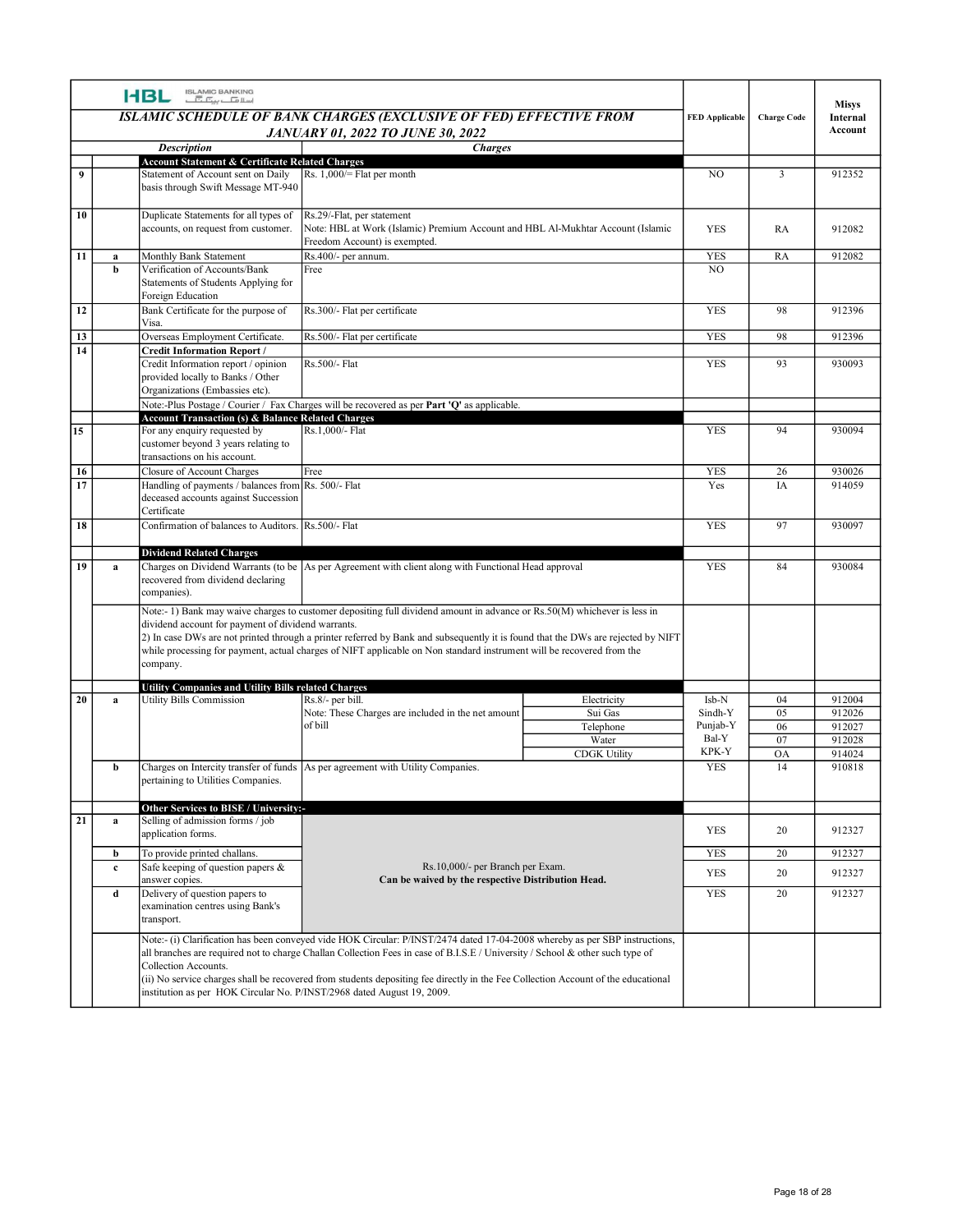|          |             | ISLAMIC BANKING<br>اسلافیا ہے کہ اسلا<br><b>HBL</b>                                                                                                                         | ISLAMIC SCHEDULE OF BANK CHARGES (EXCLUSIVE OF FED) EFFECTIVE FROM<br><b>JANUARY 01, 2022 TO JUNE 30, 2022</b>                                                                                                                                                                                                                                                                                                                                                                                                                                      | <b>FED Applicable</b> | <b>Charge Code</b> | Misys<br>Internal<br>Account |
|----------|-------------|-----------------------------------------------------------------------------------------------------------------------------------------------------------------------------|-----------------------------------------------------------------------------------------------------------------------------------------------------------------------------------------------------------------------------------------------------------------------------------------------------------------------------------------------------------------------------------------------------------------------------------------------------------------------------------------------------------------------------------------------------|-----------------------|--------------------|------------------------------|
| 22       |             | <b>Description</b><br>Salary / Pension Disbursement & Visa Collection Fee related Charges<br>Salary Disbursement Charges.*                                                  | <b>Charges</b><br>Manual salary processing (PKR 15 per transaction) flat per A/c per month from A/c holder                                                                                                                                                                                                                                                                                                                                                                                                                                          | <b>YES</b>            | 17                 | 912325                       |
|          |             | Accounts of Armed Forces Employees / Pensioners.<br>→Regular PLS Savings Accounts. (Islamic)<br>→ Basic Banking Accounts (BBA).<br>concessional terms on case to case basis | where salary is credited or as per agreement with the principal.<br>*Following categories of accounts are exempted from recovery of "Salary Disbursement Charges".<br>Accounts of employees of Government / Semi-Government Institutions maintained for salary and pension purposes.<br>Note: With refernce to Principle 2 of Guiding princples on Fairness if Service Charges, HBL-IB will provide basic banking<br>service to vulnerable person (pensioners, senior citizens or physically handicapped) free or levy the charges on more liberal/ |                       |                    |                              |
| 23       |             | Pension (Govt. Departments)                                                                                                                                                 | Note:- No charges from pensioners. To be recovered from employer, as per agreement.<br>(Pensioners of KPT are exempted from levy of this charge.)                                                                                                                                                                                                                                                                                                                                                                                                   | YES                   | 18                 | 912362                       |
| 24       |             | Visa Fee Collection<br><b>Misc. Charges</b>                                                                                                                                 | Rs.100/- Flat per application                                                                                                                                                                                                                                                                                                                                                                                                                                                                                                                       | YES                   | $\sim$             | 912105                       |
| 25       |             | Handling charges for issuance of<br>Student Exchange Remittance permit<br>and maintenance of Record for<br>subsequent remittances.                                          | Rs.500/- Flat per annum                                                                                                                                                                                                                                                                                                                                                                                                                                                                                                                             | YES                   |                    | 912816                       |
| 26<br>27 |             | Handling Charges on Commodity Rs.3.75 per 1000/-<br>Operation<br><b>SMS Alert Charges</b>                                                                                   |                                                                                                                                                                                                                                                                                                                                                                                                                                                                                                                                                     | YES                   | 6                  | 910902                       |
|          |             | SMS Alert Charges for over-the<br>counter transactions                                                                                                                      | Monthly Subscription of PKR 85/- per month<br>Following categories of Accounts are exempt from recovery of "SMS Alert Charges"                                                                                                                                                                                                                                                                                                                                                                                                                      | <b>YES</b>            | <b>P6</b>          | 914279                       |
|          |             | 1) Deceased<br>2) Blocked                                                                                                                                                   |                                                                                                                                                                                                                                                                                                                                                                                                                                                                                                                                                     |                       |                    |                              |
|          |             | 3) Inactive<br>4) Closed                                                                                                                                                    |                                                                                                                                                                                                                                                                                                                                                                                                                                                                                                                                                     |                       |                    |                              |
|          |             | 5) Unclaimed                                                                                                                                                                |                                                                                                                                                                                                                                                                                                                                                                                                                                                                                                                                                     |                       |                    |                              |
|          |             | 6) Zero Balance/Overdraft<br>7) Staff                                                                                                                                       |                                                                                                                                                                                                                                                                                                                                                                                                                                                                                                                                                     |                       |                    |                              |
|          |             | 8) HBL at Work Islamic Premium Account<br>9) HBL Al-Mukhtar Account                                                                                                         |                                                                                                                                                                                                                                                                                                                                                                                                                                                                                                                                                     |                       |                    |                              |
|          | Part O<br>a | HBL DEBIT CARD (ATM CARD) *<br>Card Charges                                                                                                                                 | Same charges applicable on Supplementary Cards except where mentioned                                                                                                                                                                                                                                                                                                                                                                                                                                                                               |                       |                    |                              |
| -1       | $\mathbf b$ | Annual fee (Primary)                                                                                                                                                        | PayPak Chip - Rs. 1,200/-<br>Visa Chip - Rs.1,800/-<br>MasterCard Standard - Rs.1,800/-<br>MasterCard Gold - Rs. 2,400/-<br>HBL Dolmen Debit Card - Rs. 1,000/-<br>UnionPay Chip - Rs. 1,700/-<br>Visa Chip USD - US\$ 12/-<br>MasterCard Titanium - Rs. 2,500/-<br>MasterCard World - Rs.12,000/-                                                                                                                                                                                                                                                  | YES                   | F <sub>5</sub>     | 912097                       |
|          | $\bf c$     | Annual fee (Supplementary)                                                                                                                                                  | PayPak - Nil<br>PayPak Chip - Nil<br>Visa Chip - Rs. 550/-<br>MasterCard Standard - Rs.550/-<br>MasterCard Gold - N/A<br>HBL Dolmen Debit Card - Nil<br>UnionPay Chip - Rs.550/-<br>Visa Chip USD - NA<br>MasterCard Titanium - Rs. 900/-<br>MasterCard World - N/A                                                                                                                                                                                                                                                                                 | YES                   | F <sub>5</sub>     | 912097                       |
|          | d           | Card Replacement fee                                                                                                                                                        | PayPak Chip - Rs. 375/-<br><b>Visa Chip - Rs. 500/-</b><br>MasterCard Standard - Rs.500/-<br>MasterCard Gold - Rs. 750/-<br>HBL Dolmen Debit Card - Rs. 500/-<br>Union Pay Chip - Rs.500/-<br>Visa Chip USD - US\$ 4/-<br>MasterCard Titanium - Rs. 600/-<br>MasterCard World - Rs.1,250/-                                                                                                                                                                                                                                                          | <b>YES</b>            | F <sub>5</sub>     | 912097                       |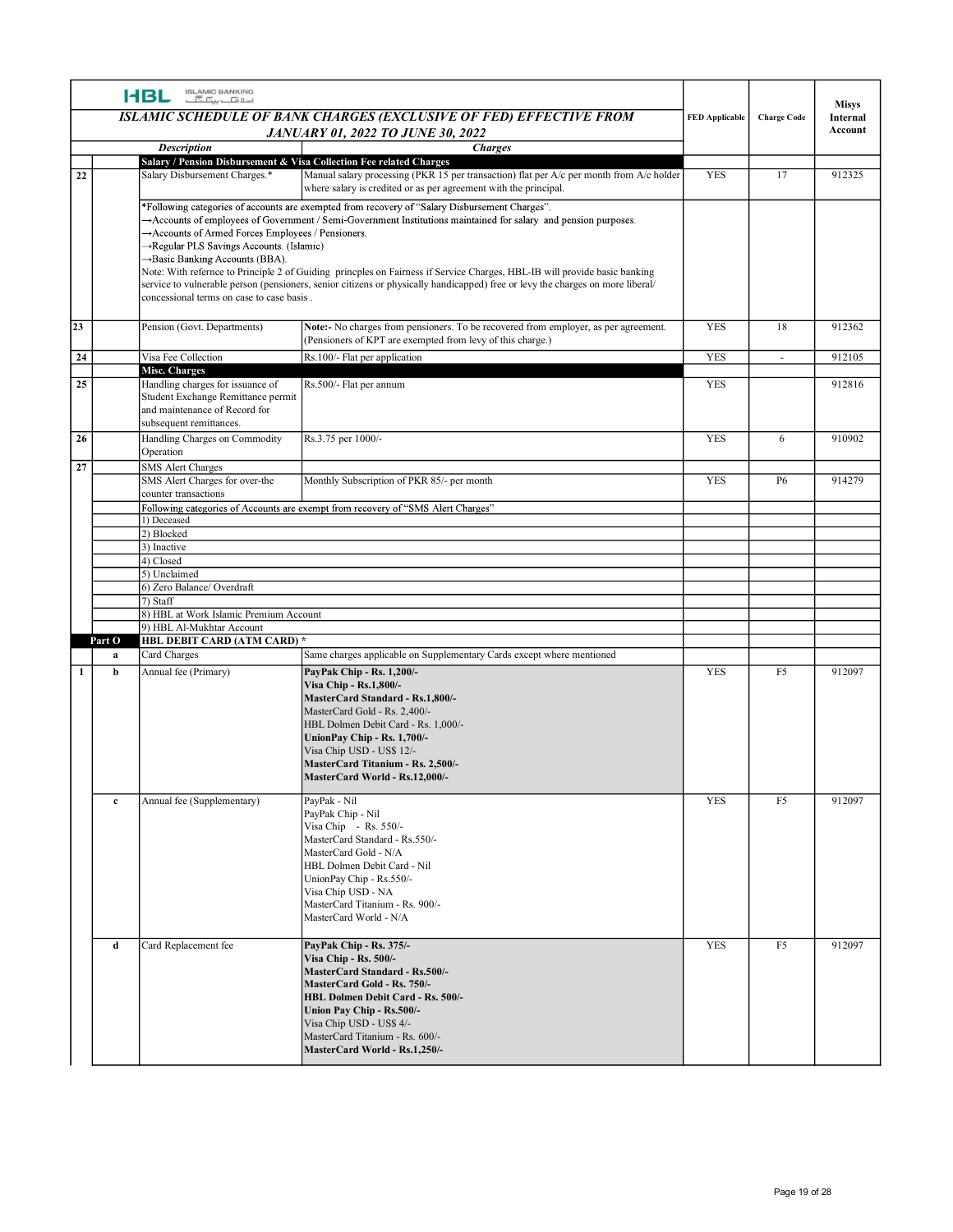|                |             | ISLAMIC BANKING<br>اسلا <del>مات پینا گ</del><br><b>HBL</b>                                                 | ISLAMIC SCHEDULE OF BANK CHARGES (EXCLUSIVE OF FED) EFFECTIVE FROM<br><b>JANUARY 01, 2022 TO JUNE 30, 2022</b>                                                                                                                                                                                                                                                                                                                                                                                                                                                                                                                                                                                                                                                                                                                                                                                                                                                                                         | <b>FED Applicable</b> | <b>Charge Code</b> | <b>Misys</b><br>Internal<br>Account |
|----------------|-------------|-------------------------------------------------------------------------------------------------------------|--------------------------------------------------------------------------------------------------------------------------------------------------------------------------------------------------------------------------------------------------------------------------------------------------------------------------------------------------------------------------------------------------------------------------------------------------------------------------------------------------------------------------------------------------------------------------------------------------------------------------------------------------------------------------------------------------------------------------------------------------------------------------------------------------------------------------------------------------------------------------------------------------------------------------------------------------------------------------------------------------------|-----------------------|--------------------|-------------------------------------|
|                | e           | <b>Description</b><br>POS Transaction fee per transaction<br>Local.                                         | <b>Charges</b><br>PayPak - NIL<br>PayPak Chip - NIL<br>Green Visa - NIL<br>Visa Chip - NIL<br>MasterCard Standard - NIL<br>MasterCard Gold - NIL<br>UnionPay Mag - NIL<br>Union Pay Chip - NIL<br>Visa USD - 1% of Transaction Amount<br>Visa Chip USD - 1% of Transaction Amount<br>MasterCard Titanium - NIL<br>MasterCard World - NIL                                                                                                                                                                                                                                                                                                                                                                                                                                                                                                                                                                                                                                                               | <b>YES</b>            | N8                 | 912098                              |
|                | $\mathbf f$ | POS Transaction fee per transaction<br>International                                                        | PayPak - Nil<br>PayPak Chip - Nil<br>Green Visa - 3% of Transaction Amount<br>Visa Chip - 3% of Transaction Amount<br>MasterCard Standard - 3% of Transaction Amount<br>MasterCard Gold - 3% of Transaction Amount<br>UnionPay Mag - 3% of Transaction Amount<br>UnionPay Chip - 3% of Transaction Amount<br>Visa USD - 3% of Transaction Amount<br>Visa Chip USD - 3% of Transaction Amount<br>MasterCard Titanium - 3% of Transaction Amount<br>MasterCard World - 3% of Transaction Amount                                                                                                                                                                                                                                                                                                                                                                                                                                                                                                          | <b>YES</b>            | <b>OV</b>          | 912485                              |
|                | g           | ATMs International (Cash<br>withdrawal)                                                                     | PayPak -Nil<br>PayPak Chip - Nil<br>Green Visa - 3% of Transaction Amount or Rs.300/- per Transaction, whichever is higher<br>Visa Chip - 3% of Transaction Amount or Rs.300/- per Transaction, whichever is higher<br>MasterCard Standard - 3% of Transaction Amount or Rs.300/-per Transaction, whichever is higher<br>MasterCard Gold - 3% of Transaction Amount or Rs.300/- per Transaction, whichever is higher<br>UnionPay Mag - 3% of Transaction Amount or Rs. 300/- per transaction, whichever is higher<br>UnionPay Chip - 3% of Transaction Amount or Rs. 300/- per transaction, whichever is higher<br>Visa USD - 3% of Transaction Amount or US\$ 3/- per Transaction, whichever is higher<br>Visa Chip USD - 3% of Transaction Amount or US\$ 3/- per Transaction, whichever is higher<br>MasterCard Titanium - 3% of Transaction amount or Rs.300/- per Transaction whichever is higher<br>MasterCard World - 3% of Transaction Amount or Rs.300/- per Transaction, whichever is higher | YES                   | QV                 | 912485                              |
|                | h           | ATMs International (Balance Inquiry) PayPak - Nil                                                           | PayPak Chip - Nil<br>Green Visa - Rs. 225/- per Transaction<br>Visa Chip - Rs. 225/- per Transaction<br>MasterCard Standard - Rs.225/- per Transaction<br>MasterCard Gold - Rs.225/- per Transaction<br>UnionPay Mag - Rs. 225/- per Transaction<br>UnionPay Chip - Rs. 225/- per Transaction<br>Visa USD - US\$ 3/- per Transaction<br>Visa Chip USD - US\$ 3/- per Transaction<br>MasterCard Titanium - Rs.225/- per Transaction<br>MasterCard World - Rs.225/- per Transaction                                                                                                                                                                                                                                                                                                                                                                                                                                                                                                                      | YES                   | QV                 | 912485                              |
|                | j.          | <b>SMS Alert Charges</b>                                                                                    | Free                                                                                                                                                                                                                                                                                                                                                                                                                                                                                                                                                                                                                                                                                                                                                                                                                                                                                                                                                                                                   | <b>NA</b>             | NA                 | 914035                              |
| $\overline{4}$ |             | *Note: (i) Account based propositions: As per account terms & conditions<br><b>MERCHANT ACQUIRING (POS)</b> |                                                                                                                                                                                                                                                                                                                                                                                                                                                                                                                                                                                                                                                                                                                                                                                                                                                                                                                                                                                                        |                       |                    |                                     |
|                | a           | Merchant Discount Rate                                                                                      | Upto 2.50% of Transaction Amount                                                                                                                                                                                                                                                                                                                                                                                                                                                                                                                                                                                                                                                                                                                                                                                                                                                                                                                                                                       | YES                   | 28                 | 914169                              |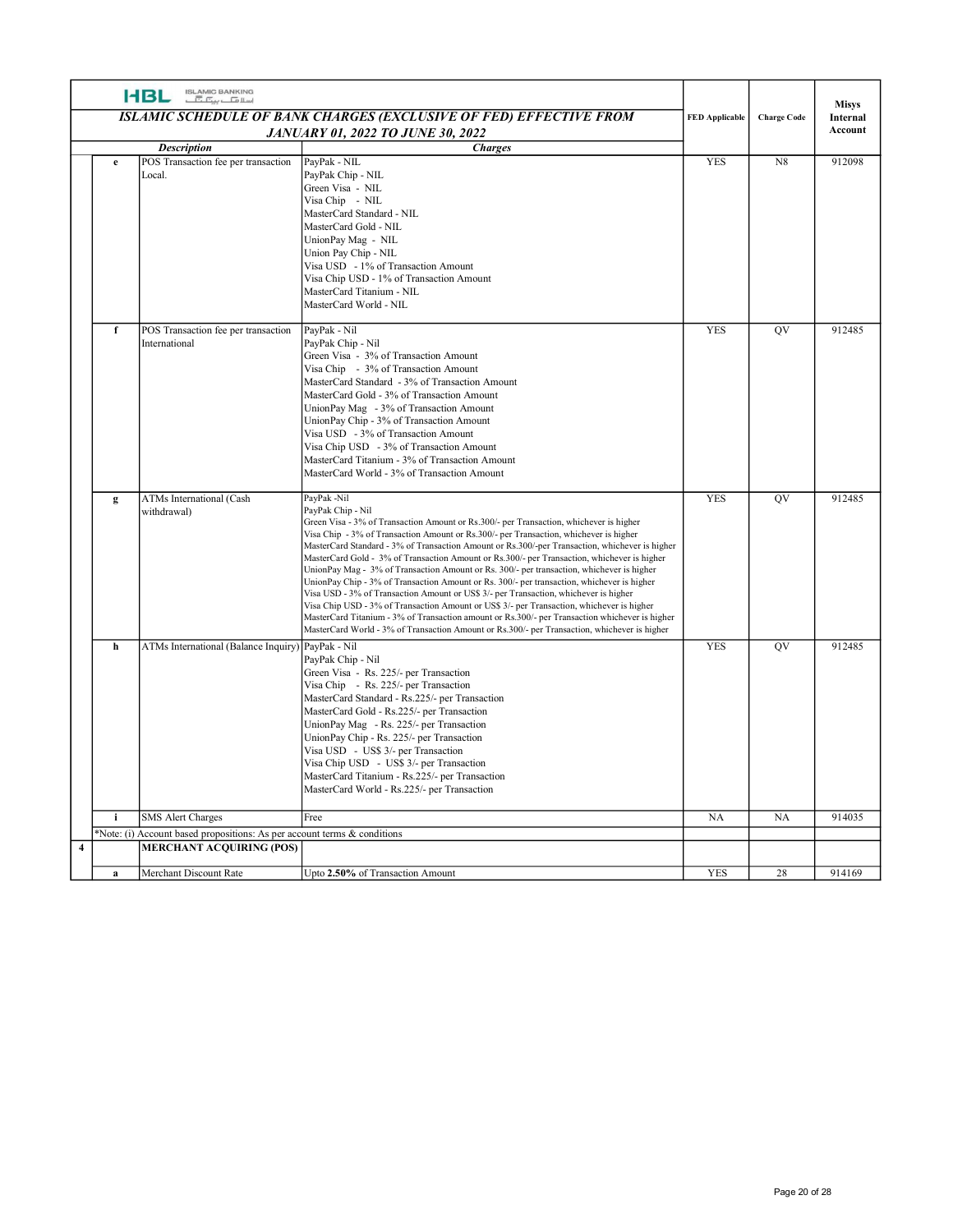|                         |              | <b>HBL ISLAMIC BANKING</b>                                                 | ISLAMIC SCHEDULE OF BANK CHARGES (EXCLUSIVE OF FED) EFFECTIVE FROM<br><b>JANUARY 01, 2022 TO JUNE 30, 2022</b>                                                                                                                                                                                                                   | <b>FED Applicable</b>                          | <b>Charge Code</b>  | <b>Misys</b><br>Internal<br>Account |
|-------------------------|--------------|----------------------------------------------------------------------------|----------------------------------------------------------------------------------------------------------------------------------------------------------------------------------------------------------------------------------------------------------------------------------------------------------------------------------|------------------------------------------------|---------------------|-------------------------------------|
|                         |              | <b>Description</b>                                                         | <b>Charges</b>                                                                                                                                                                                                                                                                                                                   |                                                |                     |                                     |
|                         |              | Part P HBL ALTERNATE DELIVERY CHANNELS (ADC)<br><b>ATM Charges</b>         |                                                                                                                                                                                                                                                                                                                                  |                                                |                     |                                     |
|                         | 1.1<br>a     | Cash Withdrawal<br>HBL Card on HBL ATMs                                    | Nil                                                                                                                                                                                                                                                                                                                              | YES                                            | 21                  | 910821                              |
|                         | b            | HBL Card on Non-HBL ATMs                                                   | Rs. 18.75 Flat per withdrawal.<br>Pay Pak, Green Visa, Gold Visa, Visa Chip, MasterCard & Union Pay.                                                                                                                                                                                                                             | <b>YES</b>                                     | 21                  | 910821                              |
|                         |              | bank in Pakistan.)                                                         | Note: (No switch charges to be deducted on transactions conducted by IDPs through specific Ehsaas Kafalat Cards issued by any                                                                                                                                                                                                    |                                                |                     |                                     |
|                         | $\mathbf{c}$ | Cash Withdrawal Receipt Charges                                            | Rs. 2.50 (HBL Card HBL ATMs and HBL Card on Non-HBL ATMs)                                                                                                                                                                                                                                                                        | YES                                            | 22                  | 914288                              |
|                         |              | Pay Pak, Green Visa, Gold Visa, Visa Chip, MasterCard & Union Pay.         | Free Cash Withdrawals from other Bank's ATMs for HBL at Work (Islamic) Premium Account.                                                                                                                                                                                                                                          |                                                |                     |                                     |
|                         | 1.2<br>a     | <b>Balance Inquiry</b><br>HBL Card on HBL ATMs                             | Nil                                                                                                                                                                                                                                                                                                                              |                                                |                     |                                     |
|                         | b            | HBL Card on Non-HBL ATMs<br>HBL Card on HBL ATMs                           | Rs. 2.5 Flat per inquiry (Pay Pak, Visa, Master Card & Union Pay)                                                                                                                                                                                                                                                                | <b>YES</b><br><b>YES</b>                       | 21<br>94            | 914217<br>930094                    |
|                         | $\mathbf{c}$ | Mini Statement                                                             | Rs.5/- Flat (Green Visa, Gold Visa, Visa Chip, Union Pay, Pay Pak)                                                                                                                                                                                                                                                               |                                                |                     |                                     |
|                         | d<br>1.3     | Balance Inquiry Receipt Charges<br><b>Funds Transfer (HBL to HBL)</b>      | Rs. 2.50 (HBL Card HBL ATMs and HBL Card on Non-HBL ATMs)<br>NIL                                                                                                                                                                                                                                                                 | YES                                            | 22                  | 914288                              |
|                         |              | <b>Funds Transfer (HBL to Other</b>                                        | <b>Transfer Amount</b><br>Charges                                                                                                                                                                                                                                                                                                |                                                |                     |                                     |
|                         |              | Bank)                                                                      | $Rs. 1 - 25,000$<br>Free<br>Rs. 25,001 and above<br>0.1% or Rs. 200<br>Note: an accumulated montly limit of Rs. 25,000 is Free. Any amount exceeding the limit<br>will be charged at 0.1% or Rs.200 whichever is lower. All charges are inclusive of FED.<br>* Al-Mukhtar & Islamic HAW accounts are exempted from IBFT Charges. | YES                                            | 14                  | 910818                              |
|                         | 1.4          | <b>Utility Bill Payment</b>                                                | Nil                                                                                                                                                                                                                                                                                                                              |                                                |                     |                                     |
|                         | 1.5          | <b>HBL-ATM Biometric Transactions (On-Net)</b><br><b>HBL Phone Banking</b> | Rs. 15/- Flat per transaction                                                                                                                                                                                                                                                                                                    | YES                                            | 21                  | 914190                              |
| $\overline{2}$          | a            | <b>Funds Transfer</b><br>Inter Branch Fund Transfer                        | Nil                                                                                                                                                                                                                                                                                                                              | YES                                            | 14                  | 910818                              |
|                         | b            | <b>Statement Request</b>                                                   | Nil                                                                                                                                                                                                                                                                                                                              | YES                                            | RA                  | 912082                              |
|                         | $\mathbf{c}$ | Stop Payment of Cheque(s)                                                  | $(i)$ Rupee A/c<br>Rs.450/- Flat per instruction                                                                                                                                                                                                                                                                                 | YES                                            | 25                  | 912360                              |
|                         |              |                                                                            | US\$ 12/- Flat per instruction (or<br>$(ii)$ F.C. A/C<br>equivalent in other currencies)<br>Note:- Stop payment charges are to be levied one time for stop payment instructions,                                                                                                                                                 | <b>YES</b>                                     | 25                  | 912360                              |
|                         | d            | Cheque Book request                                                        | whether it is for one or more cheques.<br>To be recovered at the time of issuance of Cheque Book :-<br>Rs.15/- Flat per leaf.<br>Note: HBL Al-Mukhtar, HBL Islamic at Work, and Islamic Branchless Banking Account<br>Holders are exempted from these charges. Only first Cheque Book of 10 leaves is free for                   | Isb-N<br>Sindh-N<br>Punjab-Y<br>Bal-Y<br>KPK-Y | 90                  | 912318                              |
|                         |              |                                                                            | HBL Uraan (Minor), HBL Islamic Rutba, and HBL NISA Tawfir. Subsequent cheque<br>book for HBL Uraan, HBL Islamic Rutba, and HBL NISA Tawfir will be charged as per I-<br>SOBC.                                                                                                                                                    | $AJK-N$<br>Fata/Pata-N                         |                     |                                     |
| $\overline{\mathbf{3}}$ |              | <b>HBL Internet Banking/HBL</b><br>Mobile                                  |                                                                                                                                                                                                                                                                                                                                  |                                                |                     |                                     |
|                         | a<br>b       | Subscription<br><b>Funds Transfer</b>                                      | Nil                                                                                                                                                                                                                                                                                                                              | YES                                            | 14                  | 910818                              |
|                         |              | Inter Branch Fund Transfer                                                 | Nil                                                                                                                                                                                                                                                                                                                              |                                                |                     |                                     |
|                         | $\mathbf{c}$ | Inter Bank Funds Transfer (IBFT) *                                         | <b>Transfer Amount</b><br>Charges<br>Rs. 1 - 25,000<br>Free                                                                                                                                                                                                                                                                      |                                                |                     |                                     |
|                         |              |                                                                            | 0.1% or Rs. 200<br>Rs. 25,001 and above<br>Note: an accumulated montly limit of Rs. 25,000 is Free. Any amount exceeding the limit<br>will be charged at 0.1% or Rs.200 whichever is lower. All charges are inclusive of FED.<br>* Al-Mukhtar & HBL Islamic HAW accounts are exempted from IBFT Charges.                         |                                                |                     |                                     |
|                         | d            | Utility Bill Payment                                                       | NIL<br>Electricity                                                                                                                                                                                                                                                                                                               | NO                                             | $\overline{4}$      | 912004                              |
|                         |              |                                                                            | Sui Gas<br>Telephone                                                                                                                                                                                                                                                                                                             | NO<br>$_{\rm NO}$                              | $\overline{5}$<br>6 | 912026<br>912027                    |
|                         |              |                                                                            | Water                                                                                                                                                                                                                                                                                                                            | NO                                             | $7\overline{ }$     | 912028                              |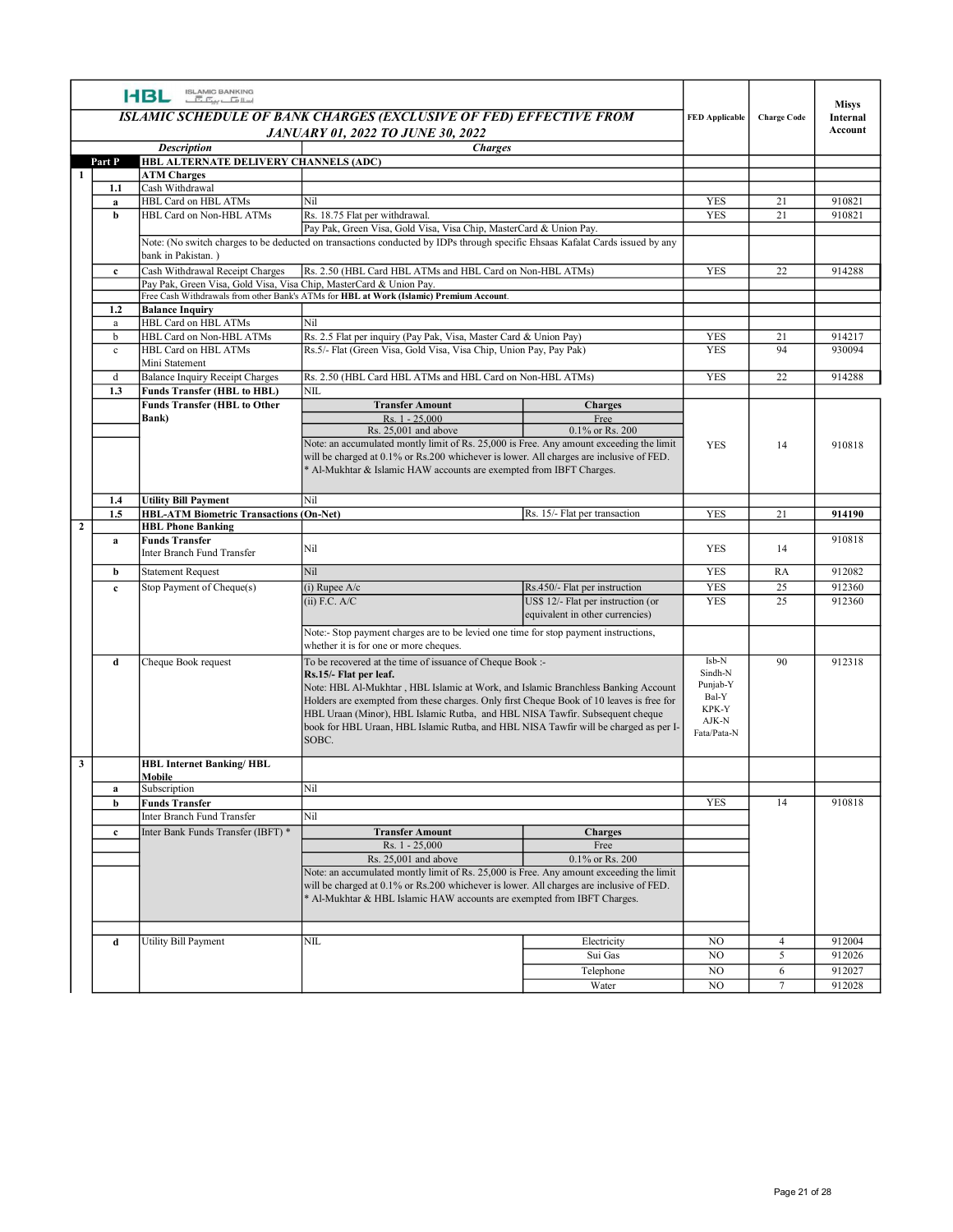|                |              | ISLAMIC BANKING<br>اسلا <del>مات پیٹا گ</del> ا<br><b>HBL</b>                                              |                                                                                                                                                                                                                                                                                                                                                                                                                                                       |                                                    |                                                                        |                    |                    |
|----------------|--------------|------------------------------------------------------------------------------------------------------------|-------------------------------------------------------------------------------------------------------------------------------------------------------------------------------------------------------------------------------------------------------------------------------------------------------------------------------------------------------------------------------------------------------------------------------------------------------|----------------------------------------------------|------------------------------------------------------------------------|--------------------|--------------------|
|                |              |                                                                                                            | <b>ISLAMIC SCHEDULE OF BANK CHARGES (EXCLUSIVE OF FED) EFFECTIVE FROM</b>                                                                                                                                                                                                                                                                                                                                                                             |                                                    | <b>FED Applicable</b>                                                  | <b>Charge Code</b> | Misys<br>Internal  |
|                |              |                                                                                                            | <b>JANUARY 01, 2022 TO JUNE 30, 2022</b>                                                                                                                                                                                                                                                                                                                                                                                                              |                                                    |                                                                        |                    | Account            |
|                |              | <b>Description</b>                                                                                         | <b>Charges</b>                                                                                                                                                                                                                                                                                                                                                                                                                                        |                                                    |                                                                        |                    |                    |
|                | e            | Cheque Book request                                                                                        | To be recovered at the time of issuance of Cheque Book :-<br>Rs.15/- Flat per leaf.<br>Note: HBL Al-Mukhtar, HBL Islamic at Work, and Islamic Branchless Banking Account<br>Holders are exempted from these charges. Only first Cheque Book of 10 leaves is free for<br>HBL Uraan (Minor), HBL Islamic Rutba, and HBL NISA Tawfir. Subsequent cheque<br>book for HBL Uraan, HBL Islamic Rutba, and HBL NISA Tawfir will be charged as per I-<br>SOBC. |                                                    | Isb-N<br>Sindh-N<br>Punjab-Y<br>Bal-Y<br>KPK-Y<br>AJK-N<br>Fata/Pata-N | 90                 | 912318             |
|                |              | will be updated as per SBP's directives                                                                    |                                                                                                                                                                                                                                                                                                                                                                                                                                                       |                                                    |                                                                        |                    |                    |
| $\overline{4}$ |              |                                                                                                            | HBL Branchless Banking / Konnect by HBL (Charges inclusive of FED/ST)                                                                                                                                                                                                                                                                                                                                                                                 |                                                    |                                                                        |                    |                    |
|                | a            | <b>Utility Bill Payment</b>                                                                                | Nil                                                                                                                                                                                                                                                                                                                                                                                                                                                   |                                                    |                                                                        |                    |                    |
|                | h            | <b>Money Transfer</b>                                                                                      | As per SBP regualtion, free IBFT service till Rs. 25,000 monthly limit. After that HBL-<br>Islamic will charge Rs 200 or 0.1% whichever is lower as per menitoned charges in I-<br>SOBC.                                                                                                                                                                                                                                                              |                                                    |                                                                        |                    |                    |
|                | i.           |                                                                                                            | $1 - 1,000$<br>Transfer Amount Rs.                                                                                                                                                                                                                                                                                                                                                                                                                    | Rs.60 per transaction                              | <b>YES</b>                                                             | K1                 | 9914151            |
|                |              |                                                                                                            | Transfer Amount Rs. 1.001 - 2.500<br>Transfer Amount Rs. 2,501 - 4,000                                                                                                                                                                                                                                                                                                                                                                                | Rs.120 per transaction<br>Rs.180 per transaction   | <b>YES</b><br><b>YES</b>                                               | K1<br>K1           | 9914151<br>9914151 |
|                |              |                                                                                                            | Transfer Amount Rs. 4,001 - 6,000                                                                                                                                                                                                                                                                                                                                                                                                                     | Rs.240 per transaction                             | <b>YES</b>                                                             | K1                 | 9914151            |
|                |              | <b>Money Transfer Sending</b><br>Note: Applicability will be as per SB                                     | $-8,000$<br>Transfer Amount Rs. 6,001                                                                                                                                                                                                                                                                                                                                                                                                                 | Rs.300 per transaction                             | <b>YES</b>                                                             | K1                 | 9914151            |
|                |              | directives                                                                                                 | Transfer Amount Rs. 8,001<br>$-10,000$<br>Transfer Amount Rs. 10,001 - 13,000                                                                                                                                                                                                                                                                                                                                                                         | Rs.350 per transaction<br>Rs.400 per transaction   | <b>YES</b><br><b>YES</b>                                               | K1<br>K1           | 9914151<br>9914151 |
|                |              |                                                                                                            | Transfer Amount Rs. 13,001 - 15,000                                                                                                                                                                                                                                                                                                                                                                                                                   | Rs.450 per transaction                             | YES                                                                    | K1                 | 9914151            |
|                |              |                                                                                                            | Transfer Amount Rs. 15,001 - 20,000                                                                                                                                                                                                                                                                                                                                                                                                                   | Rs.600 per transaction                             | <b>YES</b>                                                             | K1                 | 9914151            |
|                | ii.          | Money Transfer Receiving                                                                                   | Transfer Amount Rs. 20,001 - 25,000<br> NIL                                                                                                                                                                                                                                                                                                                                                                                                           | Rs.750 per transaction                             | <b>YES</b>                                                             | K1                 | 9914151            |
|                |              |                                                                                                            | Note 1: Transaction Limits (Separate for Sending & Receiving): Rs. 50,000/- per Month per CNIC                                                                                                                                                                                                                                                                                                                                                        |                                                    |                                                                        |                    |                    |
|                | $\bf c$      | <b>Initial Deposit - Konnect by HBL Mobile Account</b>                                                     |                                                                                                                                                                                                                                                                                                                                                                                                                                                       | NIL                                                |                                                                        |                    |                    |
|                | d<br>e       | <b>Cash Deposit - Konect by HBL Mobile Account</b><br>Utility Bill Payment - Konnect by HBL Mobile Account |                                                                                                                                                                                                                                                                                                                                                                                                                                                       | $\mbox{NIL}$<br>$\overline{\text{NIL}}$            |                                                                        |                    |                    |
|                | f            |                                                                                                            | Money Transfer - Konnect by HBL Mobile Account to Konnect by HBL Mobile Account                                                                                                                                                                                                                                                                                                                                                                       |                                                    |                                                                        |                    |                    |
|                | i)           | Money Transfer Sending                                                                                     | Transaction Limits: Rs. 25,000/- per day for L0                                                                                                                                                                                                                                                                                                                                                                                                       | $\mbox{NIL}$                                       |                                                                        |                    |                    |
|                | ii)          | Money Transfer Receiving                                                                                   | Note 1: Transaction Limits (Separate for Sending & Receiving): Rs. 25,000/- per day for L0 accounts and Rs. 50,000/-                                                                                                                                                                                                                                                                                                                                  | $\mbox{NIL}$                                       |                                                                        |                    |                    |
|                | $\mathbf{g}$ | <b>Money Transfer CNIC to CNIC</b>                                                                         |                                                                                                                                                                                                                                                                                                                                                                                                                                                       |                                                    |                                                                        |                    |                    |
|                |              | (Appliclabiity as per SBP directive)                                                                       |                                                                                                                                                                                                                                                                                                                                                                                                                                                       |                                                    |                                                                        |                    |                    |
|                |              |                                                                                                            | $1 - 1,000$<br>Transfer Amount Rs.<br>Transfer Amount Rs. 1,001 - 2,500                                                                                                                                                                                                                                                                                                                                                                               | Rs. 60 per transaction<br>Rs. 120 per transaction  | <b>YES</b><br><b>YES</b>                                               | K1<br>K1           | 9914151<br>9914151 |
|                |              |                                                                                                            | Transfer Amount Rs. 2,501 - 4,000                                                                                                                                                                                                                                                                                                                                                                                                                     | Rs. 180 per transaction                            | <b>YES</b>                                                             | K1                 | 9914151            |
|                |              |                                                                                                            | Transfer Amount Rs. 4,001 - 6,000                                                                                                                                                                                                                                                                                                                                                                                                                     | Rs. 240 per transaction                            | YES                                                                    | K1                 | 9914151            |
|                | i)           | <b>Money Transfer Sending</b>                                                                              | Transfer Amount Rs. 6,001 - 8,000<br>Transfer Amount Rs. 8,001 - 10,000                                                                                                                                                                                                                                                                                                                                                                               | Rs. 300 per transaction<br>Rs. 350 per transaction | <b>YES</b><br><b>YES</b>                                               | K1<br>K1           | 9914151<br>9914151 |
|                |              |                                                                                                            | Transfer Amount Rs. 10,001 - 13,000                                                                                                                                                                                                                                                                                                                                                                                                                   | Rs. 400 per transaction                            | <b>YES</b>                                                             | K1                 | 9914151            |
|                |              |                                                                                                            | Transfer Amount Rs. 13,001 - 15,000                                                                                                                                                                                                                                                                                                                                                                                                                   | Rs. 450 per transaction                            | <b>YES</b>                                                             | K1                 | 9914151            |
|                |              |                                                                                                            | Transfer Amount Rs. 15,001 - 20,000<br>Transfer Amount Rs. 20,001 - 25,000                                                                                                                                                                                                                                                                                                                                                                            | Rs. 600 per transaction<br>Rs. 750 per transaction | <b>YES</b><br><b>YES</b>                                               | K1<br>K1           | 9914151<br>9914151 |
|                |              |                                                                                                            | Note: If transaction is executed at agent location additional Rs.10 will be charged.                                                                                                                                                                                                                                                                                                                                                                  |                                                    |                                                                        |                    |                    |
|                | ii)          | Money Transfer Receiving                                                                                   | Nil                                                                                                                                                                                                                                                                                                                                                                                                                                                   |                                                    |                                                                        |                    |                    |
|                | h            |                                                                                                            | Money Transfer - Cash Deposit to Other Bank Accounts at Agent's location<br>Transfer Amount Rs. 1 - 1,000                                                                                                                                                                                                                                                                                                                                             | Rs.25 per transaction                              | <b>YES</b>                                                             | K1                 | 9914151            |
|                |              |                                                                                                            | Transfer Amount Rs. 1,001 - 2,500                                                                                                                                                                                                                                                                                                                                                                                                                     | Rs.50 per transaction                              | <b>YES</b>                                                             | K1                 | 9914151            |
|                |              |                                                                                                            | Transfer Amount Rs. 2,501 - 4,000                                                                                                                                                                                                                                                                                                                                                                                                                     | Rs.65 per transaction                              | <b>YES</b>                                                             | K1                 | 9914151            |
|                |              |                                                                                                            | Transfer Amount Rs. 4,001 - 6,000<br>Transfer Amount Rs. 6,001 - 8,000                                                                                                                                                                                                                                                                                                                                                                                | Rs.80 per transaction<br>Rs.90 per transaction     | <b>YES</b><br><b>YES</b>                                               | K1<br>K1           | 9914151<br>9914151 |
|                | i)           | Despoit Amount                                                                                             | Transfer Amount Rs. 8,001 - 10,000                                                                                                                                                                                                                                                                                                                                                                                                                    | Rs.105 per transaction                             | <b>YES</b>                                                             | K1                 | 9914151            |
|                |              |                                                                                                            | Transfer Amount Rs. 10,001 - 13,000                                                                                                                                                                                                                                                                                                                                                                                                                   | Rs.120 per transaction                             | <b>YES</b>                                                             | K1                 | 9914151            |
|                |              |                                                                                                            | Transfer Amount Rs. 13,001 - 15,000<br>Transfer Amount Rs. 15,001 - 20,000                                                                                                                                                                                                                                                                                                                                                                            | Rs.130 per transaction<br>Rs.155 per transaction   | <b>YES</b><br><b>YES</b>                                               | K1<br>K1           | 9914151<br>9914151 |
|                |              |                                                                                                            | Transfer Amount Rs. 20,001 - 25,000                                                                                                                                                                                                                                                                                                                                                                                                                   | Rs.170 per transaction                             | <b>YES</b>                                                             | K1                 | 9914151            |
|                |              |                                                                                                            | Money Transfer - Konnect by HBL Mobile Account to HBL Core Banking Account                                                                                                                                                                                                                                                                                                                                                                            |                                                    |                                                                        |                    |                    |
|                | $\mathbf{1}$ | Fund Transfer<br>* will be updated as per SBP's directives                                                 |                                                                                                                                                                                                                                                                                                                                                                                                                                                       | *NIL                                               | YES                                                                    | 32                 | 9914162            |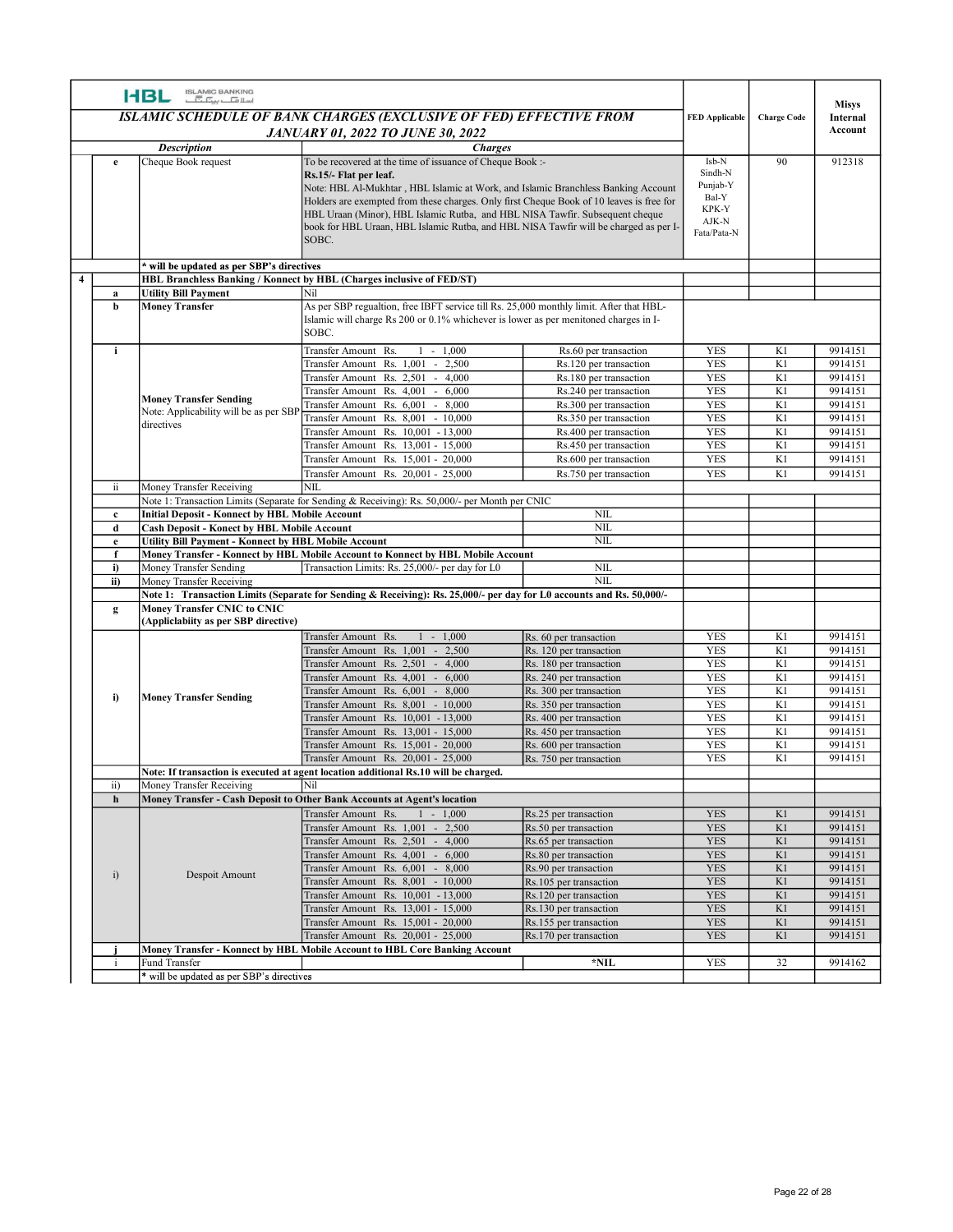|              | <b>ISLAMIC BANKING</b><br>اسلا <del>ما</del> سی <del>نگ</del><br><b>HBL</b> |                                                                                                                  |                                                              |                          |                       |                          |
|--------------|-----------------------------------------------------------------------------|------------------------------------------------------------------------------------------------------------------|--------------------------------------------------------------|--------------------------|-----------------------|--------------------------|
|              |                                                                             | <b>ISLAMIC SCHEDULE OF BANK CHARGES (EXCLUSIVE OF FED) EFFECTIVE FROM</b>                                        |                                                              | <b>FED Applicable</b>    | <b>Charge Code</b>    | <b>Misys</b><br>Internal |
|              | <b>Description</b>                                                          | <b>JANUARY 01, 2022 TO JUNE 30, 2022</b><br><b>Charges</b>                                                       |                                                              |                          |                       | Account                  |
| k            |                                                                             | Money Transfer - Konnect by HBL Mobile Account to Other Bank Accounts (IBFT)<br>$-26,000$<br>Transfer Amount Rs. | Rs. 0 per transaction                                        | <b>YES</b>               | 32                    | 9914162                  |
|              |                                                                             | Transfer Amount Rs. 26,001 - 27,000                                                                              | Rs. 1 per transaction                                        | <b>YES</b>               | 32                    | 9914162                  |
|              |                                                                             | Transfer Amount Rs. 27,001 - 28,000<br>$-29,000$<br>Transfer Amount Rs. 28,001                                   | Rs. 2 per transaction<br>Rs. 3 per transaction               | <b>YES</b><br><b>YES</b> | 32<br>32              | 9914162<br>9914162       |
|              |                                                                             | Transfer Amount Rs. 29,001 - 30,000                                                                              | Rs. 4 per transaction                                        | <b>YES</b>               | 32                    | 9914162                  |
|              |                                                                             | Transfer Amount Rs. 30,001 - 31,000                                                                              | Rs. 5 per transaction                                        | <b>YES</b>               | 32                    | 9914162                  |
|              |                                                                             | Transfer Amount Rs. 31,001 - 32,000<br>Transfer Amount Rs. 32,001 - 33,000                                       | Rs. 6 per transaction<br>Rs. 7 per transaction               | <b>YES</b><br><b>YES</b> | 32<br>32              | 9914162<br>9914162       |
|              |                                                                             | Transfer Amount Rs. 33,001 - 34,000                                                                              | Rs. 8 per transaction                                        | <b>YES</b>               | 32                    | 9914162                  |
|              |                                                                             | Transfer Amount Rs. 34,001 - 35,000<br>Transfer Amount Rs. 35,001 - 36,000                                       | Rs. 9 per transaction<br>Rs. 10 per transaction              | <b>YES</b><br><b>YES</b> | 32<br>32              | 9914162<br>9914162       |
|              |                                                                             | Transfer Amount Rs. 36,001 - 37,000                                                                              | Rs. 11 per transaction                                       | <b>YES</b>               | 32                    | 9914162                  |
| $\mathbf{I}$ | Inter Bank Fund Transfer (IBFT)                                             | $-38,000$<br>Transfer Amount Rs. 37,001<br>$-39,000$<br>Transfer Amount Rs. 38,001                               | Rs. 12 per transaction<br>Rs. 13 per transaction             | <b>YES</b><br><b>YES</b> | 32<br>32              | 9914162<br>9914162       |
|              |                                                                             | Transfer Amount Rs. 39,001 - 40,000                                                                              | Rs. 14 per transaction                                       | <b>YES</b>               | 32                    | 9914162                  |
|              |                                                                             | Transfer Amount Rs. 40,001 - 41,000<br>Transfer Amount Rs. 41,001 - 42,000                                       | Rs. 15 per transaction<br>Rs. 16 per transaction             | <b>YES</b><br><b>YES</b> | 32<br>32              | 9914162<br>9914162       |
|              |                                                                             | Transfer Amount Rs. 42,001 - 43,000                                                                              | Rs. 17 per transaction                                       | <b>YES</b>               | 32                    | 9914162                  |
|              |                                                                             | Transfer Amount Rs. 43,001 - 44,000                                                                              | Rs. 18 per transaction                                       | <b>YES</b>               | 32                    | 9914162                  |
|              |                                                                             | Transfer Amount Rs. 44,001 - 45,000<br>Transfer Amount Rs. 45,001 - 46,000                                       | Rs. 19 per transaction<br>Rs. 20 per transaction             | <b>YES</b><br><b>YES</b> | 32<br>32              | 9914162<br>9914162       |
|              |                                                                             | Transfer Amount Rs. 46,001 - 47,000                                                                              | Rs. 21 per transaction                                       | <b>YES</b>               | 32                    | 9914162                  |
|              |                                                                             | Transfer Amount Rs. 47,001 - 48,000<br>Transfer Amount Rs. 48,001 - 49,001                                       | Rs. 22 per transaction<br>Rs. 23 per transaction             | <b>YES</b><br><b>YES</b> | 32<br>32              | 9914162<br>9914162       |
|              |                                                                             | Transfer Amount Rs. 49,001 - 50,000                                                                              | Rs. 24 per transaction                                       | <b>YES</b>               | 32                    | 9914162                  |
|              | * will be updated as per SBP's directives                                   | Cash Withdrawal at Agent Location - Konnect by HBL Mobile Account                                                |                                                              |                          |                       |                          |
|              |                                                                             | Transfer Amount Rs. 1 - 200                                                                                      | Rs.7 per transaction                                         | <b>YES</b>               | 35                    | 9914165                  |
|              |                                                                             | Transfer Amount Rs. 200 - 500<br>Transfer Amount Rs. 501 - 1,000                                                 | Rs.10 per transaction<br>Rs.18 per transaction               | <b>YES</b><br><b>YES</b> | 35<br>$\overline{35}$ | 9914165<br>9914165       |
|              |                                                                             | Transfer Amount Rs. 1,001 - 2,500                                                                                | Rs.40 per transaction                                        | <b>YES</b>               | 35                    | 9914165                  |
|              |                                                                             | Transfer Amount Rs. 2,501 - 4,000<br>Transfer Amount Rs. 4,001 - 6,000                                           | Rs.70 per transaction<br>Rs.100 per transaction              | <b>YES</b><br><b>YES</b> | 35<br>35              | 9914165<br>9914165       |
|              |                                                                             | Transfer Amount Rs. 6,001 - 8,000                                                                                | Rs.130 per transaction                                       | <b>YES</b>               | 35                    | 9914165                  |
|              | Withdrawal Amount*                                                          | Transfer Amount Rs. 8,001 - 10,000                                                                               | Rs.175 per transaction                                       | <b>YES</b>               | 35                    | 9914165                  |
|              |                                                                             | Transfer Amount Rs. 10,001 - 13,000<br>Transfer Amount Rs. 13,001 - 16,000                                       | Rs.225 per transaction<br>Rs.275 per transaction             | <b>YES</b><br><b>YES</b> | 35<br>35              | 9914165<br>9914165       |
|              |                                                                             | Transfer Amount Rs. 16,001 - 20,000                                                                              | Rs.325 per transaction                                       | <b>YES</b>               | 35                    | 9914165                  |
|              |                                                                             | Transfer Amount Rs. 20,001 - 25,000                                                                              | Rs.375 per transaction                                       | <b>YES</b><br><b>YES</b> | 35<br>35              | 9914165                  |
|              |                                                                             | Transfer Amount Rs. 25,001 - 30,000<br>Transfer Amount Rs. 30,001 - 40,000                                       | Rs.470 per transaction<br>Rs.555 per transaction             | <b>YES</b>               | 35                    | 9914165<br>9914165       |
|              |                                                                             | Transfer Amount Rs. 40,001 - 50,000                                                                              | Rs.680 per transaction                                       | <b>YES</b>               | 35                    | 9914165                  |
| $\mathbf{m}$ | Cash Withdrawal from ATM - Konnect by HBL Mobile Account                    | * For Transaction through HRA account fee will be 50% of the above mentioned slab.                               |                                                              |                          |                       |                          |
|              |                                                                             | Transfer Amount Rs. 1-500                                                                                        | Rs.12 per transaction                                        | <b>YES</b>               | 35                    | 9914165                  |
|              |                                                                             | Transfer Amount Rs. 501 -1000                                                                                    | Rs.25 per transaction                                        | <b>YES</b>               | 35                    | 9914165                  |
|              |                                                                             | Transfer Amount Rs. 1,001 - 2,500<br>Transfer Amount Rs. 2501 - 4000                                             | <b>Rs.40 per transaction</b><br><b>Rs.50 per transaction</b> | <b>YES</b><br><b>YES</b> | 35<br>35              | 9914165<br>9914165       |
|              | <b>Withdrawal Amount</b>                                                    | Transfer Amount Rs. 4,001 - 6,000                                                                                | <b>Rs.60 per transaction</b>                                 | <b>YES</b>               | 35                    | 9914165                  |
|              |                                                                             | Transfer Amount Rs. 6,001 - 8,000<br>Transfer Amount Rs. 8,001 - 10,000                                          | Rs.75 per transaction<br><b>Rs.90 per transaction</b>        | <b>YES</b><br>YES        | 35<br>35              | 9914165<br>9914165       |
|              |                                                                             | Transfer Amount Rs. 10,001 - 13,000                                                                              | Rs.100 per transaction                                       | <b>YES</b>               | 35                    | 9914165                  |
|              |                                                                             | Transfer Amount Rs. 13,001 - 16,000                                                                              | Rs.125 per transaction                                       | <b>YES</b>               | 35                    | 9914165                  |
| $\mathbf{n}$ | <b>Cash Withdrawal - HBL Core Banking Account at Agents Location</b>        | Transfer Amount Rs. 16,001 - 20,000                                                                              | Rs.150 per transaction                                       | <b>YES</b>               | 35                    | 9914165                  |
|              |                                                                             | Transfer Amount Rs.<br>$1 - 1,000$                                                                               | Rs.25.00 per transaction                                     | <b>YES</b>               | K1                    | 9914151                  |
|              |                                                                             | Transfer Amount Rs. 1,001 - 2,500<br>Transfer Amount Rs. 2,501 - 4,000                                           | Rs.25.00 per transaction<br>Rs.25.00 per transaction         | <b>YES</b><br><b>YES</b> | K1<br>K1              | 9914151<br>9914151       |
|              | Withdrawal Amount                                                           | Transfer Amount Rs. 4,001 - 6,000                                                                                | Rs.35.00 per transaction                                     | <b>YES</b>               | K1                    | 9914151                  |
|              |                                                                             | Transfer Amount Rs. 6,001 - 8,000                                                                                | Rs.35.00 per transaction<br>Rs.50.00 per transaction         | <b>YES</b><br><b>YES</b> | K1<br>K1              | 9914151<br>9914151       |
|              |                                                                             | Transfer Amount Rs. 8,001 - 10,000                                                                               |                                                              |                          |                       |                          |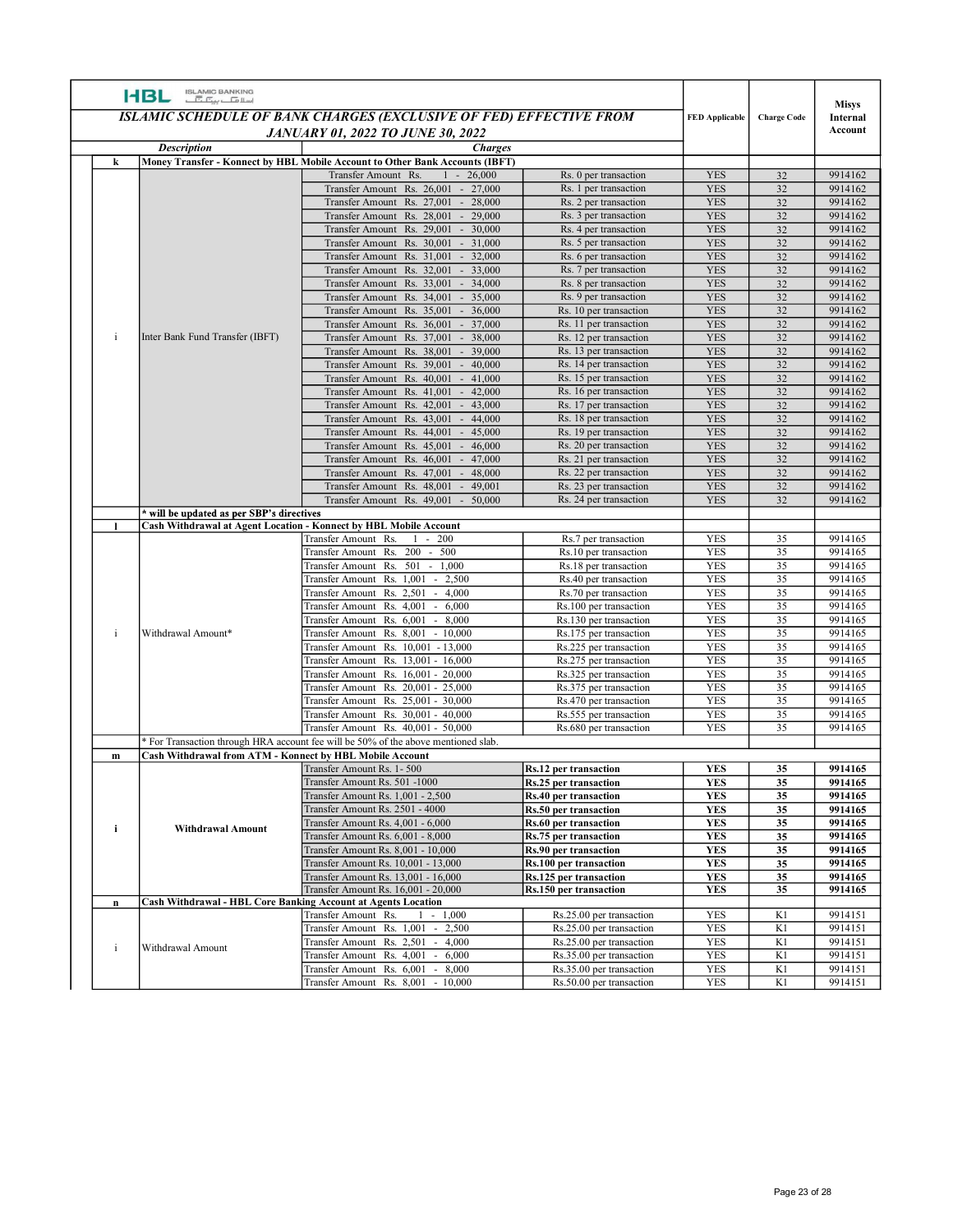|                          | ISLAMIC BANKING<br>اسلا <del>مان بن آب</del><br><b>HBL</b>                                                     |                                                                                                                                                  |                                                                     |                          |                                           | <b>Misys</b>        |
|--------------------------|----------------------------------------------------------------------------------------------------------------|--------------------------------------------------------------------------------------------------------------------------------------------------|---------------------------------------------------------------------|--------------------------|-------------------------------------------|---------------------|
|                          |                                                                                                                | <b>ISLAMIC SCHEDULE OF BANK CHARGES (EXCLUSIVE OF FED) EFFECTIVE FROM</b><br><b>JANUARY 01, 2022 TO JUNE 30, 2022</b>                            |                                                                     | <b>FED Applicable</b>    | <b>Charge Code</b>                        | Internal<br>Account |
|                          | <b>Description</b>                                                                                             | <b>Charges</b>                                                                                                                                   |                                                                     |                          |                                           |                     |
| $\bf{0}$                 | Cash Deposit into HBL Core Banking Account at Agent's location                                                 | Transfer Amount Rs.<br>$1 - 1,000$                                                                                                               | Rs.25.00 per transaction                                            | <b>YES</b>               | K1                                        | 9914151             |
|                          |                                                                                                                | Transfer Amount Rs. 1,001 - 2,500                                                                                                                | Rs.25.00 per transaction                                            | <b>YES</b>               | K1                                        | 9914151             |
|                          |                                                                                                                | Transfer Amount Rs. 2,501 - 4,000<br>Transfer Amount Rs. 4,001 - 6,000                                                                           | Rs.30.00 per transaction<br>Rs.40.00 per transaction                | <b>YES</b><br><b>YES</b> | K1<br>K1                                  | 9914151<br>9914151  |
|                          |                                                                                                                | Transfer Amount Rs. 6,001 - 8,000                                                                                                                | Rs.45.00 per transaction                                            | <b>YES</b>               | K1                                        | 9914151             |
|                          |                                                                                                                | Transfer Amount Rs. 8,001 - 10,000                                                                                                               | Rs.55.00 per transaction                                            | YES                      | K1                                        | 9914151             |
| i                        | Deposit Amount                                                                                                 | Transfer Amount Rs. 10,001 - 13,000<br>Transfer Amount Rs. 13,001 - 15,000                                                                       | Rs.60.00 per transaction<br>Rs.100.00 per transaction               | <b>YES</b><br><b>YES</b> | K1<br>K1                                  | 9914151<br>9914151  |
|                          |                                                                                                                | Transfer Amount Rs. 15,001 - 20,000                                                                                                              | Rs.125.00 per transaction                                           | <b>YES</b>               | K1                                        | 9914151             |
|                          |                                                                                                                | Transfer Amount Rs. 20,001 - 25,000                                                                                                              | Rs.150.00 per transaction                                           | <b>YES</b>               | K1                                        | 9914151             |
|                          |                                                                                                                | Transfer Amount Rs. 25,001 - 30,000<br>Transfer Amount Rs. 30,001 - 40,000                                                                       | Rs.175 per transaction<br>Rs. 200 per transaction                   | <b>YES</b><br><b>YES</b> | K1<br>K1                                  | 9914151<br>9914151  |
|                          |                                                                                                                | Transfer Amount Rs. 40,001 - 50,000                                                                                                              | Rs. 225 per transaction                                             | <b>YES</b>               | K1                                        | 9914151             |
| $\mathbf{p}$             | <b>HBL ATM biometric verification</b>                                                                          |                                                                                                                                                  | Rs.15 per transaction<br>NIL                                        |                          |                                           |                     |
| <b>a</b><br>$\mathbf{r}$ | <b>Balance Inquiry - Konnect by HBL Mobile Account</b>                                                         | <b>Transfer Out - Konnect by HBL Mobile Account to HBL Core Banking</b>                                                                          | <b>NIL</b>                                                          |                          |                                           |                     |
| <b>s</b>                 |                                                                                                                | Transfer in - Konnect by HBL Account to HBL Core Banking Account (Linked)                                                                        | NIL                                                                 |                          |                                           |                     |
| t<br><b>u</b>            | View Mini Statement - Konnect by HBL Mobile Account<br>Air Time Top Up - Konnect by HBL Agent & Mobile Account |                                                                                                                                                  | NIL<br>NIL                                                          |                          |                                           |                     |
| $\mathbf{v}$             | <b>Mobile Account Opening</b>                                                                                  |                                                                                                                                                  | <b>NIL</b>                                                          |                          |                                           |                     |
| W<br>$\mathbf x$         | Average Minimum Balance required<br><b>Balance Inquiry through SMS</b>                                         |                                                                                                                                                  | NIL<br>NIL                                                          |                          |                                           |                     |
| $\mathbf{v}$             | <b>Upgrade of MW Account</b>                                                                                   |                                                                                                                                                  | NIL                                                                 |                          |                                           |                     |
| $\mathbf{z}$             | <b>Corporate Clients</b>                                                                                       |                                                                                                                                                  | Pricing is decided as per mutual agreement between parties involved |                          |                                           |                     |
| ab<br>i.                 | <b>Subscription Packages</b>                                                                                   | Agent Bundle                                                                                                                                     | Rs. 500 per bundle                                                  | <b>YES</b>               | 1L                                        | 9914272             |
| ii                       |                                                                                                                | Traveler                                                                                                                                         | Rs. 500 per bundle                                                  | <b>YES</b>               | $1\mathrm{L}$                             | 9914272             |
| iii<br>iv                |                                                                                                                | Medics<br>Foodie                                                                                                                                 | Rs. 999 per bundle<br>Rs. 1,000 per bundle                          | <b>YES</b><br><b>YES</b> | 1L<br>1L                                  | 9914272<br>9914272  |
| $\mathbf{v}$             |                                                                                                                | Konnect Debit Card 1000                                                                                                                          | Rs. 1,000 per bundle                                                | <b>YES</b>               | $1\mathbf{L}$                             | 9914272             |
| vi                       | <b>Subscription Packages</b>                                                                                   | Konnect Debit Card 500                                                                                                                           | Rs. 500 per bundle                                                  | <b>YES</b>               | 1L                                        | 9914272             |
| vii<br>viii              |                                                                                                                | Kisaan Card Bundle<br>Economy Pro                                                                                                                | Rs. 500 per bundle<br>Rs. 3,100 per bundle                          | <b>YES</b><br><b>YES</b> | $1\mathrm{L}$<br>1L                       | 9914272<br>9914272  |
| ix                       |                                                                                                                | <b>Economy Plus</b>                                                                                                                              | Rs. 4,000 per bundle                                                | <b>YES</b>               | 1L                                        | 9914272             |
| $\mathbf{x}$<br>xi       |                                                                                                                | Sasta (1 Month)<br>Hangama (1 Month)                                                                                                             | Rs. 200 per bundle<br>Rs. 450 per bundle                            | <b>YES</b><br><b>YES</b> | 1L<br>1L                                  | 9914272<br>9914272  |
| xii                      |                                                                                                                | Pension Package (1 Year)                                                                                                                         | Rs.600 per bundle                                                   | <b>YES</b>               | $1\mathrm{L}$                             | 9914272             |
| xiii                     | DISPATCH / COMMUNICATION CHARGES                                                                               | Pension Package 2 (1 Year)                                                                                                                       | Rs.1 per bundle                                                     | <b>YES</b>               | 1L                                        | 9914272             |
| Part Q                   | Postages Ordinary                                                                                              | (i) Local (Within City) - Rs.30/- Flat per item.                                                                                                 |                                                                     | N <sub>O</sub>           | E2                                        | 912301              |
|                          |                                                                                                                | (ii) Inland (Inter City) - Rs.50/- Flat per item.                                                                                                |                                                                     | NO                       | E2                                        | 912301              |
|                          | Postage Registered                                                                                             | (i) Local (Within City) - Rs.50/- Flat per item.<br>(ii) Inland (Inter City) - Rs.70/- Flat per item.                                            |                                                                     | NO<br>NO                 | E <sub>2</sub><br>E2                      | 912301<br>912301    |
|                          |                                                                                                                | (iii) Foreign Rs.200/- Flat per item.                                                                                                            |                                                                     | $\overline{NO}$          | E2                                        | 912301              |
|                          |                                                                                                                | (iv) For Foreign Import LC Rs.1,200/- Flat per item.                                                                                             |                                                                     | N <sub>O</sub>           | $\rm E2$                                  | 912301              |
| $\overline{\mathbf{3}}$  | Courier                                                                                                        | (v) For Inland LC Rs.200/- Flat per item.<br>$(i)$ Local (Within City) - Rs.150/- Flat per item or actual whichever is higher.                   |                                                                     | NO<br>NO                 | E2<br>27                                  | 912301<br>912304    |
|                          |                                                                                                                | (ii) Inland (Inter City) - Rs.250/- Flat per item or actual whichever is higher.                                                                 |                                                                     | NO                       | 27                                        | 912304              |
| $\overline{4}$           | Foreign Courier                                                                                                | Rs.1,500/- Flat per item or actual whichever is higher.                                                                                          |                                                                     | NO                       | 27                                        | 912304              |
| $\overline{\phantom{0}}$ | Swift                                                                                                          | (i) Full Text L.C / Guarantee and long messages.Rs.1,500/- Flat<br>(ii) L.C / Guarantee amendment and miscellaneous short messages Rs.600/- Flat |                                                                     | NO<br>NO                 | $\overline{3}$<br>$\overline{\mathbf{3}}$ | 912352<br>912352    |
|                          |                                                                                                                | (iii) All other Swift Messages Rs.500/- Flat                                                                                                     |                                                                     | NO                       | $\overline{\mathbf{3}}$                   | 912352              |
| 6                        | Fax                                                                                                            | Rs.100/- Flat per message.                                                                                                                       |                                                                     | NO                       |                                           | 912358              |
| Part R                   | <b>INVESTMENT PORTFOLIO SECURITIES (IPS)</b>                                                                   |                                                                                                                                                  |                                                                     |                          |                                           |                     |
|                          | <b>IPS Services Charges</b>                                                                                    | IPS Service Charges to be applied on GoP SUKUK at Coupon payment once per annum                                                                  |                                                                     |                          |                                           |                     |
| ÷i<br>ii.                | IPS Custody Service Charges<br>Security Movement against IPS                                                   | Nil<br>Only Funds Transfer charges through RTGS as per SBP guidelines                                                                            |                                                                     | NO                       | AC                                        | 916059              |
| iii                      | Accounts<br><b>IPS</b> Statement                                                                               | Quarterly Free                                                                                                                                   |                                                                     |                          |                                           | 914049              |
|                          |                                                                                                                | On Request - Nil                                                                                                                                 |                                                                     | NO                       | $\overline{QS}$                           | 912380              |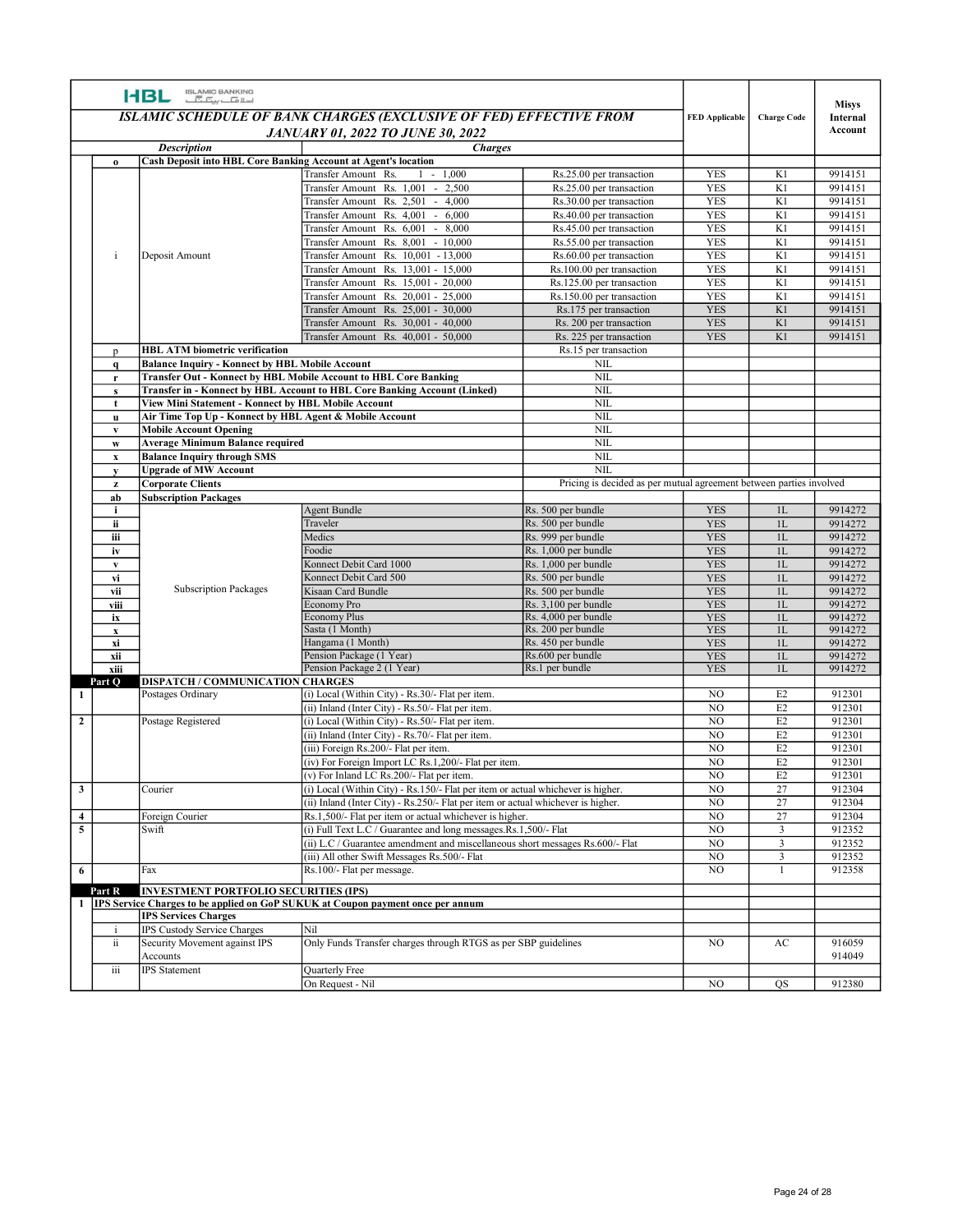|                | ISLAMIC BANKING<br>اسلا <del>مات پیک آب</del><br><b>HBL</b>                                 |                                                                                                                                                                                                                                                                                                                                                                                                 |                       |                    |                                     |
|----------------|---------------------------------------------------------------------------------------------|-------------------------------------------------------------------------------------------------------------------------------------------------------------------------------------------------------------------------------------------------------------------------------------------------------------------------------------------------------------------------------------------------|-----------------------|--------------------|-------------------------------------|
|                |                                                                                             | <b>ISLAMIC SCHEDULE OF BANK CHARGES (EXCLUSIVE OF FED) EFFECTIVE FROM</b><br><b>JANUARY 01, 2022 TO JUNE 30, 2022</b>                                                                                                                                                                                                                                                                           | <b>FED Applicable</b> | <b>Charge Code</b> | <b>Misys</b><br>Internal<br>Account |
|                | <b>Description</b>                                                                          |                                                                                                                                                                                                                                                                                                                                                                                                 |                       |                    |                                     |
| Part S         | <b>INVESTMENT BANKING</b>                                                                   | <b>Charges</b>                                                                                                                                                                                                                                                                                                                                                                                  |                       |                    |                                     |
| я              | Advisory Fee                                                                                |                                                                                                                                                                                                                                                                                                                                                                                                 | <b>YES</b>            | AB                 | 930704                              |
| b              | <b>Succession Fee</b>                                                                       |                                                                                                                                                                                                                                                                                                                                                                                                 | YES                   | A7                 | 930709                              |
| $\mathbf{c}$   | Retainer Fee                                                                                |                                                                                                                                                                                                                                                                                                                                                                                                 | <b>YES</b>            | CM                 | 930714                              |
| d              | Arrangement Fee                                                                             |                                                                                                                                                                                                                                                                                                                                                                                                 | <b>YES</b>            | CP                 | 930718                              |
| $\mathbf{e}$   | <b>Underwriting Fee</b>                                                                     | Negotiable on case to case basis.                                                                                                                                                                                                                                                                                                                                                               | <b>YES</b>            | $_{\mathrm{DC}}$   | 930719                              |
|                | Participation Fee                                                                           |                                                                                                                                                                                                                                                                                                                                                                                                 | YES                   | AB                 | 912056                              |
|                | Monitoring Fee                                                                              |                                                                                                                                                                                                                                                                                                                                                                                                 | <b>YES</b>            | DK                 | 930720                              |
| h              | <b>Commitment Charges</b>                                                                   |                                                                                                                                                                                                                                                                                                                                                                                                 | <b>YES</b>            | <b>ED</b>          | 930730                              |
|                | Trustee / Agency Fee                                                                        |                                                                                                                                                                                                                                                                                                                                                                                                 | <b>YES</b>            | E <sub>0</sub>     | 930731                              |
| Part T         | Out of Pocket Expenses<br><b>BANK CHARGES FOR GOVT. BUSINESS</b>                            | At actual or Negotiable on case to case basis.                                                                                                                                                                                                                                                                                                                                                  | $\sim$                | E7                 | 930732                              |
| -1             | <b>IMPORTS</b>                                                                              |                                                                                                                                                                                                                                                                                                                                                                                                 |                       |                    |                                     |
|                | Cash Letter of Credit                                                                       |                                                                                                                                                                                                                                                                                                                                                                                                 |                       |                    |                                     |
| $\mathbf{a}$   | Less than Rs. 250,000/-                                                                     | $0.125\%$ of the value of the L/C                                                                                                                                                                                                                                                                                                                                                               | YES                   | <b>OW</b>          | 912801                              |
| b              | Rs.250,000/- and above                                                                      | $0.0625\%$ of the value of the L/C                                                                                                                                                                                                                                                                                                                                                              | YES                   | <b>OW</b>          | 912801                              |
| $\mathbf{c}$   | Amendment without increase in the                                                           | (i) Swift Charges to be recovered at actual                                                                                                                                                                                                                                                                                                                                                     |                       |                    |                                     |
|                | amount.                                                                                     | (ii) Actual Confirmation Charges to be recovered, if the amendment is to add confirmation                                                                                                                                                                                                                                                                                                       |                       |                    |                                     |
| d              |                                                                                             | Amendment involving increase in the $ Chargest$ as (a) or (b) above on increased amount.                                                                                                                                                                                                                                                                                                        | YES                   | <b>OW</b>          | 912801                              |
|                | are to be recovered.                                                                        | Note:- The above concessionary rates/charges will apply only to those Letters of Credit, which cover imports by the Government<br>routed through State Bank of Pakistan. In case L/C is received directly from the importing government agency, normal charges                                                                                                                                  |                       |                    |                                     |
| Part U         | <b>EXEMPTIONS</b>                                                                           |                                                                                                                                                                                                                                                                                                                                                                                                 |                       |                    |                                     |
| a              | Rs.0.500 M in other Profit Earning Deposits / Accounts.<br>delegated by him/her.            | Where Individuals maintaining daily average balance (Quarterly basis) of Rs.0.500 M in Islamic Current Account OR<br>Note:- Exemption in any income/commission shall require Functional Head Approval or as per any authority with limit                                                                                                                                                        |                       |                    |                                     |
| b              | in Profit Earning Deposits / Accounts.<br>by him/her.                                       | Where Companies (Corporate / SME / Public Limited Company / Private Company / Partnership / Sole Proprietorship) and Govt.<br>Entities, Societies, Trust etc. maintain daily average balance (Quarterly basis) of Rs 1.000 M in Current Account or Rs 1.000 M<br>Note: - Exemption in any income/commission shall require Functional Head Approval or as per any authority with limit delegated |                       |                    |                                     |
|                |                                                                                             |                                                                                                                                                                                                                                                                                                                                                                                                 |                       |                    |                                     |
| -1             | Part-C - Foreign Currency Remittances                                                       | Exemptions can only be granted for charges included under the following "Parts of SOBC".                                                                                                                                                                                                                                                                                                        |                       |                    |                                     |
| $\overline{2}$ | Part-D - Other Charges on Foreign Exchange Transactions                                     |                                                                                                                                                                                                                                                                                                                                                                                                 |                       |                    |                                     |
| $\mathfrak{Z}$ | Part-E - Remittances                                                                        |                                                                                                                                                                                                                                                                                                                                                                                                 |                       |                    |                                     |
| $\overline{4}$ | Part-F - Bills / Collection                                                                 |                                                                                                                                                                                                                                                                                                                                                                                                 |                       |                    |                                     |
| 5              | Part-G - Finances                                                                           |                                                                                                                                                                                                                                                                                                                                                                                                 |                       |                    |                                     |
| 6              |                                                                                             | Part-L - Sale & Purchase of Securities, Safe Custody of Articles in Safe Deposits                                                                                                                                                                                                                                                                                                               |                       |                    |                                     |
| $\overline{7}$ | Part-N - Miscellaneous Charges                                                              |                                                                                                                                                                                                                                                                                                                                                                                                 |                       |                    |                                     |
| 8<br>9         | Part-O - HBL Debit Card (ATM Card)                                                          |                                                                                                                                                                                                                                                                                                                                                                                                 |                       |                    |                                     |
| 10             | Part-P - HBL Alternate Delivery Channels (ADC)<br>Part-Q - Dispatch / Communication Charges |                                                                                                                                                                                                                                                                                                                                                                                                 |                       |                    |                                     |
|                |                                                                                             | Note:- Charges recovered during the quarter in case of all exemptions allowed as per Sr.No.1-10 will be refunded in the months                                                                                                                                                                                                                                                                  |                       |                    |                                     |
|                | of April, July, October & January, for the previous quarters.                               |                                                                                                                                                                                                                                                                                                                                                                                                 |                       |                    |                                     |
| $Note-1$ :-    | customers in addition to Normal Charges, wherever applicable.                               | All Taxes / Excise Duty / With-holding Tax / Zakat / FED etc levied by the Government are to be recovered from the                                                                                                                                                                                                                                                                              |                       |                    |                                     |
| $Note-2:-$     |                                                                                             | The applicability of FED is based on understanding of the relevant laws.                                                                                                                                                                                                                                                                                                                        |                       |                    |                                     |
| $Note-3$ :-    |                                                                                             | The Bank manages its relationship with clients on an individual basis. The applicability of any of the charges is<br>part of the "Total Earnings" from the customers and is dependent on the combination of products/services availed<br>from the Bank and correspondingly the risks associated with each customer. The rates of charges for any customer                                       |                       |                    |                                     |
|                | will however not exceed the rates given in this schedule of charges.                        |                                                                                                                                                                                                                                                                                                                                                                                                 |                       |                    |                                     |
| $Note-4:$      |                                                                                             | Specific products of the Bank can have exemptions from charges as per their features and terms & conditions.                                                                                                                                                                                                                                                                                    |                       |                    |                                     |
| $Note-5:-$     |                                                                                             | All negotiable charges / waiver of any charge should be approved by Functional Head or any authorized official to                                                                                                                                                                                                                                                                               |                       |                    |                                     |
|                | whom this authority is delegated with limits.                                               |                                                                                                                                                                                                                                                                                                                                                                                                 |                       |                    |                                     |
|                | is delegated with limits.                                                                   | All projected annual volumes to be approved by Functional Head or any authorized official to whom this authority                                                                                                                                                                                                                                                                                |                       |                    |                                     |
| $Note-6$ :-    |                                                                                             |                                                                                                                                                                                                                                                                                                                                                                                                 |                       |                    |                                     |
| $Note-7:-$     |                                                                                             | All Financial Institutions (FIs) related charges will be approved on case to case basis by Financial Institutions-                                                                                                                                                                                                                                                                              |                       |                    |                                     |
| $Note-8:-$     | <b>Global Trade Services (FI-GTS)</b>                                                       | HBL-IB will not collect charges for tax payers using digital channels for payment of duties and taxes of federal and                                                                                                                                                                                                                                                                            |                       |                    |                                     |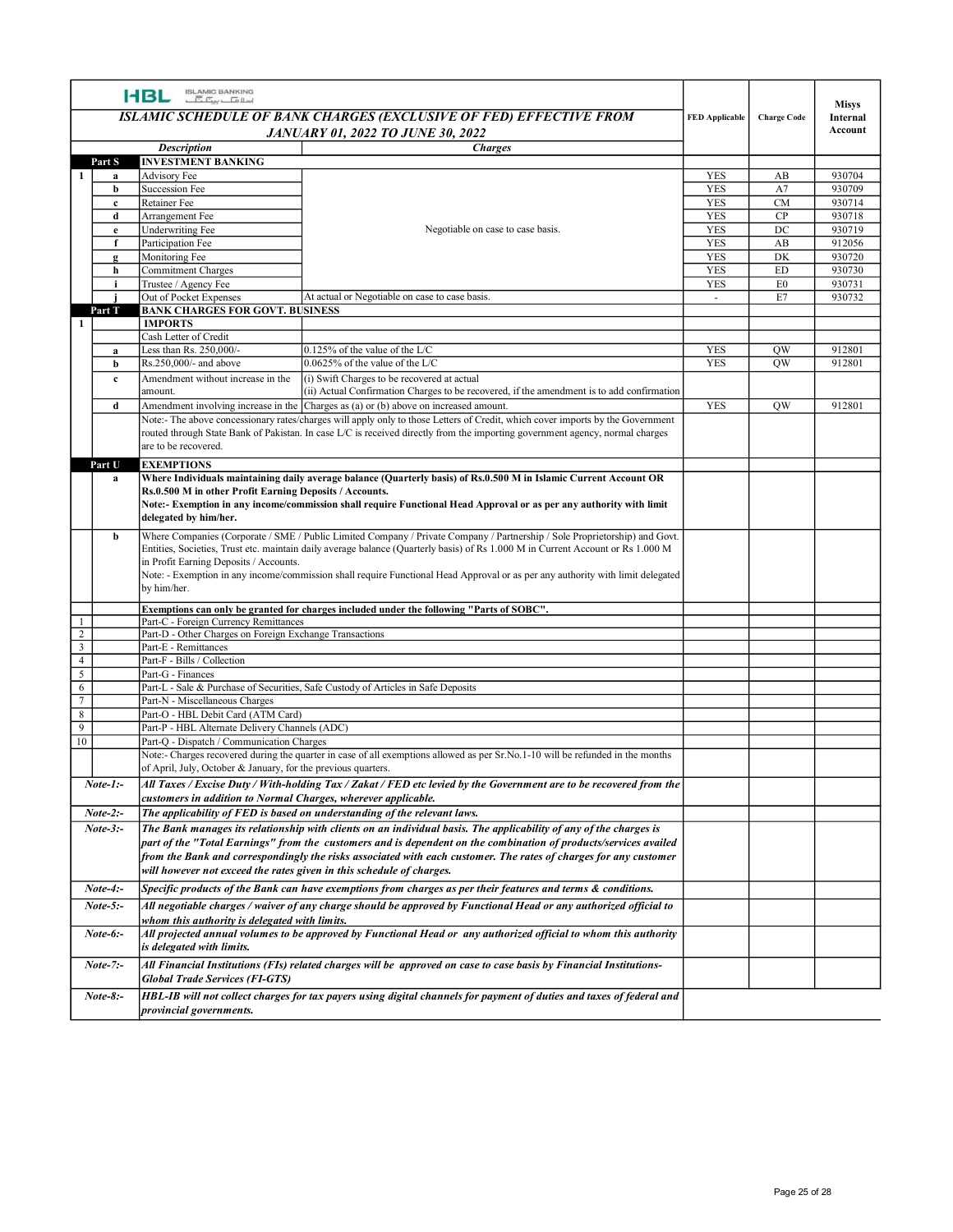|        | ISLAMIC BANKING<br>اسلا <del>مات پین آن</del> ا<br><b>HBL</b>                                                                                              | ISLAMIC SCHEDULE OF BANK CHARGES (EXCLUSIVE OF FED) EFFECTIVE FROM                                                                                                    |                                                              | <b>FED Applicable</b> | <b>Charge Code</b> | <b>Misys</b><br>Internal<br>Account |
|--------|------------------------------------------------------------------------------------------------------------------------------------------------------------|-----------------------------------------------------------------------------------------------------------------------------------------------------------------------|--------------------------------------------------------------|-----------------------|--------------------|-------------------------------------|
|        | <b>Description</b>                                                                                                                                         | <b>JANUARY 01, 2022 TO JUNE 30, 2022</b><br><b>Charges</b>                                                                                                            |                                                              |                       |                    |                                     |
| Part V | <b>HBL Islamic Prestige</b>                                                                                                                                | Individual clients (including Non-Resident Pakistanis) who maintain the below mentioned assets under                                                                  |                                                              |                       |                    |                                     |
|        |                                                                                                                                                            | management on relationship basis, will be eligible to avail the following free/discounted service:                                                                    |                                                              |                       |                    |                                     |
|        | Prestige Eligibility Criteria (Average assets under management)<br>Product                                                                                 | <b>Asset Under Management</b>                                                                                                                                         | <b>Eligibility Criterion Period</b>                          |                       |                    |                                     |
|        | Islamic Current Prestige                                                                                                                                   | 5,000,000.00 or equivalent Foreign Currency                                                                                                                           | Quarterly average balances                                   |                       |                    |                                     |
|        | <b>Islamic Saving Prestige</b>                                                                                                                             | 5,000,000.00 or equivalent Foreign Currency<br>Please note the initial cheque deposit requirement for Prestige Account Opening is as per above mentioned criteria (or | Quarterly average balances                                   |                       |                    |                                     |
|        | equivalent foreign currency amount).                                                                                                                       |                                                                                                                                                                       |                                                              |                       |                    |                                     |
|        | Islamic TD<br>Islamic RDA                                                                                                                                  | 20,000,000.00 or equivalent Foreign Currency<br>\$50,000.00 or equivalent                                                                                             | Quarterly average balance<br>Funded or invested in NPCs      |                       |                    |                                     |
|        | <b>Islamic Mutual Funds</b>                                                                                                                                | 15000000                                                                                                                                                              | Quarterly average, active holding,                           |                       |                    |                                     |
|        | Regular Premium Bancassurance<br>House Finance                                                                                                             | 1000000<br>15000000                                                                                                                                                   | Throughout active life of the<br>As long as the loan product |                       |                    |                                     |
|        | Auto Finance (commercial)<br><b>Banking Services</b>                                                                                                       | 5000000                                                                                                                                                               | As long as the loan product                                  |                       |                    |                                     |
|        | <b>Instant Starter Cheque Book</b>                                                                                                                         | Free                                                                                                                                                                  |                                                              |                       |                    |                                     |
|        | HBL Internet Banking and HBL<br>Mobile Application (Subscription,                                                                                          | Free                                                                                                                                                                  |                                                              |                       |                    |                                     |
|        | E-Statements<br>Issuance of Banker's Cheque                                                                                                                | Free<br>Free                                                                                                                                                          |                                                              |                       |                    |                                     |
|        | Cancellation of Bankers Cheque                                                                                                                             | Free                                                                                                                                                                  |                                                              |                       |                    |                                     |
|        | Issuance of Replacement, in case of<br>lost Banker's Cheque                                                                                                | Free                                                                                                                                                                  |                                                              |                       |                    |                                     |
|        | Courier Delivery of Banker's Cheque   Free                                                                                                                 |                                                                                                                                                                       |                                                              |                       |                    |                                     |
|        | Cash Deposit<br>(i) Within City                                                                                                                            | Free                                                                                                                                                                  |                                                              |                       |                    |                                     |
|        | (ii) Inter City<br>Cash Withdrawal<br>(i) Within City                                                                                                      | Free                                                                                                                                                                  |                                                              |                       |                    |                                     |
|        | (ii) Inter City<br>Non-HBL Cheque deposited in local                                                                                                       | Free                                                                                                                                                                  |                                                              |                       |                    |                                     |
|        | clearing and funds credited to HBL<br>Inter-city Branch Account                                                                                            |                                                                                                                                                                       |                                                              |                       |                    |                                     |
|        | Local Funds Transfers (LFTs) Online Free<br>Funds Transfer / Cross Branch<br>Transfers                                                                     |                                                                                                                                                                       |                                                              |                       |                    |                                     |
|        | Cheque Book Issuance Charges                                                                                                                               | Free                                                                                                                                                                  |                                                              |                       |                    |                                     |
|        | Stop payment of Cheque<br>Charges on Cheque returned in                                                                                                    | Free<br>Free                                                                                                                                                          |                                                              |                       |                    |                                     |
|        | Inward Clearing/Collection to be<br>recovered from Customers issuing the<br>Cheque with in-sufficient balances in<br>account or for any other reason. "due |                                                                                                                                                                       |                                                              |                       |                    |                                     |
|        | to fault of customer"<br>Over the counter cash Cheque<br>returned due to insufficient balance.                                                             | Free                                                                                                                                                                  |                                                              |                       |                    |                                     |
|        | For all accounts (LCY/FCY)<br>Photocopy of the paid Cheque                                                                                                 | Free                                                                                                                                                                  |                                                              |                       |                    |                                     |
|        | forwarded to Customers.<br>Interbank Funds Transfer                                                                                                        | Free                                                                                                                                                                  |                                                              |                       |                    |                                     |
|        | Statement of Account sent on Daily                                                                                                                         | Free                                                                                                                                                                  |                                                              |                       |                    |                                     |
|        | basis through Swift Message MT-940                                                                                                                         |                                                                                                                                                                       |                                                              |                       |                    |                                     |
|        | Duplicate Statements for all types of<br>accounts, on request from customer                                                                                | Free                                                                                                                                                                  |                                                              |                       |                    |                                     |
|        | Monthly Bank Statement                                                                                                                                     | Free                                                                                                                                                                  |                                                              |                       |                    |                                     |
|        | Same Day Clearing via NIFT<br>Local Fund Transfers (RTGS)                                                                                                  | Free<br>Free                                                                                                                                                          |                                                              |                       |                    |                                     |
|        | Issuance of Account Maintenance                                                                                                                            | Free                                                                                                                                                                  |                                                              |                       |                    |                                     |
|        | Certificate<br>issuance of Balance Confirmation                                                                                                            | Free                                                                                                                                                                  |                                                              |                       |                    |                                     |
|        | Certificate<br>For any enquiry requested by                                                                                                                | Free                                                                                                                                                                  |                                                              |                       |                    |                                     |
|        | customer beyond 3 years relating to<br>transactions on his account.                                                                                        |                                                                                                                                                                       |                                                              |                       |                    |                                     |
|        | <b>Account Closure Charges</b><br>Handling of payments/balances from Free<br>deceased accounts against Succession                                          | Free                                                                                                                                                                  |                                                              |                       |                    |                                     |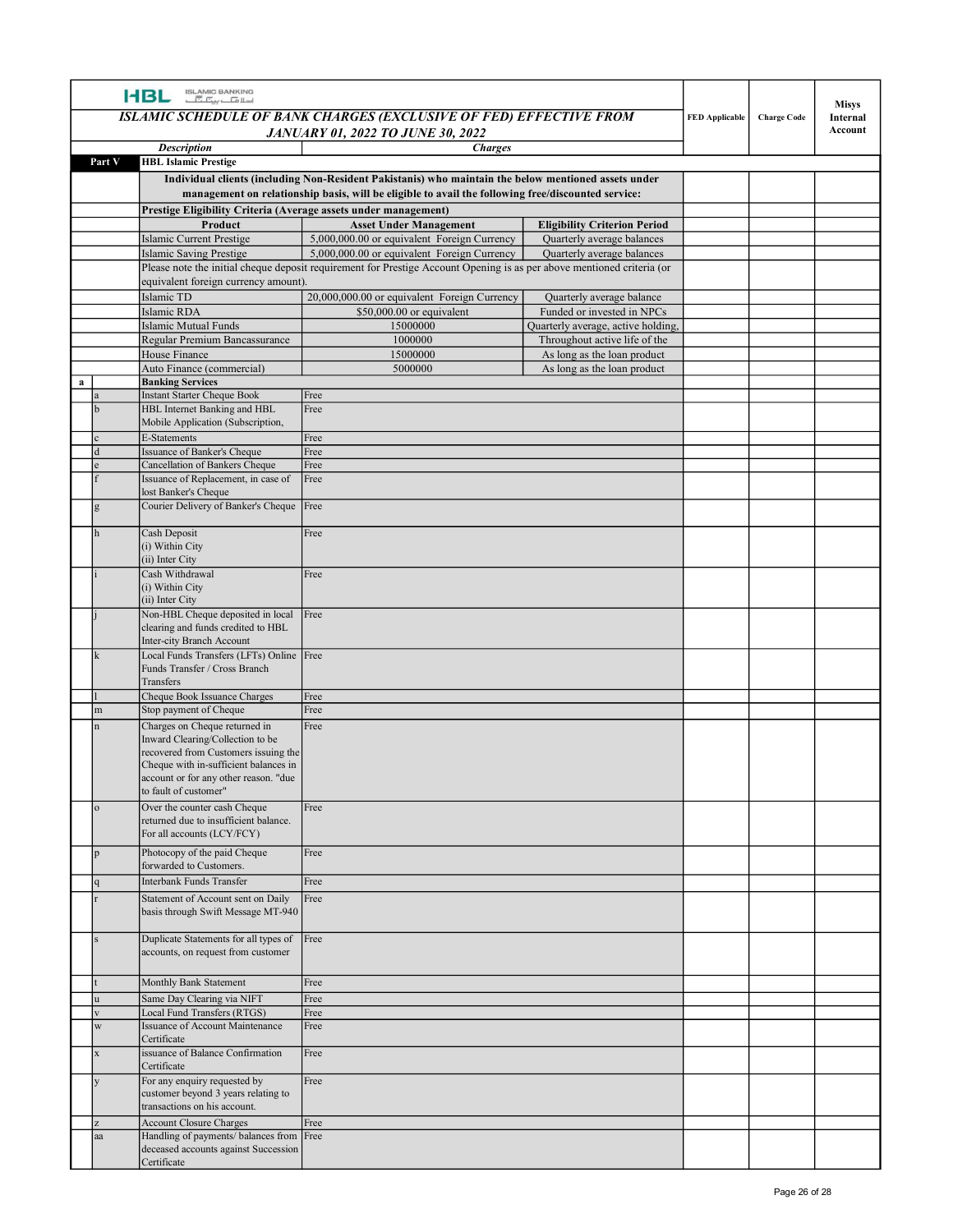| <b>HBL SLAMIC BANKING</b><br><b>Misys</b><br>ISLAMIC SCHEDULE OF BANK CHARGES (EXCLUSIVE OF FED) EFFECTIVE FROM<br><b>FED Applicable</b><br><b>Charge Code</b><br>Internal<br>Account<br><b>JANUARY 01, 2022 TO JUNE 30, 2022</b><br><b>Description</b><br><b>Charges</b><br>Confirmation of balances to Auditors. Free<br>ab<br><b>SMS Alert Charges</b><br>Free<br><b>Issuance of Proceed Realization</b><br>Free<br>ad<br>Certificate -HBL<br>Issuance of Zakat Deduction<br>Free<br>ae<br>Certificate<br>Free<br>af<br>Standing Instructions<br>Inward Telegraphic Transfers<br>Free<br>$\rm ag$<br>ah<br>Issuance of FCY Demand Draft<br>Free<br>Cancellation of FCY Demand Draft<br>Free<br>ai<br>International ATM Withdrawals<br>Free<br>aj<br>through HBL ATMs*<br>Collection of Cheques (Local<br>ak<br>Free<br>Currency/ Foreign Currency**)<br>Inward Telegraphic Transfers***<br>Free<br>al<br>Outword Telegraphic Transfers***<br>Free<br>am<br>* This only applies to ATM Access Fees, FX conversions are done on market rates.<br>** Excluding Cheques issued in USD.<br>*** Excluding Intermediary Bank Charges where applicable.<br>$\overline{\phantom{a}}$<br><b>Debit Card</b><br>HBL Islamic Prestige clients will receive the HBL Islamic Prestige World Elite Debit Card with the following benefits:<br>Annual Fee/ Issuance Fee<br>Free<br>Replacement Fee<br>Free<br>$\overline{c}$<br>Mortgages<br>100% waiver on Processing Fee<br>Free<br>-1<br>$\boxed{d}$<br>Autos<br>L3<br>50% waiver on Processing Fees<br><b>YES</b><br>912067<br>$\boxed{6}$<br>Safe Deposit Lockers *<br>(To be recovered in advance or at start of the period yearly/ half yearly/ quarterly as the case maybe)<br>Digital<br><b>Digital Robotic</b><br>$\overline{a}$<br>Key Deposit **<br><b>Key Deposit</b><br><b>Locker Size</b><br><b>Rent Per Annum</b><br><b>Rent Per Annum</b><br>$\star$ $\star$<br>Rs. 60,000/-<br>N/A<br>$\rm N/A$<br>Rs. 30,000/-<br>Small<br>$\mathbf{i}$<br>Rs. 15,000/-<br>Rs. 35,000/-<br>Medium<br>Rs. 35,000/-<br>Rs. 70,000/-<br>$\overline{\mathbf{u}}$<br>Rs. 20,000/-<br>Rs. 50,000/-<br>Rs. 40,000/-<br>Rs. 100,000/-<br>iii<br>Large<br>$\begin{array}{ c } \hline \mathbf{b} \\ \hline \mathbf{c} \end{array}$<br>Rs. 10,000/-<br>Locker Breaking Charges<br>In case of delay in payment of<br>10% of the applicable annual locker rent with grace period of 30 days from the due date.<br>advance locker fee, the additional<br>amount would be charged<br>* The fee will be waived off for Prestige Clients who meet the qualification criteria mentioned above.<br>* Key Deposit (recovered at the time of issuance of new locker) is non-refundable.<br>$\overline{7}$<br><b>Account Maintenance Charges</b><br>PKR 8000/- per quarter<br>Membership Fee*<br>YES<br>RB<br>* The fee will be waived off for Prestige Clients who meet the qualification criteria mentioned above. |        |  |  |  |  |  |
|-------------------------------------------------------------------------------------------------------------------------------------------------------------------------------------------------------------------------------------------------------------------------------------------------------------------------------------------------------------------------------------------------------------------------------------------------------------------------------------------------------------------------------------------------------------------------------------------------------------------------------------------------------------------------------------------------------------------------------------------------------------------------------------------------------------------------------------------------------------------------------------------------------------------------------------------------------------------------------------------------------------------------------------------------------------------------------------------------------------------------------------------------------------------------------------------------------------------------------------------------------------------------------------------------------------------------------------------------------------------------------------------------------------------------------------------------------------------------------------------------------------------------------------------------------------------------------------------------------------------------------------------------------------------------------------------------------------------------------------------------------------------------------------------------------------------------------------------------------------------------------------------------------------------------------------------------------------------------------------------------------------------------------------------------------------------------------------------------------------------------------------------------------------------------------------------------------------------------------------------------------------------------------------------------------------------------------------------------------------------------------------------------------------------------------------------------------------------------------------------------------------------------------------------------------------------------------------------------------------------------------------------------------------------------------------------------------------------------------------------------------------------------------------------------------------------------------------------------------------------------------------------------------------------------------------|--------|--|--|--|--|--|
|                                                                                                                                                                                                                                                                                                                                                                                                                                                                                                                                                                                                                                                                                                                                                                                                                                                                                                                                                                                                                                                                                                                                                                                                                                                                                                                                                                                                                                                                                                                                                                                                                                                                                                                                                                                                                                                                                                                                                                                                                                                                                                                                                                                                                                                                                                                                                                                                                                                                                                                                                                                                                                                                                                                                                                                                                                                                                                                                     | 930763 |  |  |  |  |  |
|                                                                                                                                                                                                                                                                                                                                                                                                                                                                                                                                                                                                                                                                                                                                                                                                                                                                                                                                                                                                                                                                                                                                                                                                                                                                                                                                                                                                                                                                                                                                                                                                                                                                                                                                                                                                                                                                                                                                                                                                                                                                                                                                                                                                                                                                                                                                                                                                                                                                                                                                                                                                                                                                                                                                                                                                                                                                                                                                     |        |  |  |  |  |  |
|                                                                                                                                                                                                                                                                                                                                                                                                                                                                                                                                                                                                                                                                                                                                                                                                                                                                                                                                                                                                                                                                                                                                                                                                                                                                                                                                                                                                                                                                                                                                                                                                                                                                                                                                                                                                                                                                                                                                                                                                                                                                                                                                                                                                                                                                                                                                                                                                                                                                                                                                                                                                                                                                                                                                                                                                                                                                                                                                     |        |  |  |  |  |  |
|                                                                                                                                                                                                                                                                                                                                                                                                                                                                                                                                                                                                                                                                                                                                                                                                                                                                                                                                                                                                                                                                                                                                                                                                                                                                                                                                                                                                                                                                                                                                                                                                                                                                                                                                                                                                                                                                                                                                                                                                                                                                                                                                                                                                                                                                                                                                                                                                                                                                                                                                                                                                                                                                                                                                                                                                                                                                                                                                     |        |  |  |  |  |  |
|                                                                                                                                                                                                                                                                                                                                                                                                                                                                                                                                                                                                                                                                                                                                                                                                                                                                                                                                                                                                                                                                                                                                                                                                                                                                                                                                                                                                                                                                                                                                                                                                                                                                                                                                                                                                                                                                                                                                                                                                                                                                                                                                                                                                                                                                                                                                                                                                                                                                                                                                                                                                                                                                                                                                                                                                                                                                                                                                     |        |  |  |  |  |  |
|                                                                                                                                                                                                                                                                                                                                                                                                                                                                                                                                                                                                                                                                                                                                                                                                                                                                                                                                                                                                                                                                                                                                                                                                                                                                                                                                                                                                                                                                                                                                                                                                                                                                                                                                                                                                                                                                                                                                                                                                                                                                                                                                                                                                                                                                                                                                                                                                                                                                                                                                                                                                                                                                                                                                                                                                                                                                                                                                     |        |  |  |  |  |  |
|                                                                                                                                                                                                                                                                                                                                                                                                                                                                                                                                                                                                                                                                                                                                                                                                                                                                                                                                                                                                                                                                                                                                                                                                                                                                                                                                                                                                                                                                                                                                                                                                                                                                                                                                                                                                                                                                                                                                                                                                                                                                                                                                                                                                                                                                                                                                                                                                                                                                                                                                                                                                                                                                                                                                                                                                                                                                                                                                     |        |  |  |  |  |  |
|                                                                                                                                                                                                                                                                                                                                                                                                                                                                                                                                                                                                                                                                                                                                                                                                                                                                                                                                                                                                                                                                                                                                                                                                                                                                                                                                                                                                                                                                                                                                                                                                                                                                                                                                                                                                                                                                                                                                                                                                                                                                                                                                                                                                                                                                                                                                                                                                                                                                                                                                                                                                                                                                                                                                                                                                                                                                                                                                     |        |  |  |  |  |  |
|                                                                                                                                                                                                                                                                                                                                                                                                                                                                                                                                                                                                                                                                                                                                                                                                                                                                                                                                                                                                                                                                                                                                                                                                                                                                                                                                                                                                                                                                                                                                                                                                                                                                                                                                                                                                                                                                                                                                                                                                                                                                                                                                                                                                                                                                                                                                                                                                                                                                                                                                                                                                                                                                                                                                                                                                                                                                                                                                     |        |  |  |  |  |  |
|                                                                                                                                                                                                                                                                                                                                                                                                                                                                                                                                                                                                                                                                                                                                                                                                                                                                                                                                                                                                                                                                                                                                                                                                                                                                                                                                                                                                                                                                                                                                                                                                                                                                                                                                                                                                                                                                                                                                                                                                                                                                                                                                                                                                                                                                                                                                                                                                                                                                                                                                                                                                                                                                                                                                                                                                                                                                                                                                     |        |  |  |  |  |  |
|                                                                                                                                                                                                                                                                                                                                                                                                                                                                                                                                                                                                                                                                                                                                                                                                                                                                                                                                                                                                                                                                                                                                                                                                                                                                                                                                                                                                                                                                                                                                                                                                                                                                                                                                                                                                                                                                                                                                                                                                                                                                                                                                                                                                                                                                                                                                                                                                                                                                                                                                                                                                                                                                                                                                                                                                                                                                                                                                     |        |  |  |  |  |  |
|                                                                                                                                                                                                                                                                                                                                                                                                                                                                                                                                                                                                                                                                                                                                                                                                                                                                                                                                                                                                                                                                                                                                                                                                                                                                                                                                                                                                                                                                                                                                                                                                                                                                                                                                                                                                                                                                                                                                                                                                                                                                                                                                                                                                                                                                                                                                                                                                                                                                                                                                                                                                                                                                                                                                                                                                                                                                                                                                     |        |  |  |  |  |  |
|                                                                                                                                                                                                                                                                                                                                                                                                                                                                                                                                                                                                                                                                                                                                                                                                                                                                                                                                                                                                                                                                                                                                                                                                                                                                                                                                                                                                                                                                                                                                                                                                                                                                                                                                                                                                                                                                                                                                                                                                                                                                                                                                                                                                                                                                                                                                                                                                                                                                                                                                                                                                                                                                                                                                                                                                                                                                                                                                     |        |  |  |  |  |  |
|                                                                                                                                                                                                                                                                                                                                                                                                                                                                                                                                                                                                                                                                                                                                                                                                                                                                                                                                                                                                                                                                                                                                                                                                                                                                                                                                                                                                                                                                                                                                                                                                                                                                                                                                                                                                                                                                                                                                                                                                                                                                                                                                                                                                                                                                                                                                                                                                                                                                                                                                                                                                                                                                                                                                                                                                                                                                                                                                     |        |  |  |  |  |  |
|                                                                                                                                                                                                                                                                                                                                                                                                                                                                                                                                                                                                                                                                                                                                                                                                                                                                                                                                                                                                                                                                                                                                                                                                                                                                                                                                                                                                                                                                                                                                                                                                                                                                                                                                                                                                                                                                                                                                                                                                                                                                                                                                                                                                                                                                                                                                                                                                                                                                                                                                                                                                                                                                                                                                                                                                                                                                                                                                     |        |  |  |  |  |  |
|                                                                                                                                                                                                                                                                                                                                                                                                                                                                                                                                                                                                                                                                                                                                                                                                                                                                                                                                                                                                                                                                                                                                                                                                                                                                                                                                                                                                                                                                                                                                                                                                                                                                                                                                                                                                                                                                                                                                                                                                                                                                                                                                                                                                                                                                                                                                                                                                                                                                                                                                                                                                                                                                                                                                                                                                                                                                                                                                     |        |  |  |  |  |  |
|                                                                                                                                                                                                                                                                                                                                                                                                                                                                                                                                                                                                                                                                                                                                                                                                                                                                                                                                                                                                                                                                                                                                                                                                                                                                                                                                                                                                                                                                                                                                                                                                                                                                                                                                                                                                                                                                                                                                                                                                                                                                                                                                                                                                                                                                                                                                                                                                                                                                                                                                                                                                                                                                                                                                                                                                                                                                                                                                     |        |  |  |  |  |  |
|                                                                                                                                                                                                                                                                                                                                                                                                                                                                                                                                                                                                                                                                                                                                                                                                                                                                                                                                                                                                                                                                                                                                                                                                                                                                                                                                                                                                                                                                                                                                                                                                                                                                                                                                                                                                                                                                                                                                                                                                                                                                                                                                                                                                                                                                                                                                                                                                                                                                                                                                                                                                                                                                                                                                                                                                                                                                                                                                     |        |  |  |  |  |  |
|                                                                                                                                                                                                                                                                                                                                                                                                                                                                                                                                                                                                                                                                                                                                                                                                                                                                                                                                                                                                                                                                                                                                                                                                                                                                                                                                                                                                                                                                                                                                                                                                                                                                                                                                                                                                                                                                                                                                                                                                                                                                                                                                                                                                                                                                                                                                                                                                                                                                                                                                                                                                                                                                                                                                                                                                                                                                                                                                     |        |  |  |  |  |  |
|                                                                                                                                                                                                                                                                                                                                                                                                                                                                                                                                                                                                                                                                                                                                                                                                                                                                                                                                                                                                                                                                                                                                                                                                                                                                                                                                                                                                                                                                                                                                                                                                                                                                                                                                                                                                                                                                                                                                                                                                                                                                                                                                                                                                                                                                                                                                                                                                                                                                                                                                                                                                                                                                                                                                                                                                                                                                                                                                     |        |  |  |  |  |  |
|                                                                                                                                                                                                                                                                                                                                                                                                                                                                                                                                                                                                                                                                                                                                                                                                                                                                                                                                                                                                                                                                                                                                                                                                                                                                                                                                                                                                                                                                                                                                                                                                                                                                                                                                                                                                                                                                                                                                                                                                                                                                                                                                                                                                                                                                                                                                                                                                                                                                                                                                                                                                                                                                                                                                                                                                                                                                                                                                     |        |  |  |  |  |  |
|                                                                                                                                                                                                                                                                                                                                                                                                                                                                                                                                                                                                                                                                                                                                                                                                                                                                                                                                                                                                                                                                                                                                                                                                                                                                                                                                                                                                                                                                                                                                                                                                                                                                                                                                                                                                                                                                                                                                                                                                                                                                                                                                                                                                                                                                                                                                                                                                                                                                                                                                                                                                                                                                                                                                                                                                                                                                                                                                     |        |  |  |  |  |  |
|                                                                                                                                                                                                                                                                                                                                                                                                                                                                                                                                                                                                                                                                                                                                                                                                                                                                                                                                                                                                                                                                                                                                                                                                                                                                                                                                                                                                                                                                                                                                                                                                                                                                                                                                                                                                                                                                                                                                                                                                                                                                                                                                                                                                                                                                                                                                                                                                                                                                                                                                                                                                                                                                                                                                                                                                                                                                                                                                     |        |  |  |  |  |  |
|                                                                                                                                                                                                                                                                                                                                                                                                                                                                                                                                                                                                                                                                                                                                                                                                                                                                                                                                                                                                                                                                                                                                                                                                                                                                                                                                                                                                                                                                                                                                                                                                                                                                                                                                                                                                                                                                                                                                                                                                                                                                                                                                                                                                                                                                                                                                                                                                                                                                                                                                                                                                                                                                                                                                                                                                                                                                                                                                     |        |  |  |  |  |  |
|                                                                                                                                                                                                                                                                                                                                                                                                                                                                                                                                                                                                                                                                                                                                                                                                                                                                                                                                                                                                                                                                                                                                                                                                                                                                                                                                                                                                                                                                                                                                                                                                                                                                                                                                                                                                                                                                                                                                                                                                                                                                                                                                                                                                                                                                                                                                                                                                                                                                                                                                                                                                                                                                                                                                                                                                                                                                                                                                     |        |  |  |  |  |  |
|                                                                                                                                                                                                                                                                                                                                                                                                                                                                                                                                                                                                                                                                                                                                                                                                                                                                                                                                                                                                                                                                                                                                                                                                                                                                                                                                                                                                                                                                                                                                                                                                                                                                                                                                                                                                                                                                                                                                                                                                                                                                                                                                                                                                                                                                                                                                                                                                                                                                                                                                                                                                                                                                                                                                                                                                                                                                                                                                     |        |  |  |  |  |  |
|                                                                                                                                                                                                                                                                                                                                                                                                                                                                                                                                                                                                                                                                                                                                                                                                                                                                                                                                                                                                                                                                                                                                                                                                                                                                                                                                                                                                                                                                                                                                                                                                                                                                                                                                                                                                                                                                                                                                                                                                                                                                                                                                                                                                                                                                                                                                                                                                                                                                                                                                                                                                                                                                                                                                                                                                                                                                                                                                     |        |  |  |  |  |  |
|                                                                                                                                                                                                                                                                                                                                                                                                                                                                                                                                                                                                                                                                                                                                                                                                                                                                                                                                                                                                                                                                                                                                                                                                                                                                                                                                                                                                                                                                                                                                                                                                                                                                                                                                                                                                                                                                                                                                                                                                                                                                                                                                                                                                                                                                                                                                                                                                                                                                                                                                                                                                                                                                                                                                                                                                                                                                                                                                     |        |  |  |  |  |  |
|                                                                                                                                                                                                                                                                                                                                                                                                                                                                                                                                                                                                                                                                                                                                                                                                                                                                                                                                                                                                                                                                                                                                                                                                                                                                                                                                                                                                                                                                                                                                                                                                                                                                                                                                                                                                                                                                                                                                                                                                                                                                                                                                                                                                                                                                                                                                                                                                                                                                                                                                                                                                                                                                                                                                                                                                                                                                                                                                     |        |  |  |  |  |  |
|                                                                                                                                                                                                                                                                                                                                                                                                                                                                                                                                                                                                                                                                                                                                                                                                                                                                                                                                                                                                                                                                                                                                                                                                                                                                                                                                                                                                                                                                                                                                                                                                                                                                                                                                                                                                                                                                                                                                                                                                                                                                                                                                                                                                                                                                                                                                                                                                                                                                                                                                                                                                                                                                                                                                                                                                                                                                                                                                     |        |  |  |  |  |  |
|                                                                                                                                                                                                                                                                                                                                                                                                                                                                                                                                                                                                                                                                                                                                                                                                                                                                                                                                                                                                                                                                                                                                                                                                                                                                                                                                                                                                                                                                                                                                                                                                                                                                                                                                                                                                                                                                                                                                                                                                                                                                                                                                                                                                                                                                                                                                                                                                                                                                                                                                                                                                                                                                                                                                                                                                                                                                                                                                     |        |  |  |  |  |  |
|                                                                                                                                                                                                                                                                                                                                                                                                                                                                                                                                                                                                                                                                                                                                                                                                                                                                                                                                                                                                                                                                                                                                                                                                                                                                                                                                                                                                                                                                                                                                                                                                                                                                                                                                                                                                                                                                                                                                                                                                                                                                                                                                                                                                                                                                                                                                                                                                                                                                                                                                                                                                                                                                                                                                                                                                                                                                                                                                     |        |  |  |  |  |  |
|                                                                                                                                                                                                                                                                                                                                                                                                                                                                                                                                                                                                                                                                                                                                                                                                                                                                                                                                                                                                                                                                                                                                                                                                                                                                                                                                                                                                                                                                                                                                                                                                                                                                                                                                                                                                                                                                                                                                                                                                                                                                                                                                                                                                                                                                                                                                                                                                                                                                                                                                                                                                                                                                                                                                                                                                                                                                                                                                     |        |  |  |  |  |  |
|                                                                                                                                                                                                                                                                                                                                                                                                                                                                                                                                                                                                                                                                                                                                                                                                                                                                                                                                                                                                                                                                                                                                                                                                                                                                                                                                                                                                                                                                                                                                                                                                                                                                                                                                                                                                                                                                                                                                                                                                                                                                                                                                                                                                                                                                                                                                                                                                                                                                                                                                                                                                                                                                                                                                                                                                                                                                                                                                     |        |  |  |  |  |  |
|                                                                                                                                                                                                                                                                                                                                                                                                                                                                                                                                                                                                                                                                                                                                                                                                                                                                                                                                                                                                                                                                                                                                                                                                                                                                                                                                                                                                                                                                                                                                                                                                                                                                                                                                                                                                                                                                                                                                                                                                                                                                                                                                                                                                                                                                                                                                                                                                                                                                                                                                                                                                                                                                                                                                                                                                                                                                                                                                     |        |  |  |  |  |  |
|                                                                                                                                                                                                                                                                                                                                                                                                                                                                                                                                                                                                                                                                                                                                                                                                                                                                                                                                                                                                                                                                                                                                                                                                                                                                                                                                                                                                                                                                                                                                                                                                                                                                                                                                                                                                                                                                                                                                                                                                                                                                                                                                                                                                                                                                                                                                                                                                                                                                                                                                                                                                                                                                                                                                                                                                                                                                                                                                     |        |  |  |  |  |  |
|                                                                                                                                                                                                                                                                                                                                                                                                                                                                                                                                                                                                                                                                                                                                                                                                                                                                                                                                                                                                                                                                                                                                                                                                                                                                                                                                                                                                                                                                                                                                                                                                                                                                                                                                                                                                                                                                                                                                                                                                                                                                                                                                                                                                                                                                                                                                                                                                                                                                                                                                                                                                                                                                                                                                                                                                                                                                                                                                     |        |  |  |  |  |  |
|                                                                                                                                                                                                                                                                                                                                                                                                                                                                                                                                                                                                                                                                                                                                                                                                                                                                                                                                                                                                                                                                                                                                                                                                                                                                                                                                                                                                                                                                                                                                                                                                                                                                                                                                                                                                                                                                                                                                                                                                                                                                                                                                                                                                                                                                                                                                                                                                                                                                                                                                                                                                                                                                                                                                                                                                                                                                                                                                     |        |  |  |  |  |  |
|                                                                                                                                                                                                                                                                                                                                                                                                                                                                                                                                                                                                                                                                                                                                                                                                                                                                                                                                                                                                                                                                                                                                                                                                                                                                                                                                                                                                                                                                                                                                                                                                                                                                                                                                                                                                                                                                                                                                                                                                                                                                                                                                                                                                                                                                                                                                                                                                                                                                                                                                                                                                                                                                                                                                                                                                                                                                                                                                     |        |  |  |  |  |  |
|                                                                                                                                                                                                                                                                                                                                                                                                                                                                                                                                                                                                                                                                                                                                                                                                                                                                                                                                                                                                                                                                                                                                                                                                                                                                                                                                                                                                                                                                                                                                                                                                                                                                                                                                                                                                                                                                                                                                                                                                                                                                                                                                                                                                                                                                                                                                                                                                                                                                                                                                                                                                                                                                                                                                                                                                                                                                                                                                     |        |  |  |  |  |  |
|                                                                                                                                                                                                                                                                                                                                                                                                                                                                                                                                                                                                                                                                                                                                                                                                                                                                                                                                                                                                                                                                                                                                                                                                                                                                                                                                                                                                                                                                                                                                                                                                                                                                                                                                                                                                                                                                                                                                                                                                                                                                                                                                                                                                                                                                                                                                                                                                                                                                                                                                                                                                                                                                                                                                                                                                                                                                                                                                     |        |  |  |  |  |  |
|                                                                                                                                                                                                                                                                                                                                                                                                                                                                                                                                                                                                                                                                                                                                                                                                                                                                                                                                                                                                                                                                                                                                                                                                                                                                                                                                                                                                                                                                                                                                                                                                                                                                                                                                                                                                                                                                                                                                                                                                                                                                                                                                                                                                                                                                                                                                                                                                                                                                                                                                                                                                                                                                                                                                                                                                                                                                                                                                     |        |  |  |  |  |  |
|                                                                                                                                                                                                                                                                                                                                                                                                                                                                                                                                                                                                                                                                                                                                                                                                                                                                                                                                                                                                                                                                                                                                                                                                                                                                                                                                                                                                                                                                                                                                                                                                                                                                                                                                                                                                                                                                                                                                                                                                                                                                                                                                                                                                                                                                                                                                                                                                                                                                                                                                                                                                                                                                                                                                                                                                                                                                                                                                     |        |  |  |  |  |  |
|                                                                                                                                                                                                                                                                                                                                                                                                                                                                                                                                                                                                                                                                                                                                                                                                                                                                                                                                                                                                                                                                                                                                                                                                                                                                                                                                                                                                                                                                                                                                                                                                                                                                                                                                                                                                                                                                                                                                                                                                                                                                                                                                                                                                                                                                                                                                                                                                                                                                                                                                                                                                                                                                                                                                                                                                                                                                                                                                     |        |  |  |  |  |  |
|                                                                                                                                                                                                                                                                                                                                                                                                                                                                                                                                                                                                                                                                                                                                                                                                                                                                                                                                                                                                                                                                                                                                                                                                                                                                                                                                                                                                                                                                                                                                                                                                                                                                                                                                                                                                                                                                                                                                                                                                                                                                                                                                                                                                                                                                                                                                                                                                                                                                                                                                                                                                                                                                                                                                                                                                                                                                                                                                     |        |  |  |  |  |  |
|                                                                                                                                                                                                                                                                                                                                                                                                                                                                                                                                                                                                                                                                                                                                                                                                                                                                                                                                                                                                                                                                                                                                                                                                                                                                                                                                                                                                                                                                                                                                                                                                                                                                                                                                                                                                                                                                                                                                                                                                                                                                                                                                                                                                                                                                                                                                                                                                                                                                                                                                                                                                                                                                                                                                                                                                                                                                                                                                     |        |  |  |  |  |  |
|                                                                                                                                                                                                                                                                                                                                                                                                                                                                                                                                                                                                                                                                                                                                                                                                                                                                                                                                                                                                                                                                                                                                                                                                                                                                                                                                                                                                                                                                                                                                                                                                                                                                                                                                                                                                                                                                                                                                                                                                                                                                                                                                                                                                                                                                                                                                                                                                                                                                                                                                                                                                                                                                                                                                                                                                                                                                                                                                     |        |  |  |  |  |  |
|                                                                                                                                                                                                                                                                                                                                                                                                                                                                                                                                                                                                                                                                                                                                                                                                                                                                                                                                                                                                                                                                                                                                                                                                                                                                                                                                                                                                                                                                                                                                                                                                                                                                                                                                                                                                                                                                                                                                                                                                                                                                                                                                                                                                                                                                                                                                                                                                                                                                                                                                                                                                                                                                                                                                                                                                                                                                                                                                     |        |  |  |  |  |  |
|                                                                                                                                                                                                                                                                                                                                                                                                                                                                                                                                                                                                                                                                                                                                                                                                                                                                                                                                                                                                                                                                                                                                                                                                                                                                                                                                                                                                                                                                                                                                                                                                                                                                                                                                                                                                                                                                                                                                                                                                                                                                                                                                                                                                                                                                                                                                                                                                                                                                                                                                                                                                                                                                                                                                                                                                                                                                                                                                     |        |  |  |  |  |  |
|                                                                                                                                                                                                                                                                                                                                                                                                                                                                                                                                                                                                                                                                                                                                                                                                                                                                                                                                                                                                                                                                                                                                                                                                                                                                                                                                                                                                                                                                                                                                                                                                                                                                                                                                                                                                                                                                                                                                                                                                                                                                                                                                                                                                                                                                                                                                                                                                                                                                                                                                                                                                                                                                                                                                                                                                                                                                                                                                     |        |  |  |  |  |  |
|                                                                                                                                                                                                                                                                                                                                                                                                                                                                                                                                                                                                                                                                                                                                                                                                                                                                                                                                                                                                                                                                                                                                                                                                                                                                                                                                                                                                                                                                                                                                                                                                                                                                                                                                                                                                                                                                                                                                                                                                                                                                                                                                                                                                                                                                                                                                                                                                                                                                                                                                                                                                                                                                                                                                                                                                                                                                                                                                     |        |  |  |  |  |  |
|                                                                                                                                                                                                                                                                                                                                                                                                                                                                                                                                                                                                                                                                                                                                                                                                                                                                                                                                                                                                                                                                                                                                                                                                                                                                                                                                                                                                                                                                                                                                                                                                                                                                                                                                                                                                                                                                                                                                                                                                                                                                                                                                                                                                                                                                                                                                                                                                                                                                                                                                                                                                                                                                                                                                                                                                                                                                                                                                     |        |  |  |  |  |  |
|                                                                                                                                                                                                                                                                                                                                                                                                                                                                                                                                                                                                                                                                                                                                                                                                                                                                                                                                                                                                                                                                                                                                                                                                                                                                                                                                                                                                                                                                                                                                                                                                                                                                                                                                                                                                                                                                                                                                                                                                                                                                                                                                                                                                                                                                                                                                                                                                                                                                                                                                                                                                                                                                                                                                                                                                                                                                                                                                     |        |  |  |  |  |  |
|                                                                                                                                                                                                                                                                                                                                                                                                                                                                                                                                                                                                                                                                                                                                                                                                                                                                                                                                                                                                                                                                                                                                                                                                                                                                                                                                                                                                                                                                                                                                                                                                                                                                                                                                                                                                                                                                                                                                                                                                                                                                                                                                                                                                                                                                                                                                                                                                                                                                                                                                                                                                                                                                                                                                                                                                                                                                                                                                     |        |  |  |  |  |  |
|                                                                                                                                                                                                                                                                                                                                                                                                                                                                                                                                                                                                                                                                                                                                                                                                                                                                                                                                                                                                                                                                                                                                                                                                                                                                                                                                                                                                                                                                                                                                                                                                                                                                                                                                                                                                                                                                                                                                                                                                                                                                                                                                                                                                                                                                                                                                                                                                                                                                                                                                                                                                                                                                                                                                                                                                                                                                                                                                     |        |  |  |  |  |  |
|                                                                                                                                                                                                                                                                                                                                                                                                                                                                                                                                                                                                                                                                                                                                                                                                                                                                                                                                                                                                                                                                                                                                                                                                                                                                                                                                                                                                                                                                                                                                                                                                                                                                                                                                                                                                                                                                                                                                                                                                                                                                                                                                                                                                                                                                                                                                                                                                                                                                                                                                                                                                                                                                                                                                                                                                                                                                                                                                     |        |  |  |  |  |  |
|                                                                                                                                                                                                                                                                                                                                                                                                                                                                                                                                                                                                                                                                                                                                                                                                                                                                                                                                                                                                                                                                                                                                                                                                                                                                                                                                                                                                                                                                                                                                                                                                                                                                                                                                                                                                                                                                                                                                                                                                                                                                                                                                                                                                                                                                                                                                                                                                                                                                                                                                                                                                                                                                                                                                                                                                                                                                                                                                     |        |  |  |  |  |  |
|                                                                                                                                                                                                                                                                                                                                                                                                                                                                                                                                                                                                                                                                                                                                                                                                                                                                                                                                                                                                                                                                                                                                                                                                                                                                                                                                                                                                                                                                                                                                                                                                                                                                                                                                                                                                                                                                                                                                                                                                                                                                                                                                                                                                                                                                                                                                                                                                                                                                                                                                                                                                                                                                                                                                                                                                                                                                                                                                     |        |  |  |  |  |  |
|                                                                                                                                                                                                                                                                                                                                                                                                                                                                                                                                                                                                                                                                                                                                                                                                                                                                                                                                                                                                                                                                                                                                                                                                                                                                                                                                                                                                                                                                                                                                                                                                                                                                                                                                                                                                                                                                                                                                                                                                                                                                                                                                                                                                                                                                                                                                                                                                                                                                                                                                                                                                                                                                                                                                                                                                                                                                                                                                     |        |  |  |  |  |  |
|                                                                                                                                                                                                                                                                                                                                                                                                                                                                                                                                                                                                                                                                                                                                                                                                                                                                                                                                                                                                                                                                                                                                                                                                                                                                                                                                                                                                                                                                                                                                                                                                                                                                                                                                                                                                                                                                                                                                                                                                                                                                                                                                                                                                                                                                                                                                                                                                                                                                                                                                                                                                                                                                                                                                                                                                                                                                                                                                     |        |  |  |  |  |  |
|                                                                                                                                                                                                                                                                                                                                                                                                                                                                                                                                                                                                                                                                                                                                                                                                                                                                                                                                                                                                                                                                                                                                                                                                                                                                                                                                                                                                                                                                                                                                                                                                                                                                                                                                                                                                                                                                                                                                                                                                                                                                                                                                                                                                                                                                                                                                                                                                                                                                                                                                                                                                                                                                                                                                                                                                                                                                                                                                     |        |  |  |  |  |  |
|                                                                                                                                                                                                                                                                                                                                                                                                                                                                                                                                                                                                                                                                                                                                                                                                                                                                                                                                                                                                                                                                                                                                                                                                                                                                                                                                                                                                                                                                                                                                                                                                                                                                                                                                                                                                                                                                                                                                                                                                                                                                                                                                                                                                                                                                                                                                                                                                                                                                                                                                                                                                                                                                                                                                                                                                                                                                                                                                     |        |  |  |  |  |  |
|                                                                                                                                                                                                                                                                                                                                                                                                                                                                                                                                                                                                                                                                                                                                                                                                                                                                                                                                                                                                                                                                                                                                                                                                                                                                                                                                                                                                                                                                                                                                                                                                                                                                                                                                                                                                                                                                                                                                                                                                                                                                                                                                                                                                                                                                                                                                                                                                                                                                                                                                                                                                                                                                                                                                                                                                                                                                                                                                     |        |  |  |  |  |  |